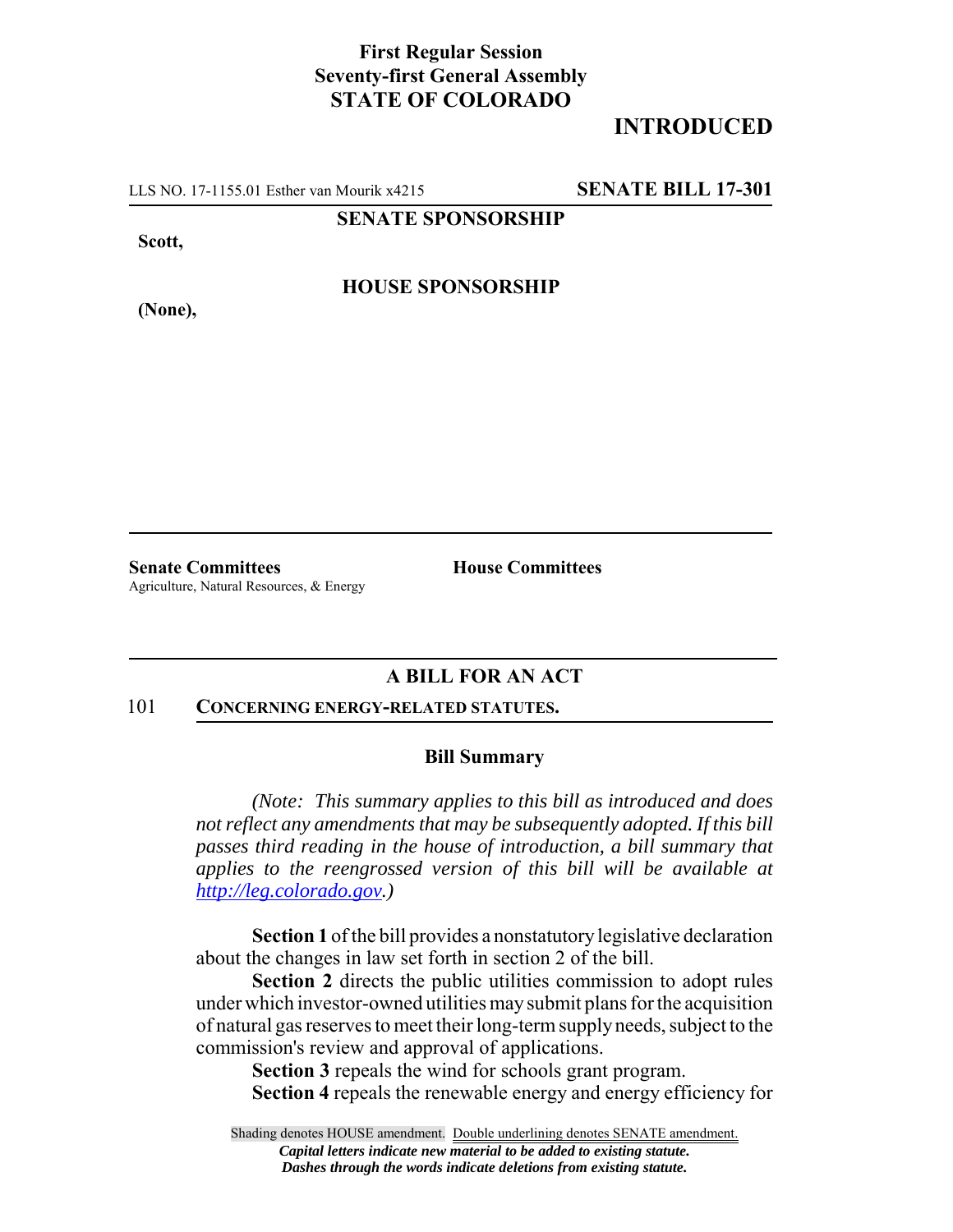schools loan program.

**Section 5** removes the Colorado energy office's (office) involvement with the forest service and the air quality control commission to support the increased use of woody biomass in bio-heating.

**Section 6** removes the office's involvement in grants with the Colorado energy research institute for the development of a central resource for building trade professionals.

## **Section 7**:

- ! Specifies nuclear and hydroelectric power as a cleaner energy source that the office should promote;
- ! Amends the office's requirement to develop and encourage increased utilization of energy curricula, and expands the collaborative groups to include the energy industry and executive departments;
- ! Repeals certain programs for which the office is responsible; and
- ! Requires the director of the office and the executive director of the department of natural resources, or their designees, to convene stakeholders for one or more meetings before November 1, 2017, to identify voluntary methods to address funding shortfalls associated with the long-term management of abandoned oil and gas facilities.

**Section 8** renames the clean and renewable energy fund as the energy fund and continues the general fund transfer to the energy fund for 4 years and adds the authority to spend the money in the fund for educating the general public on energy issues and opportunities.

**Section 9** adds 4 years of funding for the innovative energy fund from the general fund and removes the requirement that the funds used in the innovative energy fund for grants or loans shall be limited to innovative energy efficiency projects and policy development.

**Section 10** repeals the office's authority to submit a proposal for credentialing photovoltaic installers.

**Section 11** repeals the green building incentive pilot program.

**Section 12** repeals the "Colorado Clean Energy Finance Program Act".

**Section 13** removes the office's responsibility to maintain a list of solar installers, the requirement for a builder to offer that list to customers, and the requirement for the office to offer training on solar installations.

**Section 14** removes a requirement for a 2018 study by the office on alternative fuel truck emissions.

**Section 15** removes an obsolete section of law pertaining to a computer system for tracking the movement of gasoline or special fuel in the state.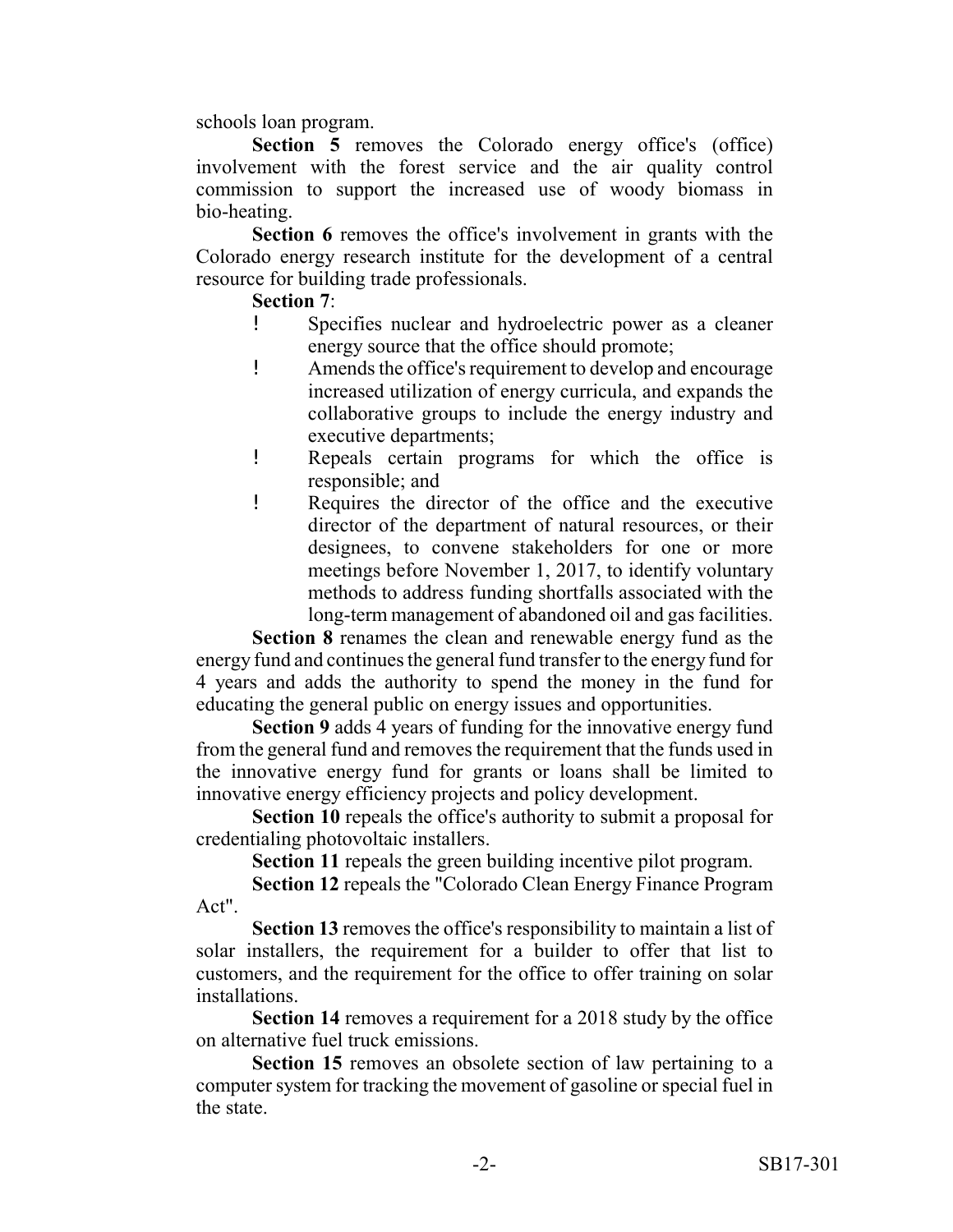**Section 16** removes the office as the administrator of the Colorado carbon fund special license plate.

**Section 17** increases the registration fee on electric motor vehicles and the portion of the fee that is earmarked for the highway users tax fund to offset the reduced gas tax collected as a result of the vehicle's increased efficiency.

Current law authorizes a homeowner to finance certain energy efficiency improvements to the home through a loan pursuant to the property assessed clean energy program (PACE). PACE requires an applicant to file a title commitment on the home and a hearing must be held in order to seek a voluntary subordination of existing liens to PACE's junior lien. **Sections 18 through 21** exempt a homeowner from the title commitment and hearing requirements if the owner is not seeking to subordinate the priority of existing liens and clarifies that housing authorities can use PACE as a completely voluntary assessment.

**Sections 22 and 23** make conforming amendments.

|  | Be it enacted by the General Assembly of the State of Colorado: |  |
|--|-----------------------------------------------------------------|--|
|--|-----------------------------------------------------------------|--|

2 **SECTION 1. Legislative declaration.** (1) The general assembly 3 hereby finds and declares that:

 (a) Diversification of a public utility's supply portfolio offers potential benefits to the utility's customers and to Colorado residents generally through enhanced reliability, greater price stability, and, in the case of Colorado-based resources, the multiplier effect of employing local workers and businesses;

9 (b) When properly hedged, a low natural gas price environment 10 offers the opportunity to enhance a utility's natural gas acquisition 11 portfolio by creating the flexibility to pursue long-term supply strategies; 12 and

13 (c) It may be predicted that a utility's investment in natural gas 14 reserves can lower the average long-term cost of delivered natural gas, 15 and supplement existing term contracts and spot market purchases.

16 **SECTION 2.** In Colorado Revised Statutes, **add** 40-2-122.5 as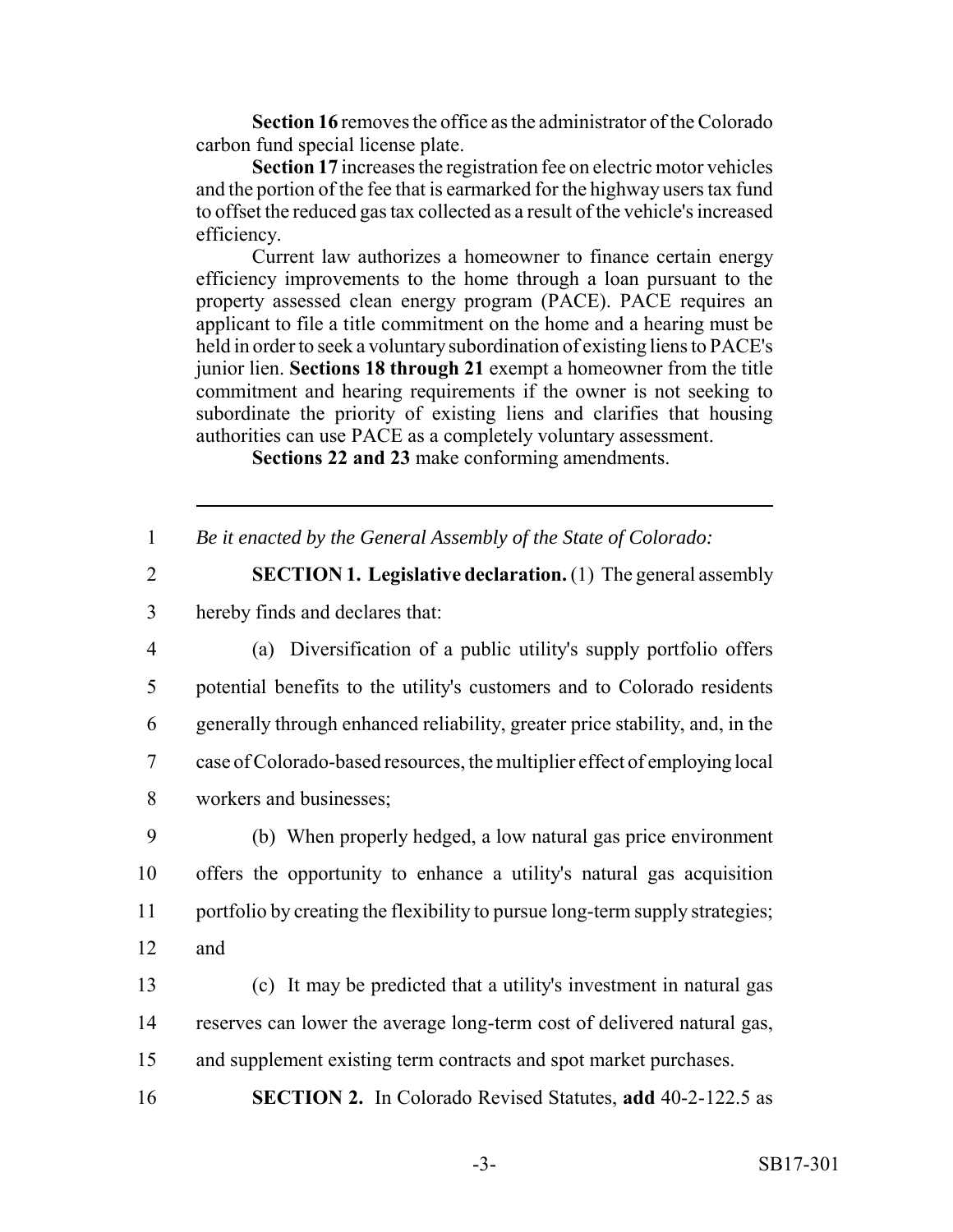follows:

 **40-2-122.5. Supply portfolio diversification - beneficial ownership of natural gas reserves - contents of application - consideration by commission - legislative declaration - definitions - rules.** (1) THE GENERAL ASSEMBLY DIRECTS THE COMMISSION TO ADOPT RULES BY WHICH IT WOULD EVALUATE APPLICATIONS MADE BY COLORADO'S INVESTOR-OWNED UTILITIES TO ACQUIRE A WORKING INTEREST IN COLORADO-BASED NATURAL GAS RESERVES FOR UP TO FIFTY PERCENT OF THEIR ANTICIPATED NATURAL GAS REQUIREMENTS. THE COMMISSION SHALL ADOPT THE RULES IN TWO STAGES, AS FOLLOWS:

 (a) ON OR BEFORE JULY 1, 2017, THE COMMISSION SHALL COMMENCE A RULE-MAKING PROCEEDING TO ESTABLISH:

 (I) THE ACCEPTABLE SCOPE, TRANSACTION TYPE, AND 14 PERCENTAGE OF PORTFOLIO FOR APPLICATIONS;

 (II) A REGULATORY FRAMEWORK FOR ACCOUNTING FOR THE ALLOCATION OF BENEFITS AND RISKS, INCLUDING THE COST OF CAPITAL; (III) THE COMMISSION'S REVIEW PROCESS RELATED TO THE ISSUES OF PRICE, BENCHMARK, TIMING, AND FILING REQUIREMENTS; AND

 (IV) ANY OTHER APPLICATION REQUIREMENTS FOR THE COMMISSION'S CONSIDERATION; AND

 (b) IN CONJUNCTION WITH, OR IMMEDIATELY FOLLOWING, THE ADOPTION OF RULES PURSUANT TO SUBSECTION (1)(a) OF THIS SECTION, THE COMMISSION SHALL ADOPT RULES SETTING FORTH THE FRAMEWORK FOR PROJECT AND ASSET EVALUATION, INCLUDING:

(I) PROJECT BRIEF AND MARKET JUSTIFICATION;

26 (II) PROPERTY DESCRIPTION;

(III) FUTURE DEVELOPMENT PLANS;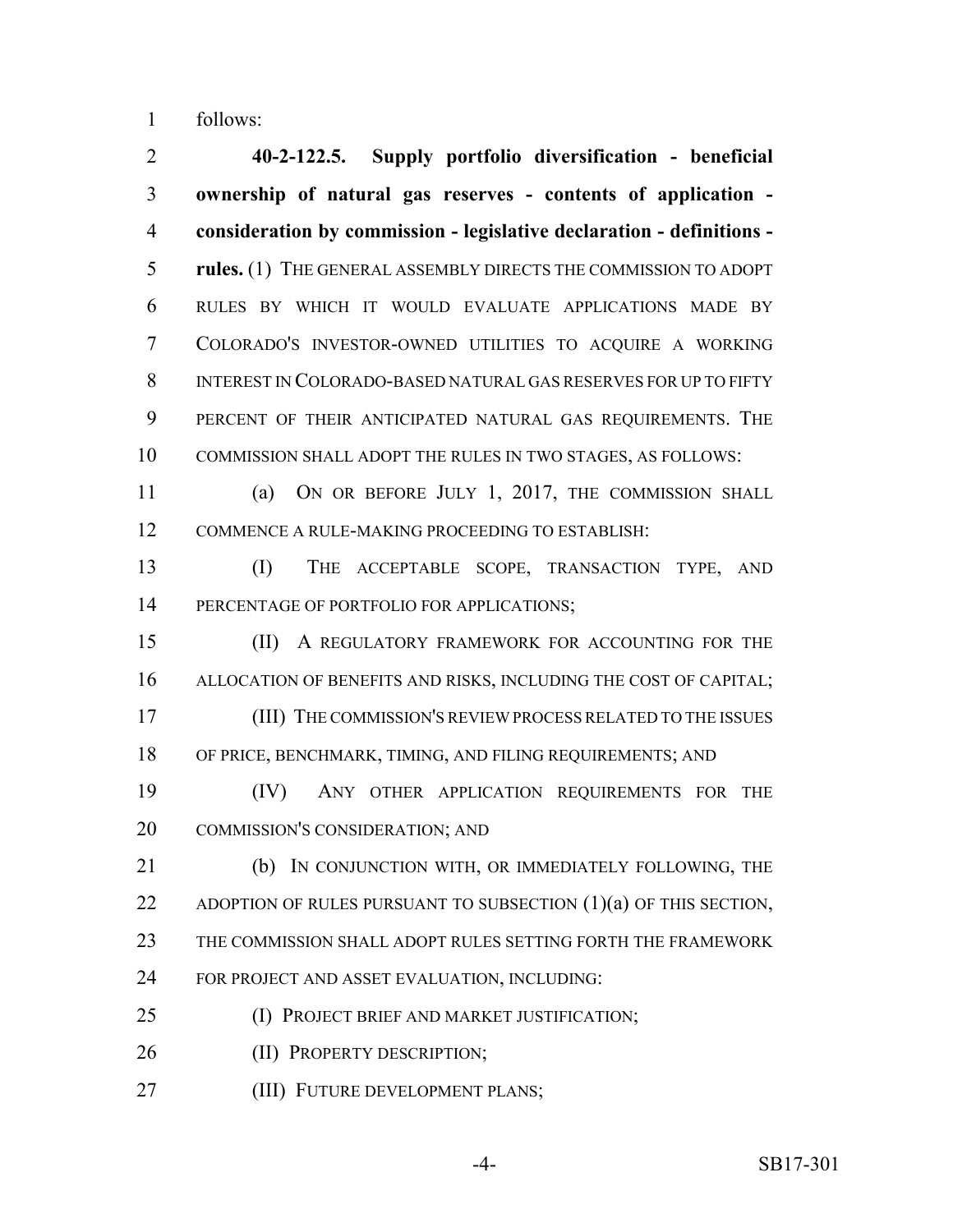(IV) FINANCIAL AND VOLUMETRIC FORECAST; (V) THIRD-PARTY RESERVES REPORT; (VI) THIRD-PARTY DEAL VALUATION; (VII) COST RECOVERY IN ACCORDANCE WITH SUBSECTION (5) OF THIS SECTION; (VIII) PROJECTED COSTS AND ASSOCIATED CONFIDENCE INTERVALS; (IX) ECONOMIC IMPACT; AND (X) OTHER FACTORS THE COMMISSION DEEMS RELEVANT TO DETERMINE WHETHER APPROVAL OF AN APPLICATION IS IN THE PUBLIC INTEREST. (2) **Definitions.** AS USED IN THIS SECTION, UNLESS THE CONTEXT OTHERWISE REQUIRES: (a) "CUSTOMER" MEANS A NATURAL GAS CUSTOMER OR CONSUMER OF NATURAL GAS SUPPLY OR NATURAL GAS TRANSMISSION FACILITIES. (b) "INVESTOR-OWNED UTILITY" MEANS A UTILITY REGULATED BY THE COMMISSION THAT PROVIDES NATURAL GAS SERVICES TO THE PUBLIC. STORAGE FACILITIES, OR DISTRIBUTION FACILITIES. (c) "NATURAL GAS PRODUCTION AND GATHERING ASSETS COST OF SERVICE" MEANS A RETURN ON INVESTED CAPITAL AND ALL COSTS ASSOCIATED WITH THE ACQUISITION, CONSTRUCTION, ADMINISTRATION, OPERATION, AND MAINTENANCE OF A PLANT OR EQUIPMENT, MINERALS, AND MINERAL RIGHTS OWNED OR LEASED BY A PUBLIC UTILITY AND USED FOR NATURAL GAS PRODUCTION AND GATHERING. 25 (d) "NATURAL GAS PRODUCTION AND GATHERING RESOURCES" MEANS PLANTS OR EQUIPMENT, MINERALS, AND MINERAL RIGHTS USED TO EXTRACT NATURAL GAS FROM THE EARTH AND TO COLLECT, PURIFY,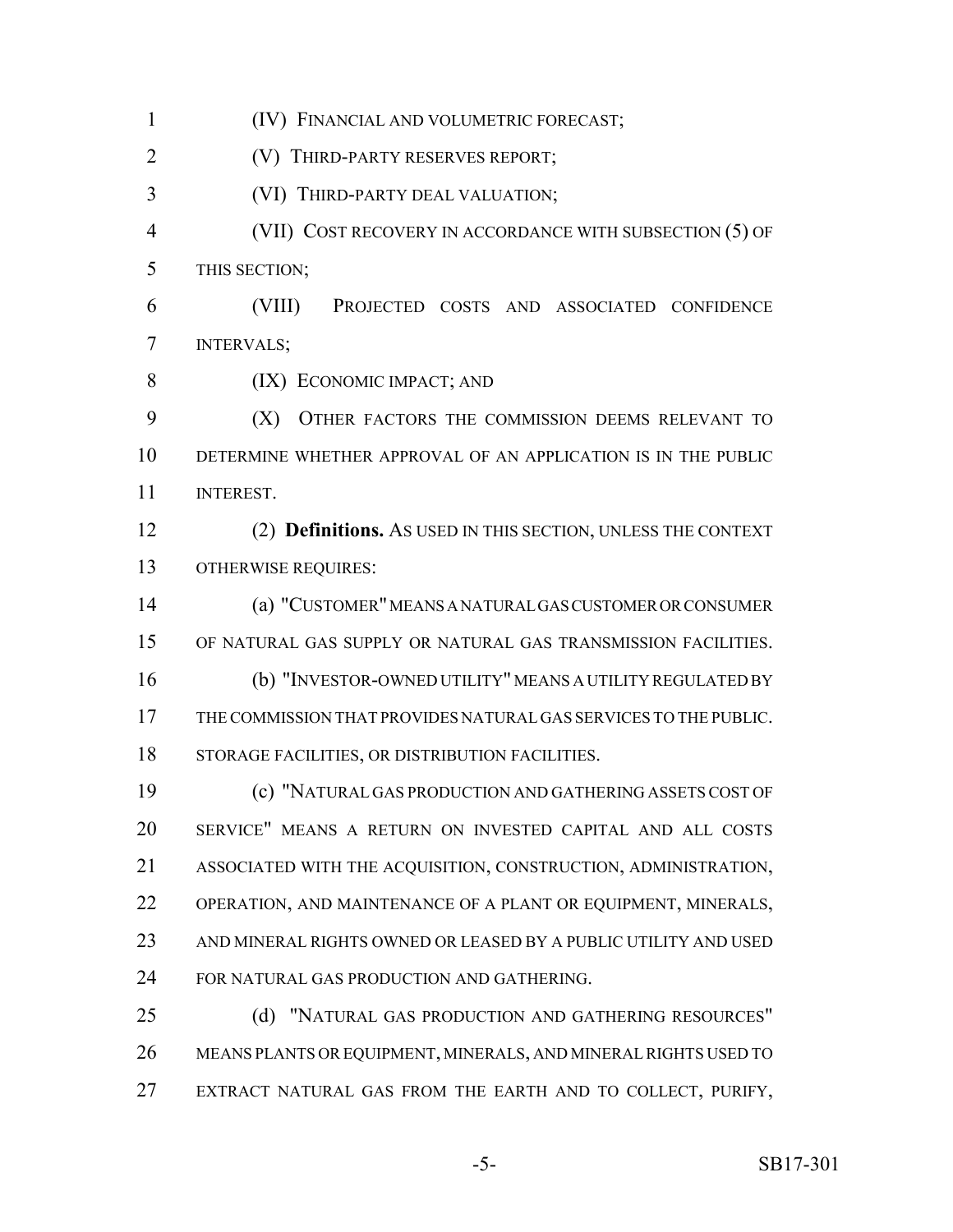MEASURE, REGULATE, COMPRESS, AND TRANSPORT NATURAL GAS FROM ITS PLACE OF PRODUCTION TO ITS CONNECTION WITH A TRANSMISSION FACILITY.

 (3) **Application - procedure.** AN INVESTOR-OWNED UTILITY MAY ACQUIRE NATURAL GAS PRODUCTION AND GATHERING RESOURCES AND INCLUDE THEM IN ITS RATE BASE AS FOLLOWS:

 (a) AN INVESTOR-OWNED UTILITY MAY APPLY TO THE COMMISSION FOR APPROVAL OF A NATURAL GAS PRODUCTION AND GATHERING RESOURCE THAT IS NOT YET PROCURED;

 (b) THE COMMISSION SHALL DETERMINE WHETHER OR NOT THE APPLICATION IS ADEQUATE AND IN COMPLIANCE WITH THE COMMISSION'S MINIMUM FILING REQUIREMENTS. IF THE COMMISSION DETERMINES THAT THE APPLICATION IS INADEQUATE, THE COMMISSION SHALL, WITHIN TEN DAYS OF THE DETERMINATION, PROVIDE WRITTEN NOTICE TO THE INVESTOR-OWNED UTILITY OF THE DEFICIENCIES.

 (c) THE COMMISSION SHALL ISSUE A DECISION REGARDING THE APPLICATION FOR APPROVAL OF AN APPLICATION TO LEASE OR ACQUIRE AN EQUITY INTEREST IN NATURAL GAS PRODUCTION AND GATHERING RESOURCES WITHIN THE STANDARD PROCEDURAL TIMELINE SET FORTH IN SECTION 40-6-109.5;

21 (d) TO FACILITATE TIMELY CONSIDERATION OF AN APPLICATION, THE COMMISSION MAY INITIATE PROCEEDINGS TO EVALUATE PLANNING AND PROCUREMENT ACTIVITIES RELATED TO A POTENTIAL RESOURCE PROCUREMENT PRIOR TO THE INVESTOR-OWNED UTILITY'S SUBMISSION OF AN APPLICATION FOR APPROVAL;

26 (e) (I) THE COMMISSION MAY APPROVE OR DENY, IN WHOLE OR IN PART, AN APPLICATION FOR APPROVAL OF A NATURAL GAS PRODUCTION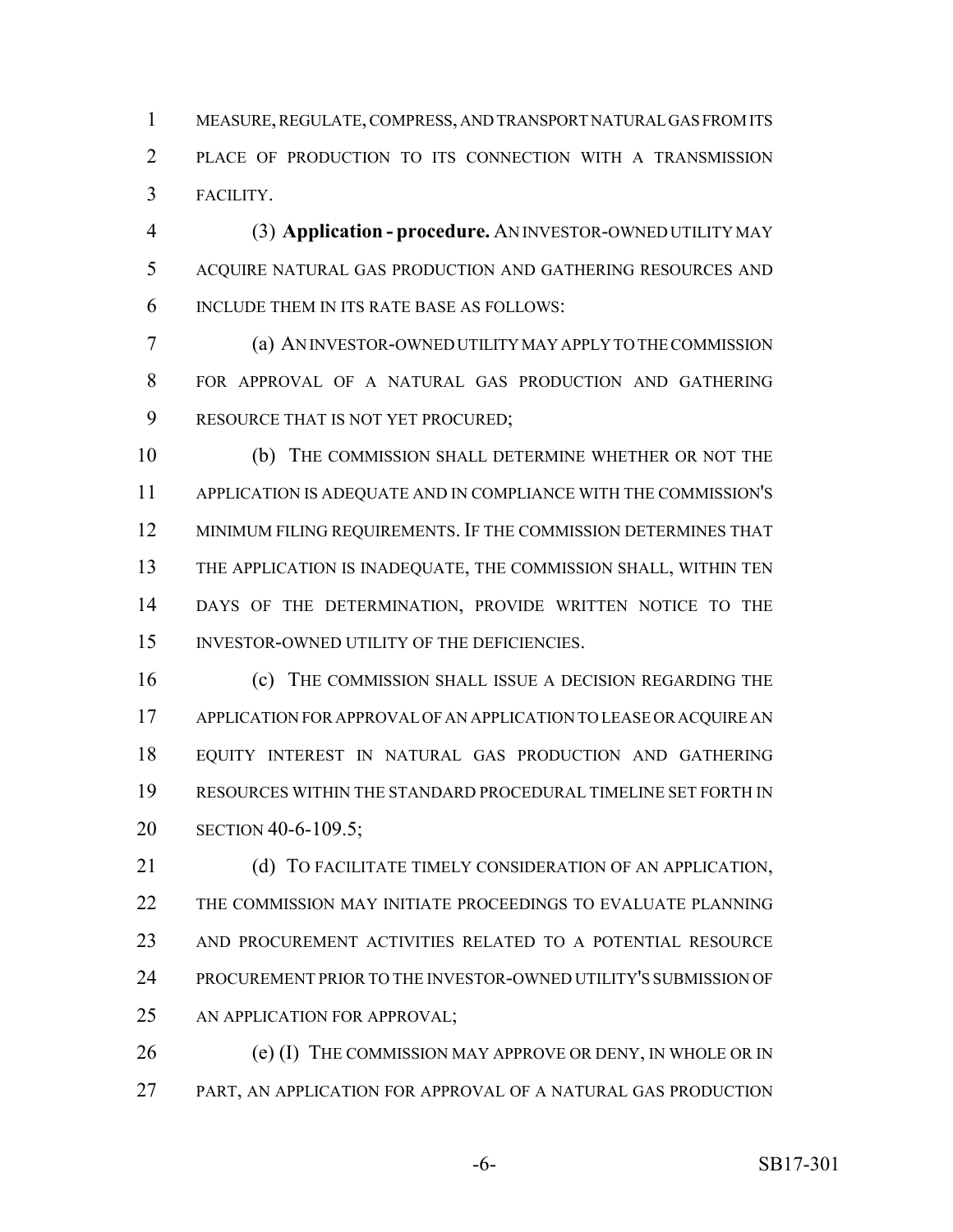RESOURCE, A GATHERING RESOURCE, OR BOTH.

 (II) THE COMMISSION MAY CONSIDER ALL RELEVANT INFORMATION KNOWN UP TO THE TIME THAT THE ADMINISTRATIVE RECORD IN THE PROCEEDING IS CLOSED IN THE EVALUATION OF AN APPLICATION FOR APPROVAL.

 (III) A COMMISSION ORDER GRANTING APPROVAL OF AN APPLICATION MUST FIND THAT THE APPLICATION IS IN WHOLE OR IN PART IN THE PUBLIC INTEREST.

 (IV) THE COMMISSION ORDER MAY INCLUDE A PROVISION FOR ALLOWABLE NATURAL GAS PRODUCTION AND GATHERING ASSETS COST OF SERVICE WHEN THE INVESTOR-OWNED UTILITY HAS FILED AN APPLICATION 12 FOR THE LEASE OR ACQUISITION OF AN EQUITY INTEREST IN NATURAL GAS PRODUCTION AND GATHERING RESOURCES.

 (V) THE COMMISSION ORDER MAY INCLUDE OTHER FINDINGS THAT THE COMMISSION DETERMINES NECESSARY.

 (VI) A COMMISSION ORDER THAT DENIES APPROVAL MUST 17 DESCRIBE WHY THE FINDINGS REQUIRED IN SUBSECTION  $(3)(e)(III)$  OF THIS 18 SECTION COULD NOT BE REACHED.

 (f) EXCEPT AS OTHERWISE PROVIDED IN THIS SECTION, IF THE COMMISSION HAS ISSUED AN ORDER CONTAINING THE FINDINGS REQUIRED 21 UNDER SUBSECTION  $(3)(e)(III)$  OF THIS SECTION, THE COMMISSION MAY NOT SUBSEQUENTLY DISALLOW THE RECOVERY OF COSTS RELATED TO THE APPROVED NATURAL GAS PRODUCTION AND GATHERING RESOURCE BASED ON CONTRARY FINDINGS.

 (4) **Cost recovery.** (a) AN INVESTOR-OWNED UTILITY'S COSTS ASSOCIATED WITH ANY APPROVED NATURAL GAS SUPPLY INVESTMENT PLAN MAY BE RECOVERED THROUGH ANY EXISTING RATE ADJUSTMENT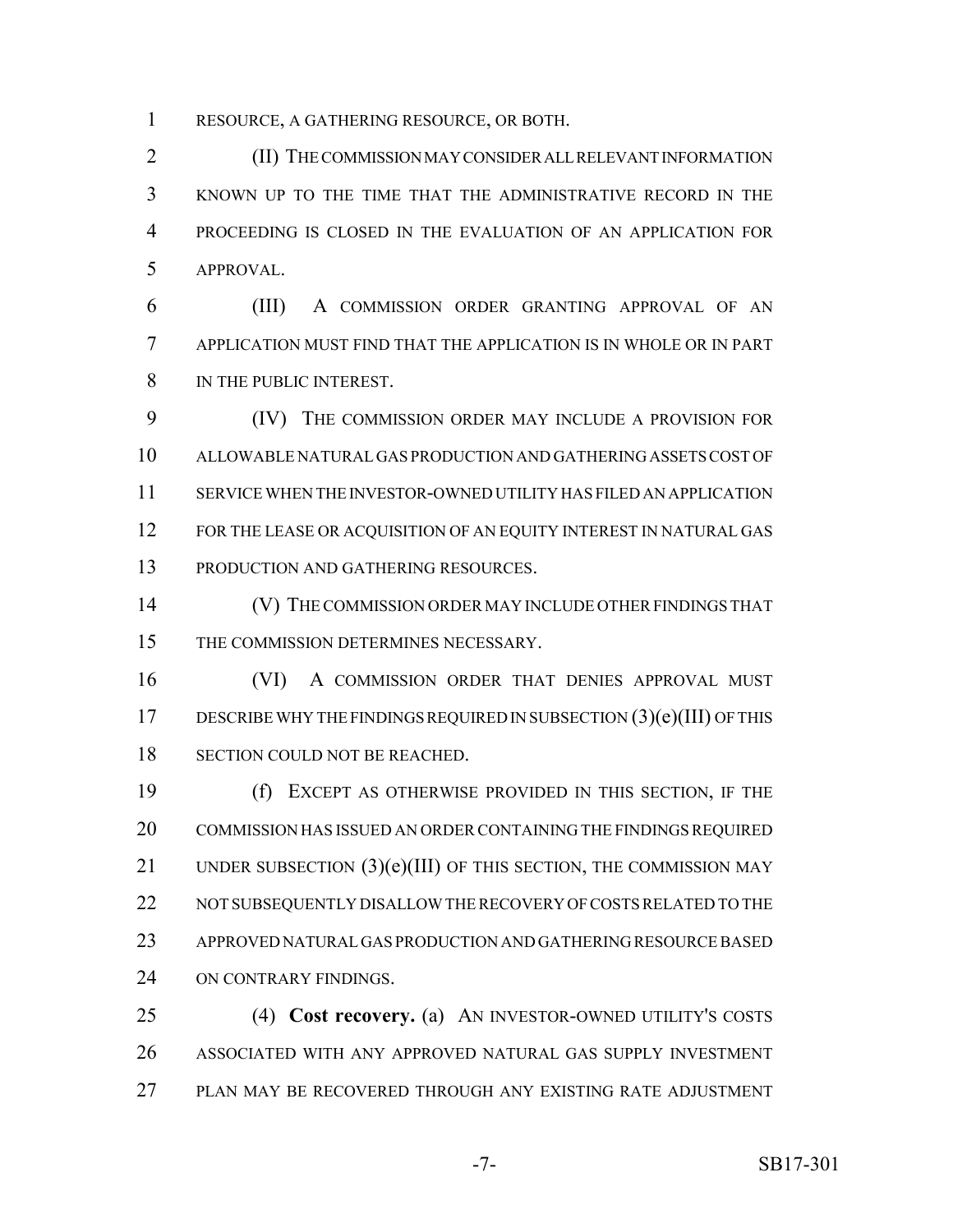CLAUSE THAT RECOVERS FUEL COSTS. THE COMMISSION SHALL APPROVE A NATURAL GAS SUPPLY INVESTMENT PLAN IF THE PLAN ENHANCES AN INVESTOR-OWNED UTILITY'S NATURAL GAS ACQUISITION PORTFOLIO BY CREATING THE FLEXIBILITY TO PURSUE LONG-TERM SUPPLY STRATEGIES AND THE INVESTMENTS CONTAINED IN THE PLAN ARE PROJECTED TO PROVIDE DELIVERED NATURAL GAS SUPPLY AT A COST THAT IS AT OR BELOW THE LONG-TERM PROJECTED COST OF NATURAL GAS SUPPLY SET FORTH IN THE INVESTOR-OWNED UTILITY'S MOST RECENT GAS PURCHASE PLAN FILED WITH THE COMMISSION.

 (b) (I) NATURAL GAS PRODUCTION AND GATHERING RESOURCES ACQUIRED BY AN INVESTOR-OWNED UTILITY PURSUANT TO THIS SECTION: (A) MUST BE USED BY THE INVESTOR-OWNED UTILITY TO SERVE AND BENEFIT CUSTOMERS WITHIN THE INVESTOR-OWNED UTILITY'S COLORADO SERVICE TERRITORY; AND

 (B) MAY NOT BE REMOVED FROM THE RATE BASE UNLESS THE COMMISSION FINDS THAT CUSTOMERS OF THE INVESTOR-OWNED UTILITY WILL NOT BE ADVERSELY AFFECTED.

 (II) NATURAL GAS PRODUCTION AND GATHERING ASSETS COST OF SERVICE MAY NOT BE ALLOCATED TO A CUSTOMER BEING SERVED BY AN ALTERNATIVE NATURAL GAS SUPPLIER.

 (c) NOTHING IN THIS SECTION LIMITS THE COMMISSION'S ABILITY 22 TO, IN ANY FUTURE RATE PROCEEDING, INQUIRE INTO THE MANNER IN WHICH THE INVESTOR-OWNED UTILITY HAS MANAGED, DISPATCHED, OPERATED, OR MAINTAINED ANY RESOURCE OR MANAGED ANY NATURAL GAS SUPPLY PURCHASE AGREEMENT AS PART OF ITS OVERALL RESOURCE PORTFOLIO. THE COMMISSION MAY SUBSEQUENTLY DISALLOW RATE RECOVERY FOR THE COSTS THAT RESULT FROM THE FAILURE OF AN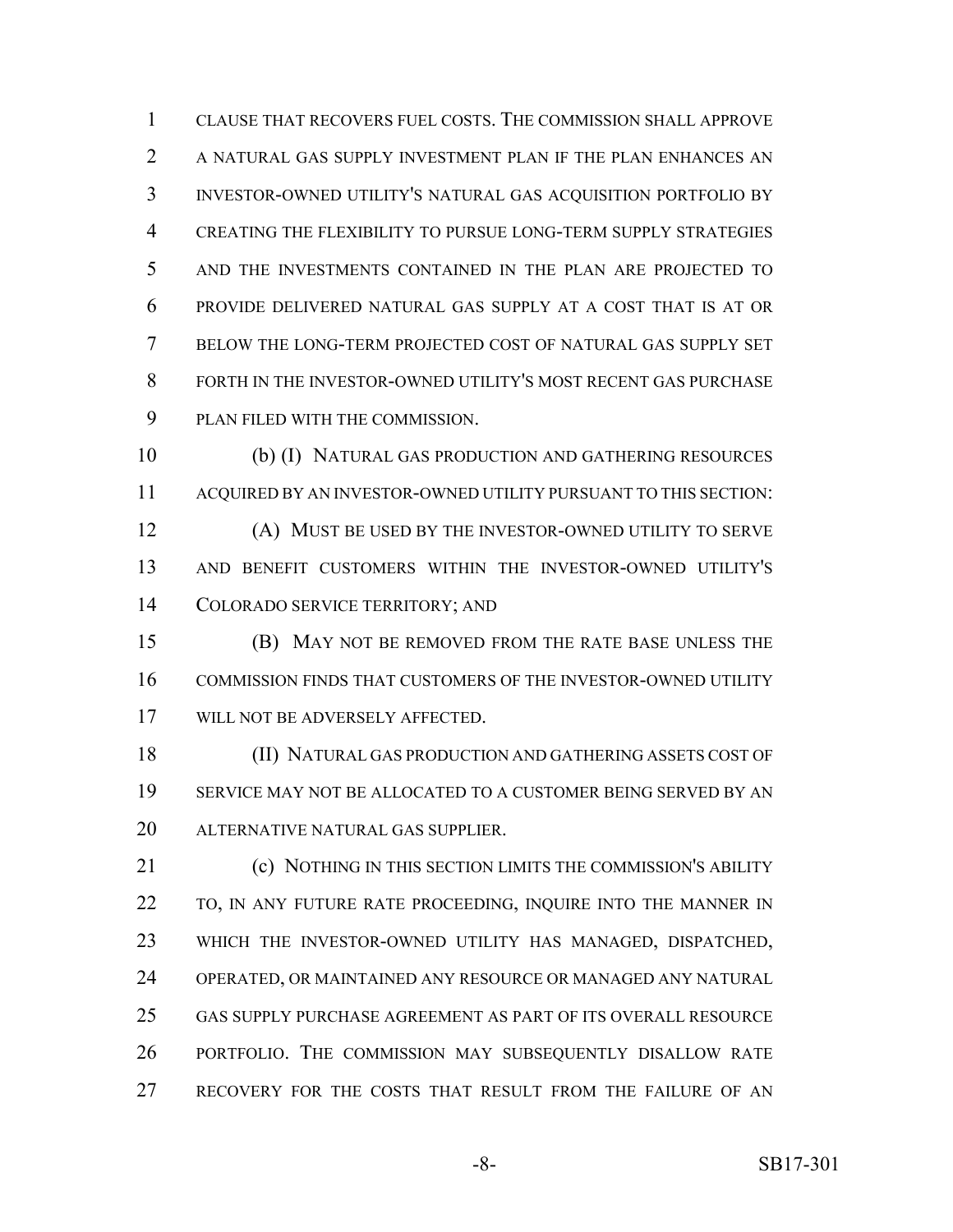| 1              | INVESTOR-OWNED UTILITY TO REASONABLY MANAGE, DISPATCH, OPERATE,              |
|----------------|------------------------------------------------------------------------------|
| 2              | MAINTAIN, OR ADMINISTER NATURAL GAS PRODUCTION AND GATHERING                 |
| 3              | RESOURCES IN A MANNER CONSISTENT WITH COMMISSION RULES.                      |
| $\overline{4}$ | <b>SECTION 3.</b> In Colorado Revised Statutes, repeal article 89 of         |
| 5              | title 22 as follows:                                                         |
| 6              | <b>ARTICLE 89</b>                                                            |
| 7              | <b>Wind for Schools Grant Program</b>                                        |
| 8              | 22-89-101. Short title. This article shall be known and may be               |
| 9              | eited as the "Wind for Schools Grant Program".                               |
| 10             | 22-89-102. Legislative declaration. $(1)$ The general assembly               |
| 11             | hereby finds, determines, and declares that:                                 |
| 12             | (a) Colorado's schools face a perennial struggle with tight budgets,         |
| 13             | and their financial difficulties are worsened by volatile electricity prices |
| 14             | that often lead to high electricity bills;                                   |
| 15             | (b) A small but growing number of schools have responded to                  |
| 16             | these difficulties by beginning to produce their own electricity with wind   |
| 17             | turbines;                                                                    |
| 18             | (c) By producing their own electricity with wind turbines, some              |
| 19             | schools have reduced their electricity costs while promoting energy          |
| 20             | independence and environmental responsibility and have provided              |
| 21             | students with an opportunity to understand this burgeoning technology;       |
| 22             | (d) The general assembly would serve the best interests of                   |
| 23             | Colorado schools by supporting the efforts of public schools and             |
| 24             | community colleges that are considering wind power projects.                 |
| 25             | 22-89-103. Definitions. As used in this article, unless the context          |
| 26             | otherwise requires:                                                          |
| 27             | $(1)$ "Colorado energy office" means the Colorado energy office              |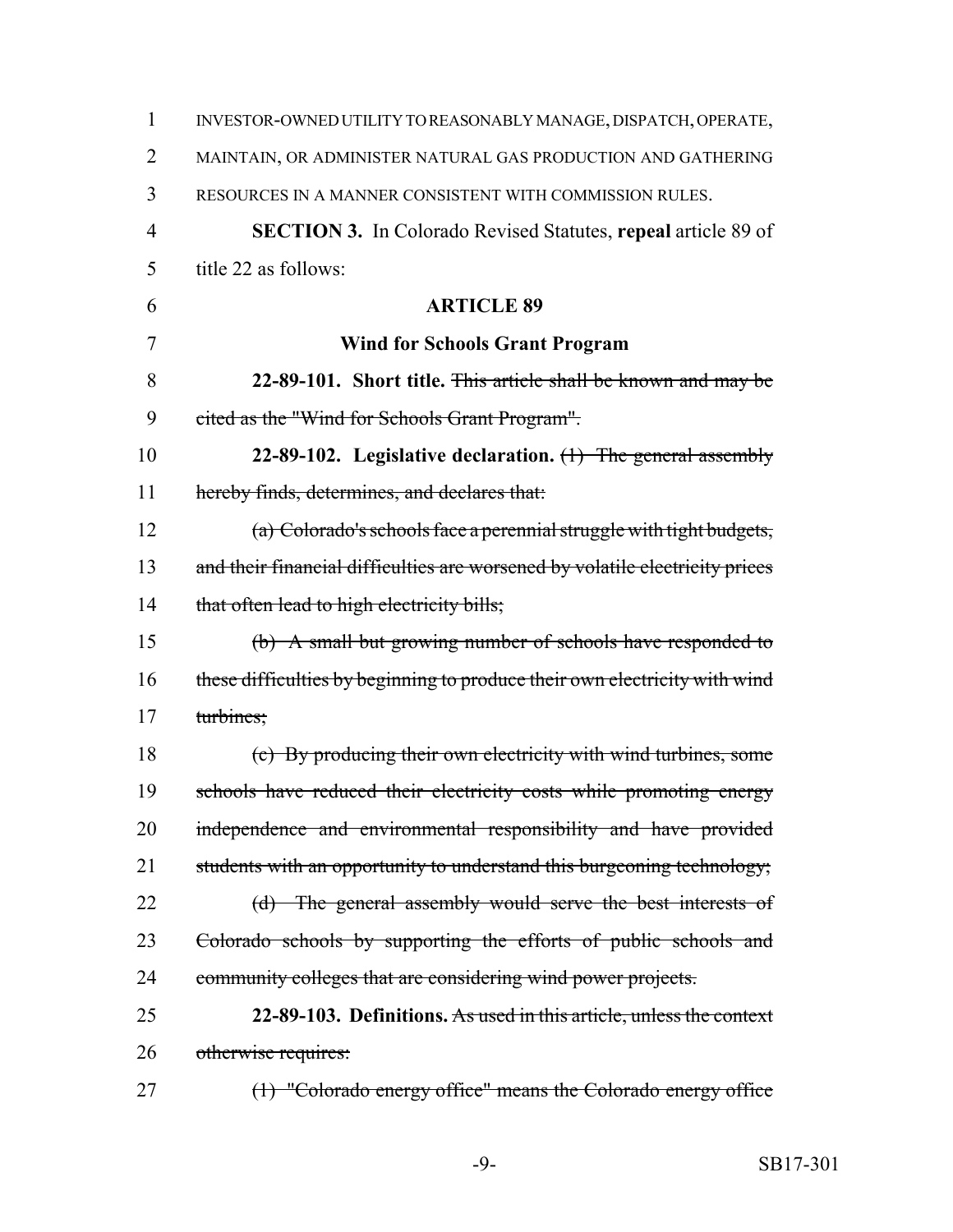1 created in section 24-38.5-101, C.R.S.

 (2) "Qualified school" means a public school or community college in the state that is working with the national renewable energy laboratory to establish a wind for schools project. A qualified school shall have a project team involved that includes the school, community, and technical assistance membership.

7 (3) "Wind for schools grant program" or "grant program" means 8 the grant program created pursuant to section 22-89-104 to fund wind 9 power projects at a qualified school.

10 (4) "Wind for schools project" means a project supported by the 11 national renewable energy laboratory and wind powering America to help 12 a qualified school install a wind turbine that will help defray the school's 13 energy costs and provide educational opportunities for students relating 14 to the generation of wind power.

15 **22-89-104. Wind for schools grant program - created -** 16 **applications.** (1) There is hereby created the wind for schools grant 17 program to fund wind for schools projects at qualified schools. A 18 qualified school may, with the written authorization of the local board of 19 education, apply to the Colorado energy office, in accordance with 20 procedures and deadlines adopted by the office, to receive moneys 21 through the grant program. The office shall administer the grant program 22 as provided in this article and pursuant to policies adopted by the office. 23  $(2)$  (a) The Colorado energy office shall adopt policies specifying 24 when a qualified school may request a grant and the procedure for making 25 the request.

26 (b) A qualified school that receives a grant through the grant 27 program shall use the moneys received to pay for technical assistance,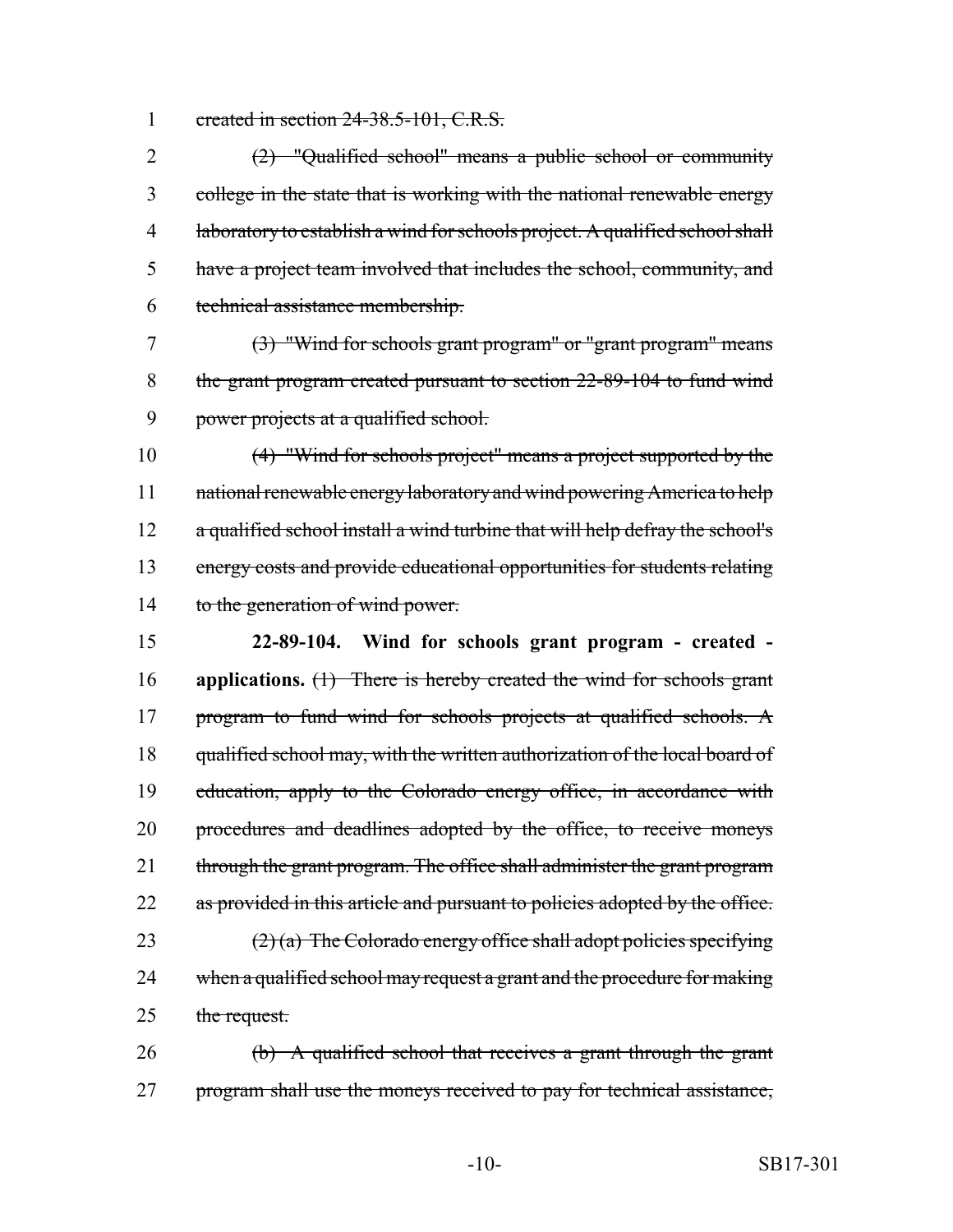equipment, or installation costs associated with a wind for schools 2 project.

 **22-89-105. Wind for schools grant program - policies - awarding grants.** (1) The Colorado energy office shall adopt policies for the implementation of the wind for schools grant program. At a minimum, the policies shall specify the procedures for applying for a grant, the form of the grant application, the information to be provided by the applicant, and the criteria for awarding grants.

 (2) (a) The Colorado energy office shall review each grant application received from a qualified school pursuant to section 11 22-89-104 and shall make a determination as to whether the grant should 12 be awarded and, except as provided in paragraph (c) of this subsection 13 (2), the amount of the grant. If the office determines an application is 14 missing any information required by the office's policy to be included 15 with the application, the office may contact the applicant to obtain the missing information.

 (b) In awarding grants pursuant to this article, the Colorado energy office shall consider, at a minimum, whether a qualified school: (I) Would reduce its electricity costs by the implementation of a wind for schools project; and

21 (II) Has a plan in place to incorporate the implementation of a wind for schools project into its educational curriculum.

 (c) A qualified school shall not receive an aggregate amount of 24 grants pursuant to this article that exceeds five thousand dollars.

 (3) The Colorado energy office shall use at least fifty thousand 26 dollars for the implementation of this grant program from the existing resources of the office. The minimum funding requirement for the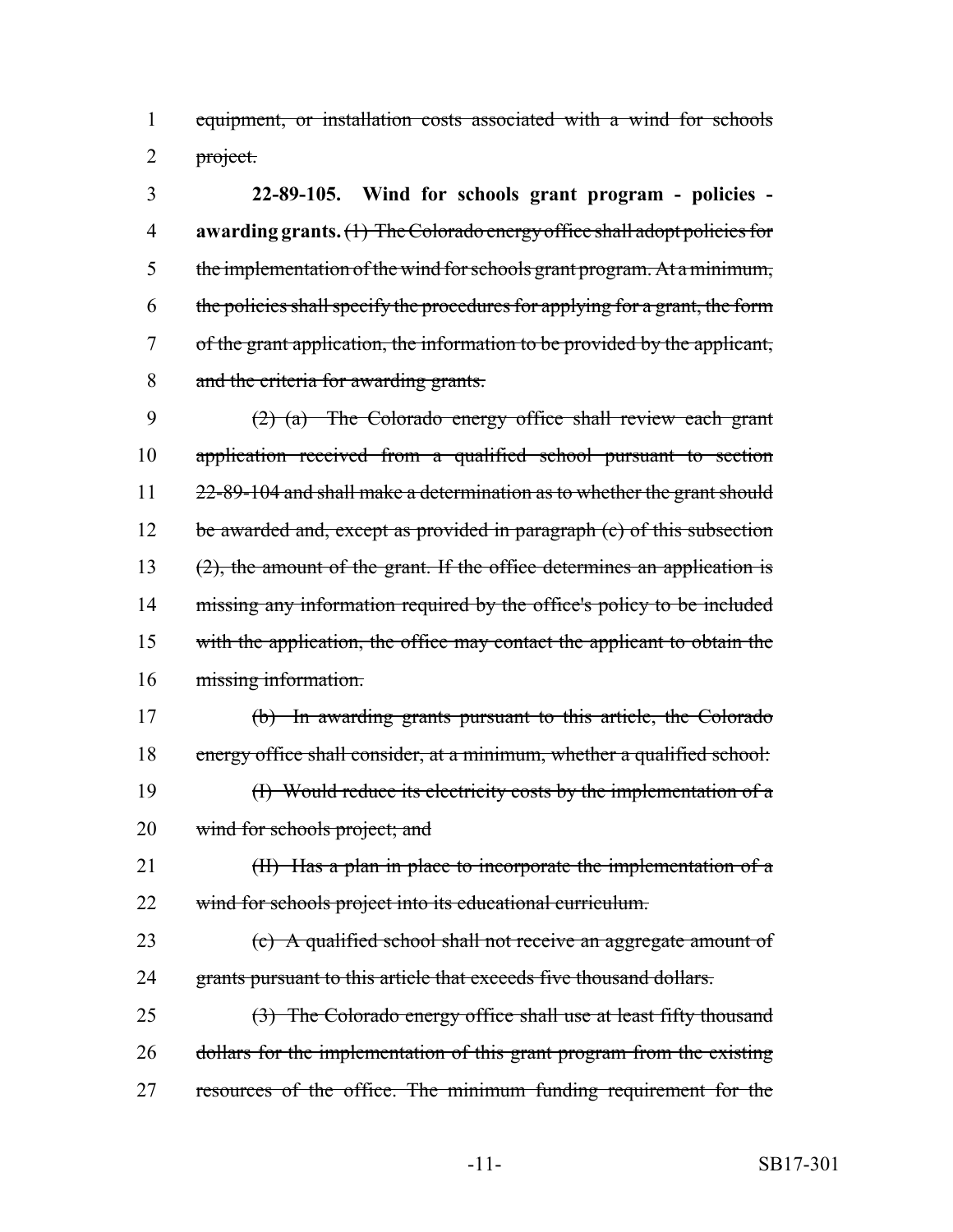| $\mathbf{1}$   | implementation of this grant program may be met in one or more fiscal     |
|----------------|---------------------------------------------------------------------------|
| $\overline{2}$ | years. The office shall not submit a request for an appropriation or a    |
| 3              | supplemental appropriation for this purpose.                              |
| $\overline{4}$ | <b>SECTION 4.</b> In Colorado Revised Statutes, repeal article 92 of      |
| 5              | title 22 as follows:                                                      |
| 6              | 22-92-101. Short title. This article shall be known and may be            |
| 7              | eited as the "Renewable Energy and Energy Efficiency for Schools Loan     |
| 8              | Program Act".                                                             |
| 9              | 22-92-102. Legislative declaration. $(1)$ The general assembly            |
| 10             | hereby finds that:                                                        |
| 11             | (a) Colorado's school districts face a perennial struggle with tight      |
| 12             | budgets, and their financial difficulties are worsened by volatile energy |
| 13             | prices that often lead to high utility bills;                             |
| 14             | (b) A small but growing number of school districts have                   |
| 15             | responded to these difficulties by beginning to produce their own energy  |
| 16             | with renewable energy sources;                                            |
| 17             | (c) By producing their own energy with renewable energy sources,          |
| 18             | some school districts have reduced their energy costs while promoting     |
| 19             | energy independence and environmental responsibility and have provided    |
| 20             | students with an opportunity to understand this burgeoning technology;    |
| 21             | and                                                                       |
| 22             | (d) Some school districts have also reduced their energy costs by         |
| 23             | improving the efficiency of their existing energy sources.                |
| 24             | $(2)$ The general assembly further finds that section 3 of article IX     |
| 25             | of the state constitution authorizes the general assembly to adopt laws   |
| 26             | establishing the terms and conditions upon which the state treasurer may  |
| 27             | make loans to school districts in order to assist public schools in       |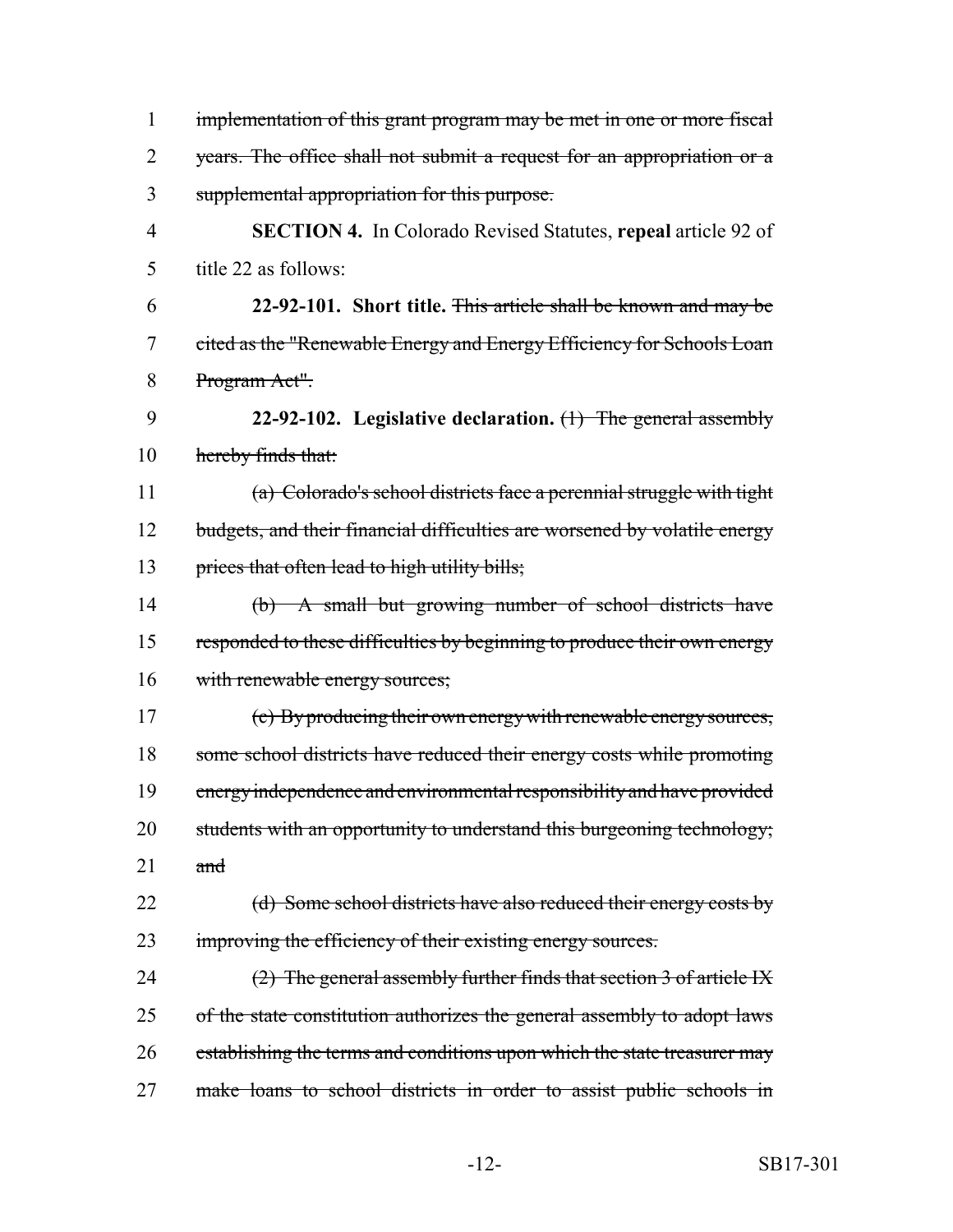1 providing necessary buildings, land, and equipment.

2 (3) Now, therefore, the general assembly determines and declares 3 that it would serve the best interests of Colorado schools for the state to 4 make available loans to support the efforts of school districts that choose 5 to undertake renewable energy projects or energy efficiency projects. 6 Furthermore, to ensure that the best interests of Colorado schools are 7 being served, the legislative service agencies of the general assembly 8 shall conduct a post-enactment review of this act and report their 9 conclusions to the education committees of the house of representatives 10 and senate, or any successor committees. The review shall include 11 consideration of the following information: 12 (a) The name and location of each qualified school district that 13 has applied for a loan from the loan program; 14 (b) The number of loans that have been awarded to qualified 15 school districts from the loan program; 16 (c) The name and location of each qualified school district that 17 has been awarded a loan from the loan program; 18 (d) The amount of each loan that is awarded to a qualified school 19 district from the loan program; 20 (e) The terms of repayment for each loan that is awarded to a 21 qualified school district from the loan program; 22 (f) The rate of interest that is being charged on each loan that is 23 awarded to a qualified school district from the loan program; and 24 (g) Any other information that the legislative service agencies 25 determine may be helpful to the education committees of the house of 26 representatives and senate, or any successor committees, in evaluating the 27 effectiveness of the loan program.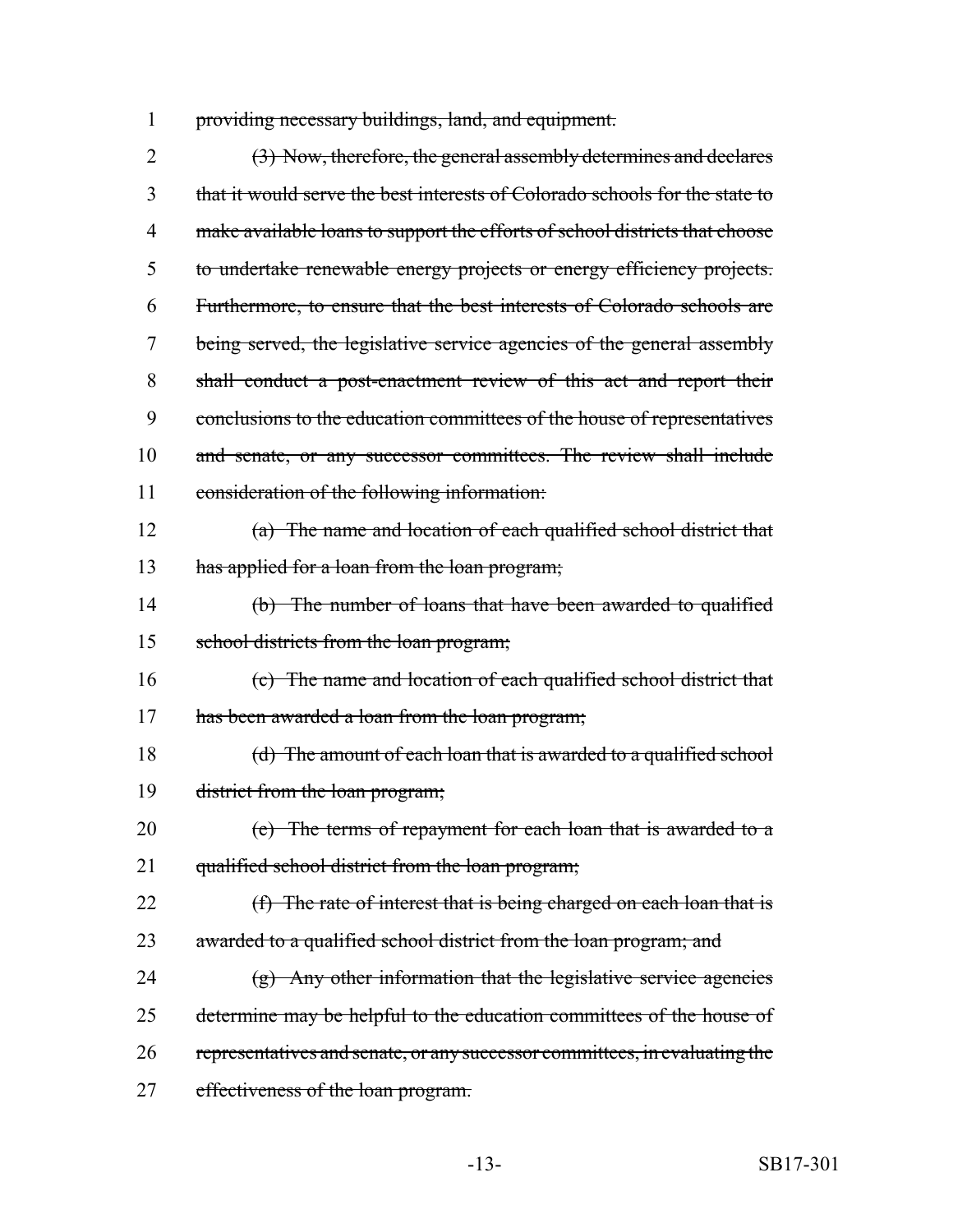| $\mathbf{1}$   | 22-92-103. Definitions. As used in this article, unless the context       |
|----------------|---------------------------------------------------------------------------|
| $\overline{2}$ | otherwise requires:                                                       |
| 3              | (1) "Bank" shall have the same meaning as set forth in section            |
| 4              | $+1-101-401(5)$ , C.R.S.                                                  |
| 5              | (1.5) "Colorado energy office" or "office" means the Colorado             |
| 6              | energy office created in section 24-38.5-101, C.R.S., or any successor    |
| 7              | office.                                                                   |
| 8              | $(2)$ "Energy efficiency project" means a project that will result in     |
| 9              | more efficient use of energy or resources. The term includes:             |
| 10             | (a) Installation of equipment and related infrastructure that will        |
| 11             | help defray energy costs;                                                 |
| 12             | (b) Improving the energy efficiency of a building by addressing           |
| 13             | lighting issues, improving mechanical systems and equipment, adding       |
| 14             | insulation or otherwise improving the building envelope, adding or        |
| 15             | incorporating solar thermal technologies, or improving operations         |
| 16             | management;                                                               |
| 17             | (c) Reducing water usage or water consumption; and                        |
| 18             | (d) Improving the energy efficiency of motor vehicle fleets,              |
| 19             | including bus fleets, through measures including the use of hybrid or     |
| 20             | alternative-fuel vehicles and the addition of fuel-saving technologies to |
| 21             | existing vehicles.                                                        |
| 22             | (3) Repealed.                                                             |
| 23             | (4) "Public school fund" means the public school fund created and         |
| 24             | existing pursuant to section 3 of article IX of the state constitution.   |
| 25             | $(5)$ "Qualified school district" means a school district in the state    |
| 26             | that has a renewable energy project team.                                 |
| 27             | (6) "Renewable energy and energy efficiency for schools loan              |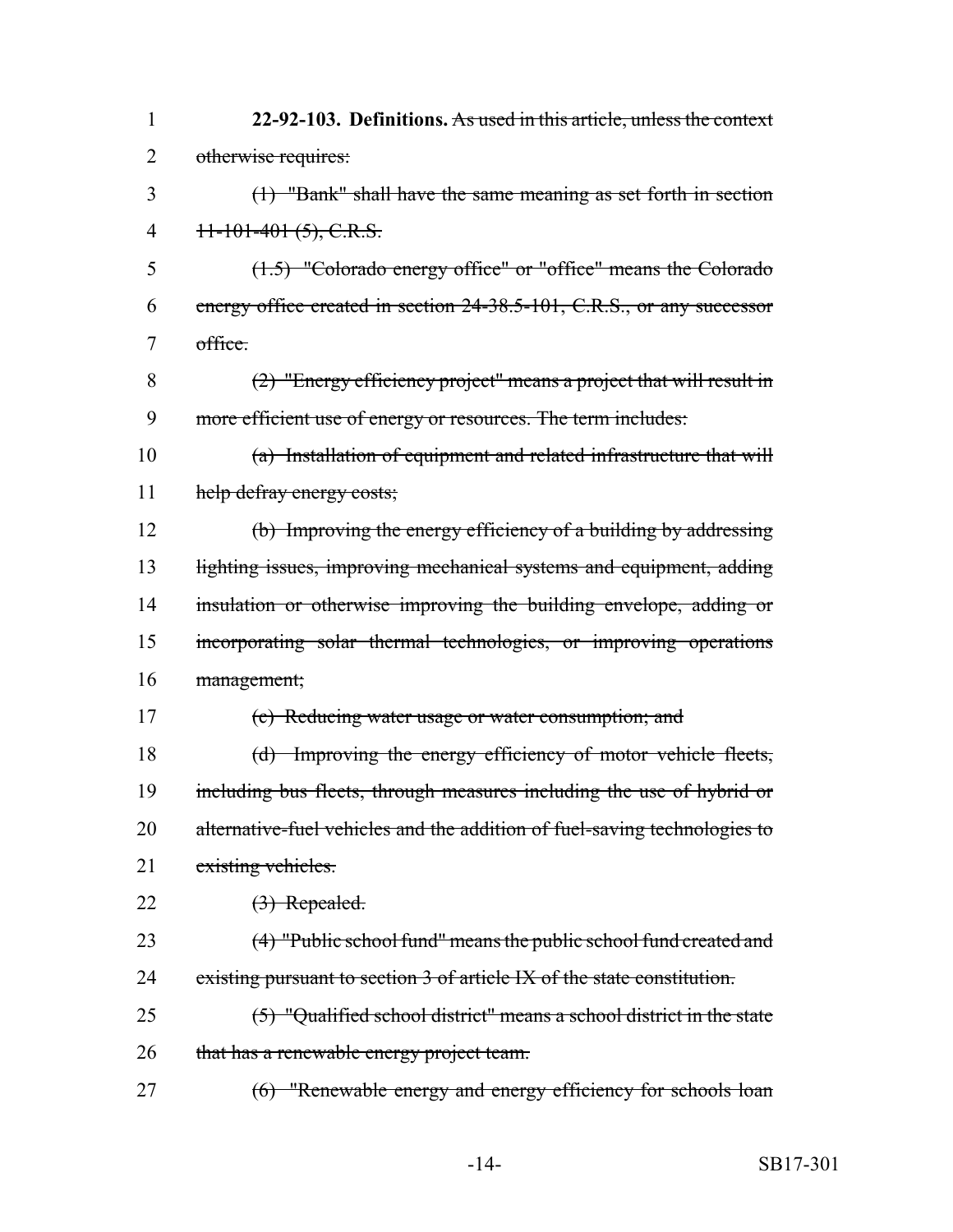program" or "loan program" means the renewable energy and energy 2 efficiency for schools loan program created in section 22-92-104.

 (7) "Renewable energy and energy efficiency for schools loan program administration fund" or "fund" means the renewable energy and energy efficiency for schools loan program administration fund created in section 22-92-106.

 (8) "Renewable energy project" means a project to help a qualified school district install equipment and related infrastructure that will help defray the school district's energy costs and provide educational opportunities for students relating to the generation of renewable energy. 11 A "renewable energy project" shall be operated in compliance with 12 existing laws and may incorporate one or more of the following:

13 (a) Wind energy;

(b) Solar energy; or

(c) Other sources of renewable energy.

 (9) "Renewable energy project team" means a team of people who 17 are dedicated to a renewable energy project at a school district. A renewable energy project team shall include, at a minimum, representatives of the school district, representatives of the local 20 community, and at least one member who provides professional technical 21 assistance to the school district to facilitate a renewable energy project or 22 energy efficiency project. The member of a renewable energy project team who provides professional technical assistance to the school district 24 may be a representative of a local electrical utility.

 **22-92-104. Renewable energy and energy efficiency for schools loan program - created - applications - permissible uses of loans.** 27 (1) There is hereby created the renewable energy and energy efficiency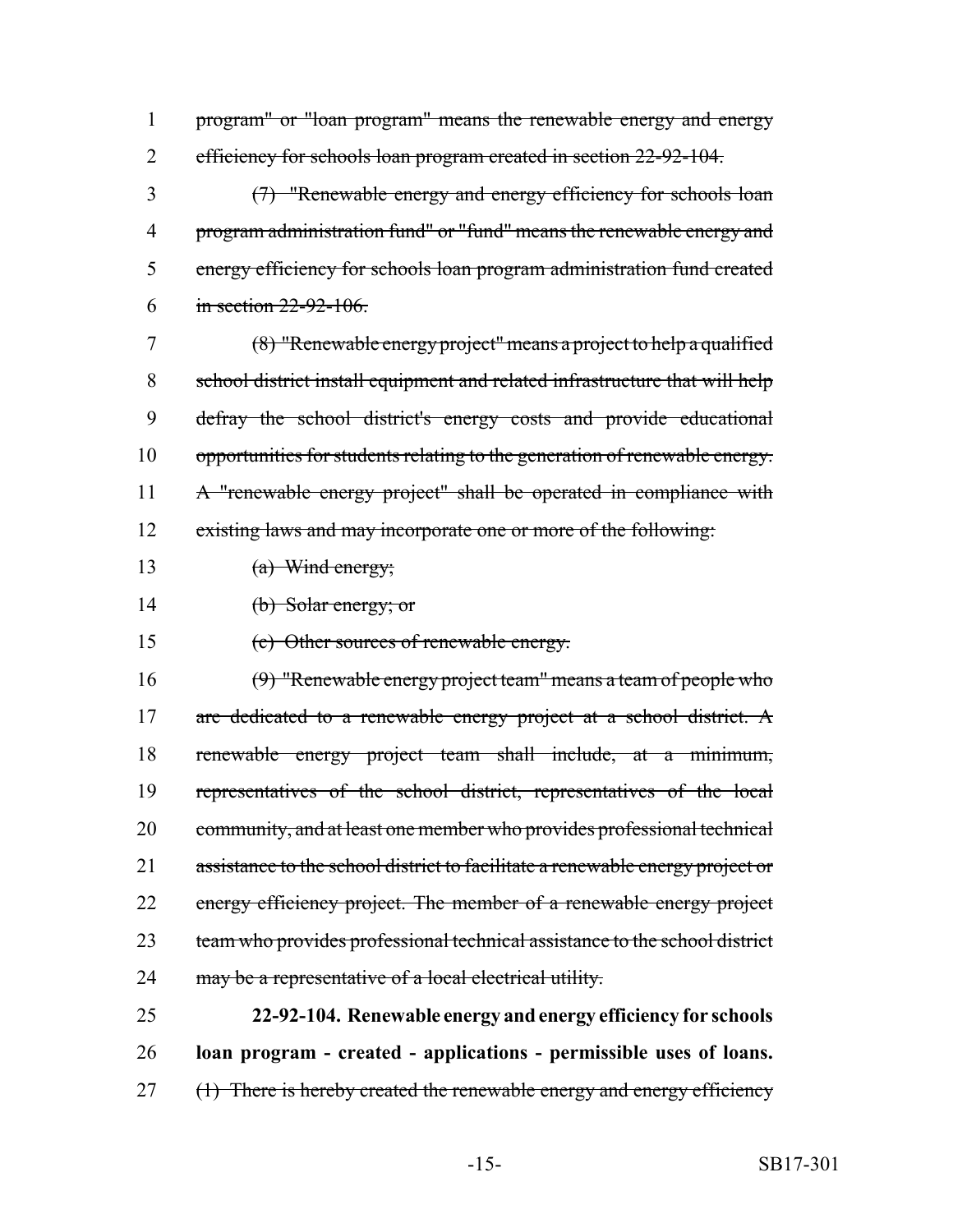for schools loan program to fund renewable energy projects and energy efficiency projects at qualified school districts. A qualified school district may, with the written authorization of the school district board of 4 education, apply to the Colorado energy office, in accordance with procedures and deadlines established by rules promulgated by the state board of education pursuant to section 22-92-105, to receive moneys through the loan program. The office shall administer the loan program as provided in this article and pursuant to the policies adopted by the 9 office.

10 (2) If a qualified school district applies for a loan from the loan 11 program pursuant to subsection (1) of this section, and the state treasurer 12 authorizes a loan for the school district pursuant to section 22-92-107, the 13 school district shall not accept the loan unless the school district has first 14 determined what financing terms are available to it from at least two 15 banks.

16 (3) (a) A qualified school district that receives a loan through the 17 loan program shall use the moneys received to pay for technical 18 assistance, equipment, or installation costs associated with a renewable 19 energy project or an energy efficiency project.

20 (b) A qualified school district that receives a loan through the loan 21 program for a renewable energy project may use the moneys received to 22 finance the acquisition of a renewable energy project that is located on the 23 school premises and, if it generates electricity, is interconnected on the 24 customer side of the utility meter in accordance with interconnection 25 standards adopted by the public utilities commission. Such a project may 26 incorporate or consist of third-party ownership, as authorized under part 27 2 of article 38.7 of title 24, C.R.S., or an interest in a community solar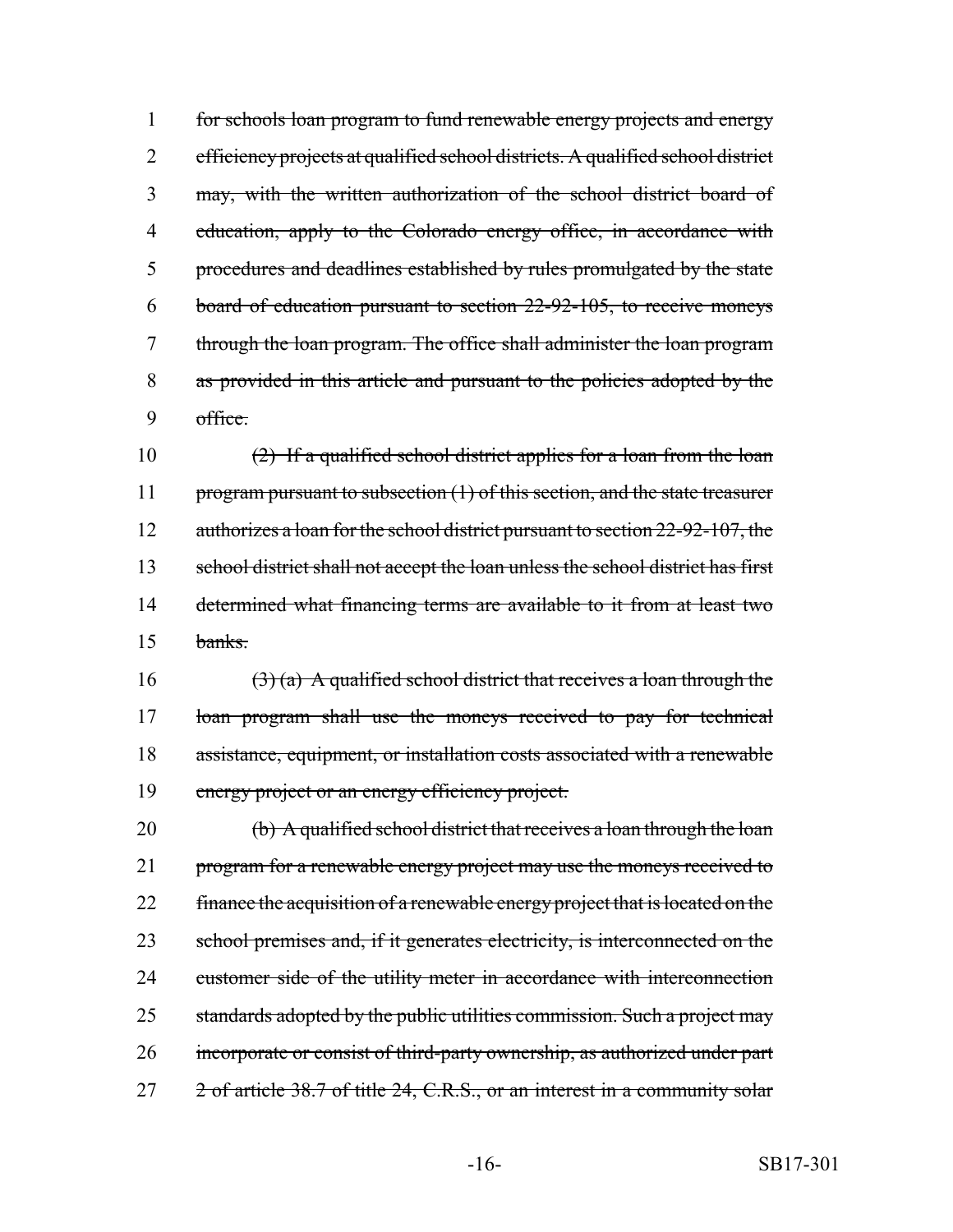1 garden, as defined in section 40-2-127, C.R.S.

 (4) A qualified school district that applies for a loan through the loan program for a renewable energy project shall contact its local electrical utility and allow the utility, at the utility's discretion, to place a representative of the utility on the school district's renewable energy project team.

7 (5) A qualified school district may apply for a loan from the loan 8 program for a renewable energy project or an energy efficiency project 9 that is located at a charter school of the school district.

 **22-92-105. Renewable energy and energy efficiency for schools loan program - rules - awarding loans.** (1) On or before October 15, 12 2009, the state board of education, in consultation with the Colorado energy office, shall promulgate rules establishing policies and procedures 14 for the administration of the renewable energy and energy efficiency for schools loan program. At a minimum, the rules shall include:

 (a) Policies specifying the procedures by which a qualified school district may apply for a loan, the form of the loan application, the 18 information to be provided by an applicant, and the criteria used by the office for awarding and denying loans;

20 (b) The requirements that the office shall require of loan 21 applicants, which requirements shall include, but need not be limited to 22 a requirement that a loan applicant submit with its application:

23 (I) An energy rating for the facility for which a renewable energy 24 project loan is intended that demonstrates that the facility qualifies for the 25 federal energy star label or meets the efficiency requirements set forth in 26 section 22-32-124.3; or

27 (II) An energy efficiency plan that is created in consultation with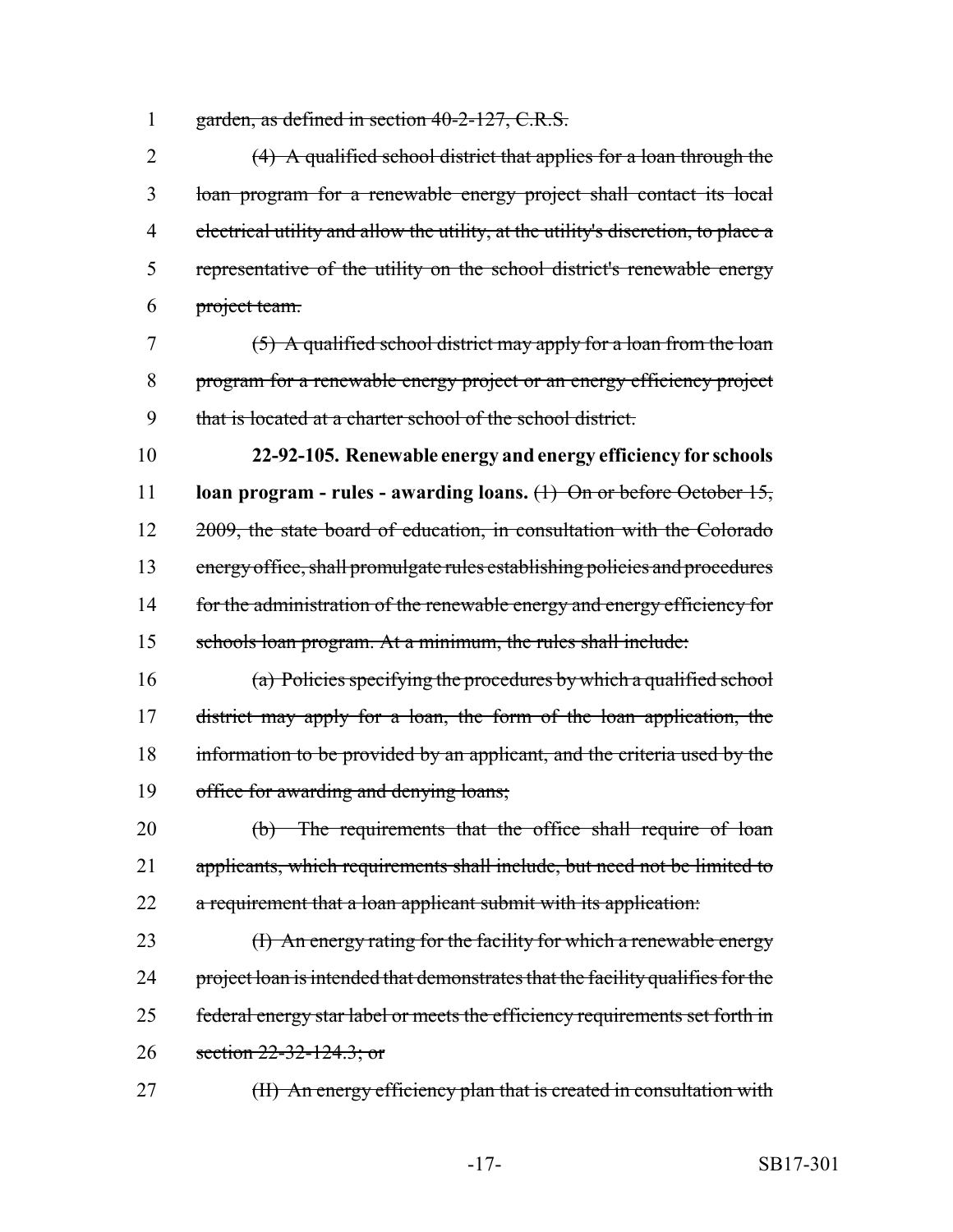1 the office, which plan includes:

2 (A) Cost-effective energy-saving measures and programs that the 3 applicant will implement; and

4 (B) Actions that the applicant will take to implement, monitor, 5 review, and revise the plan.

6  $(2)$  (a) The Colorado energy office shall review each loan 7 application received from a qualified school district pursuant to section 8  $22-92-104(1)$ , evaluate the renewable energy project or energy efficiency 9 project described therein, and make a recommendation to the state 10 treasurer as to whether to award the loan and the amount of the loan. If 11 the office determines an application is missing any information required 12 by the office's policy to be included with the application, the office may 13 contact the applicant to obtain the missing information.

14 (b) In reviewing loan applications for renewable energy projects 15 and energy efficiency projects pursuant to paragraph (a) of this subsection 16 (2), the Colorado energy office shall consider, at a minimum, whether a 17 qualified school district would reduce its energy costs by the 18 implementation of the renewable energy project or energy efficiency 19 project that is the subject of each loan application.

 $20 \qquad \qquad (3)$  The state treasurer is authorized to require each qualified 21 school district that receives a loan from the loan program to pay to the 22 Colorado energy office a fee that reflects the direct and indirect costs 23 incurred by the state treasurer in administering loans pursuant to section 24 22-92-107. If the state treasurer elects to impose a fee pursuant to this 25 subsection (3), he or she shall notify the Colorado energy office and the 26 state board of education of the decision to impose the fee. A fee imposed 27 pursuant to this subsection (3) may be imposed on a regularly scheduled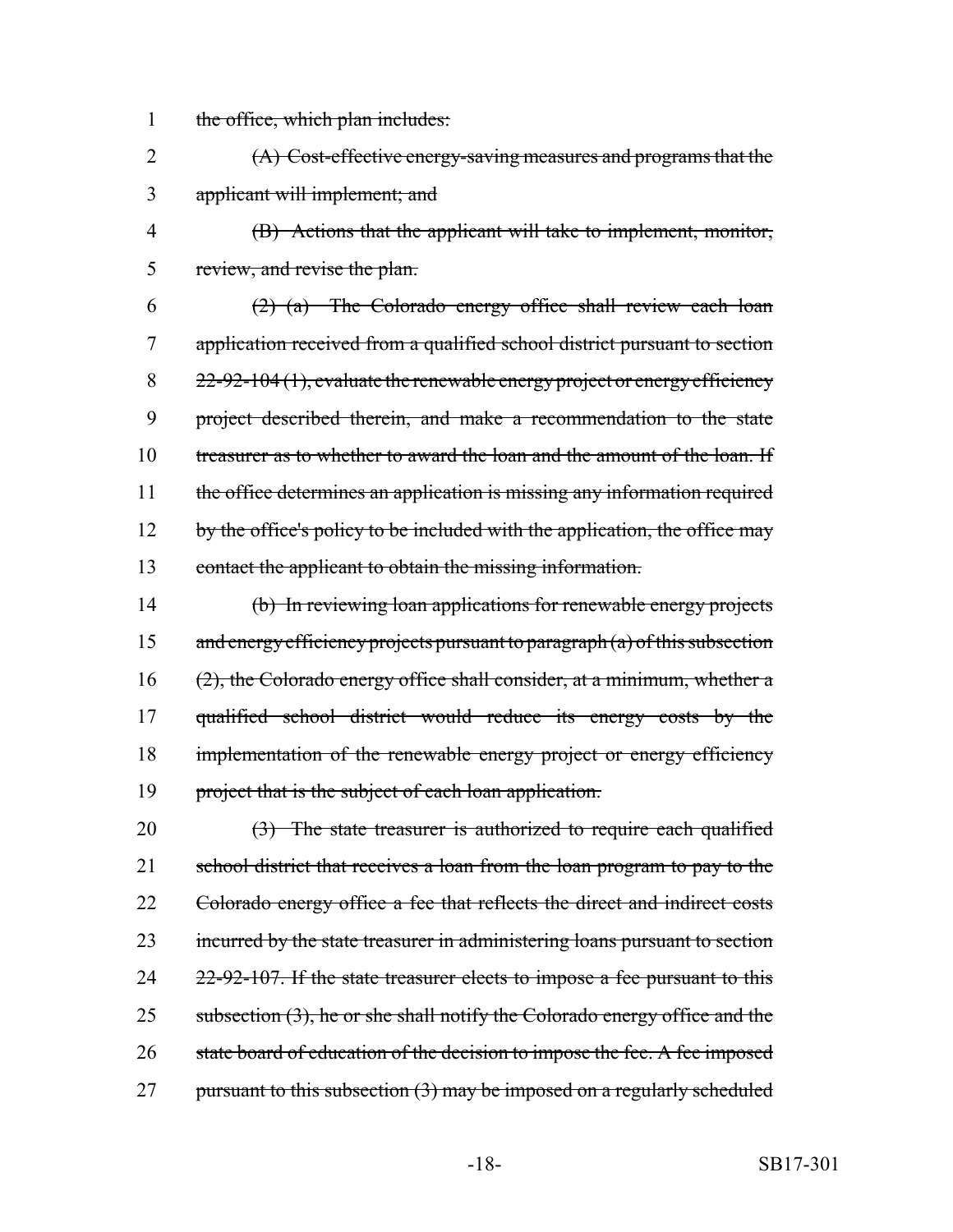1 basis to be determined by the state treasurer. A qualified school district 2 that receives a loan from the loan program shall be required to pay the fee 3 until the loan is repaid in full.

 (4) If the state treasurer elects to impose a fee as part of the loan application process pursuant to subsection (3) of this section, the Colorado energy office shall forward all moneys received as fees to the state treasurer.

8 **22-92-106. Renewable energy and energy efficiency for schools** 9 **loan program administration fund - creation - administrative costs.** 10 (1) There is hereby created in the state treasury the renewable energy and 11 energy efficiency for schools loan program administration fund. The fund 12 shall consist of

13 (a) Moneys appropriated to the fund from the public school energy 14 efficiency fund created in section 39-29-109.5 (2), C.R.S.;

15 (b) Any other moneys appropriated by the general assembly to the 16 fund;

17 (c) Any gifts, grants, or donations received by the office for the 18 fund pursuant to subsection (4) of this section; and

19 (d) Any other moneys directed to the fund by the office pursuant 20 to subsection (5) of this section.

21 (2) The moneys in the fund shall be subject to annual 22 appropriation by the general assembly for the direct and indirect costs 23 incurred by the office in administering the program pursuant to this 24 article. The moneys in the fund shall not be included in any loan made to 25 a qualified school district pursuant to this article.

 $26$  (3) Any moneys in the fund not expended for the purpose of this 27 article may be invested by the state treasurer as provided by law. All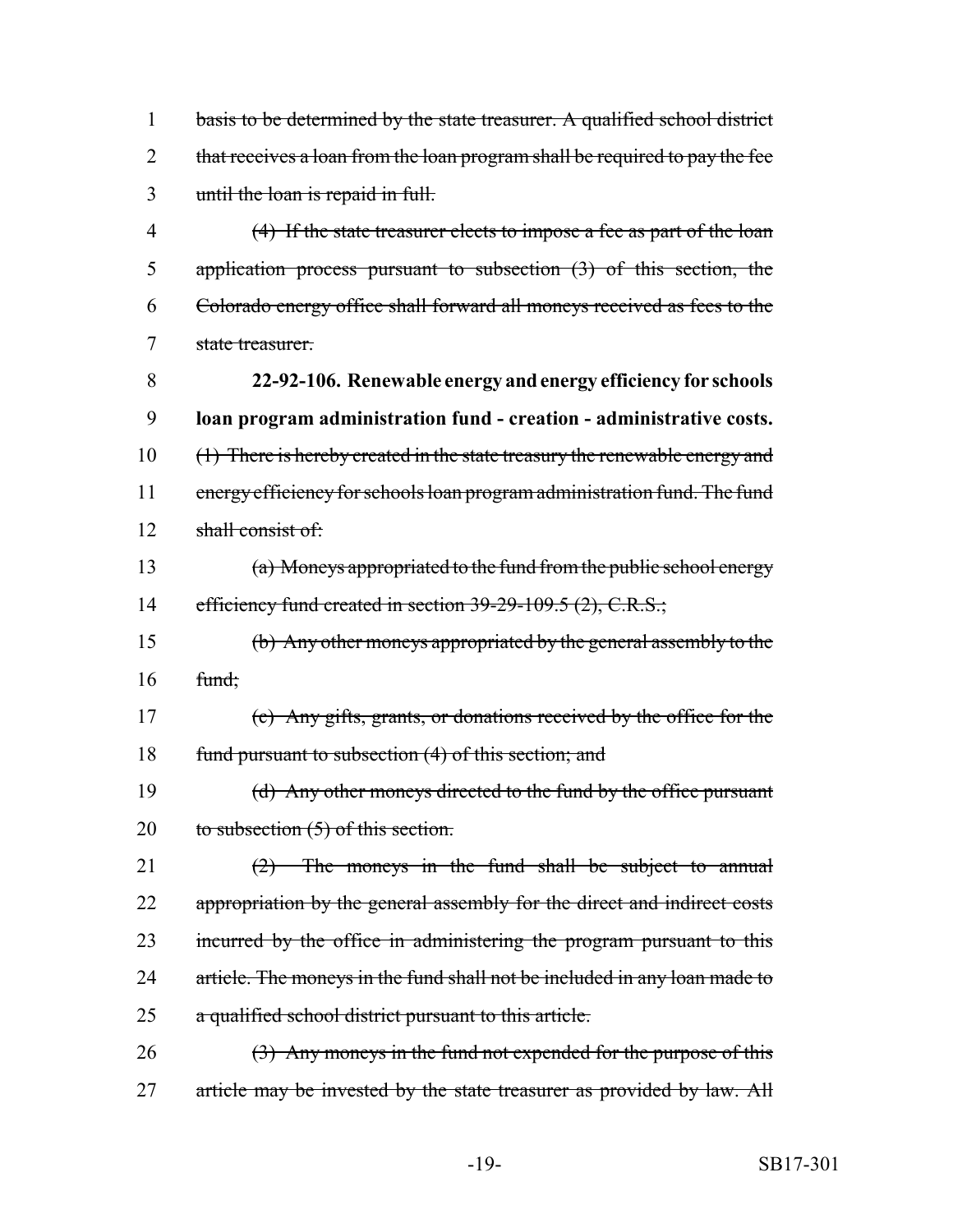interest and income derived from the investment and deposit of moneys 2 in the fund shall be credited to the fund. Any unexpended and unencumbered moneys remaining in the fund at the end of a fiscal year shall remain in the fund and shall not be credited or transferred to the general fund or another fund.

6 (4) The office may seek and accept gifts, grants, and donations 7 from public and private sources to fund the program, but receipt of gifts, 8 grants, and donations shall not be a prerequisite to the implementation of 9 the program. All private and public funds received through gifts, grants, 10 and donations shall be transmitted to the state treasurer, who shall credit 11 the same to the fund.

12  $(5)$  To the extent permitted by law, the office may, at its 13 discretion, direct other moneys to fund the program.

14 **22-92-107. Loans from public school fund authorized.** (1) As 15 authorized under the provisions of section 3 of article IX of the state 16 constitution, the state treasurer may make loans to school districts to 17 assist them in providing necessary buildings, land, and equipment, 18 including renewable energy projects and energy efficiency projects as 19 described in this article. Loans made pursuant to this article shall not be 20 subject to the provisions of section 24-36-113, C.R.S., that require the 21 state treasurer to secure the maximum rate of interest on investments of 22 state moneys. The procedures for the making of loans shall be determined 23 by the state treasurer subject to the following:

24 (a) No loan shall be authorized for any renewable energy project 25 or energy efficiency project that has not been evaluated by the Colorado 26 energy office pursuant to section  $22-92-105(2)(a)$ .

27 (b) No loan shall be authorized in an amount exceeding the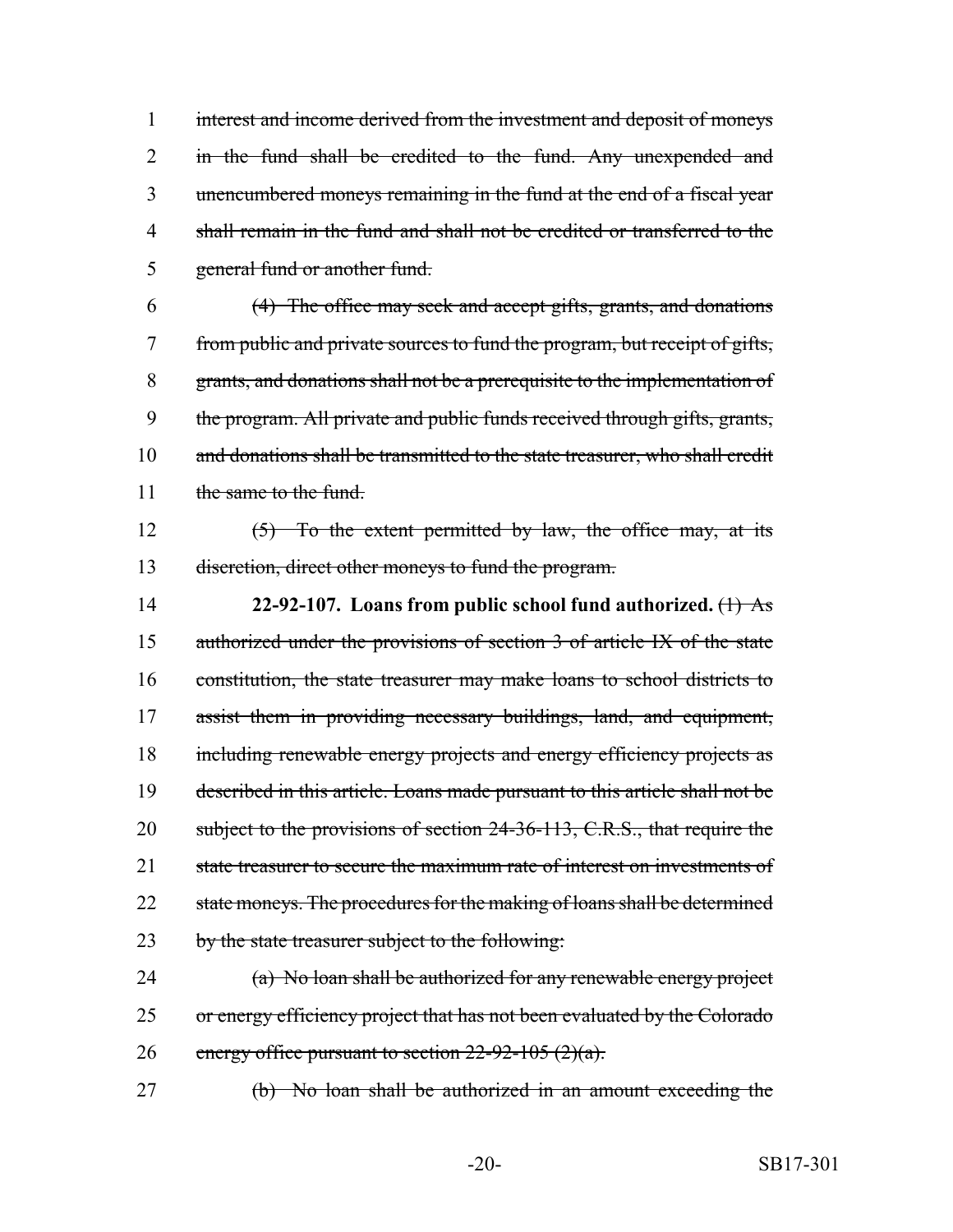1 amount recommended by the Colorado energy office pursuant to section 2  $22-92-105$  (2)(a) unless the Colorado energy office approves the change 3 in the loan amount.

4 (c) No loan shall be authorized unless the method for repayment 5 of the loan is specified in the application.

6 (2) (a) Subject to the limitations described in this section, the state 7 treasurer shall determine the amount of the permanent school fund that 8 may be loaned out pursuant to this section, which qualified school 9 districts shall receive loans, the amount of each loan, the terms of 10 repayment of each loan, and the rate of interest to be charged on loans. 11 The average rate of interest charged on loans made in any calendar year 12 must at least equal the average book yield earned by the fund in the most 13 recently completed quarter. Payments of the principal of and interest on 14 all loans shall be returned to the public school fund.

15 (b) The state treasurer may include, as part of any loan agreement 16 with any qualified school district, whatever terms and conditions he or 17 she feels are necessary to protect the principal of the public school fund 18 against loss.

19 (3) The general assembly shall appropriate money from the 20 general fund to restore moneys to the public school fund, together with 21 interest, that are lost by reason of the failure of any school district to 22 repay a loan made pursuant to this section.

23 (4) Administrative costs that will be incurred by a qualified school 24 district as a result of the renewable energy project or energy efficiency 25 project that is the basis for the loan may be included in the amount of the  $26$   $10a$ m.

27 **SECTION 5.** In Colorado Revised Statutes, 23-31-313, **amend**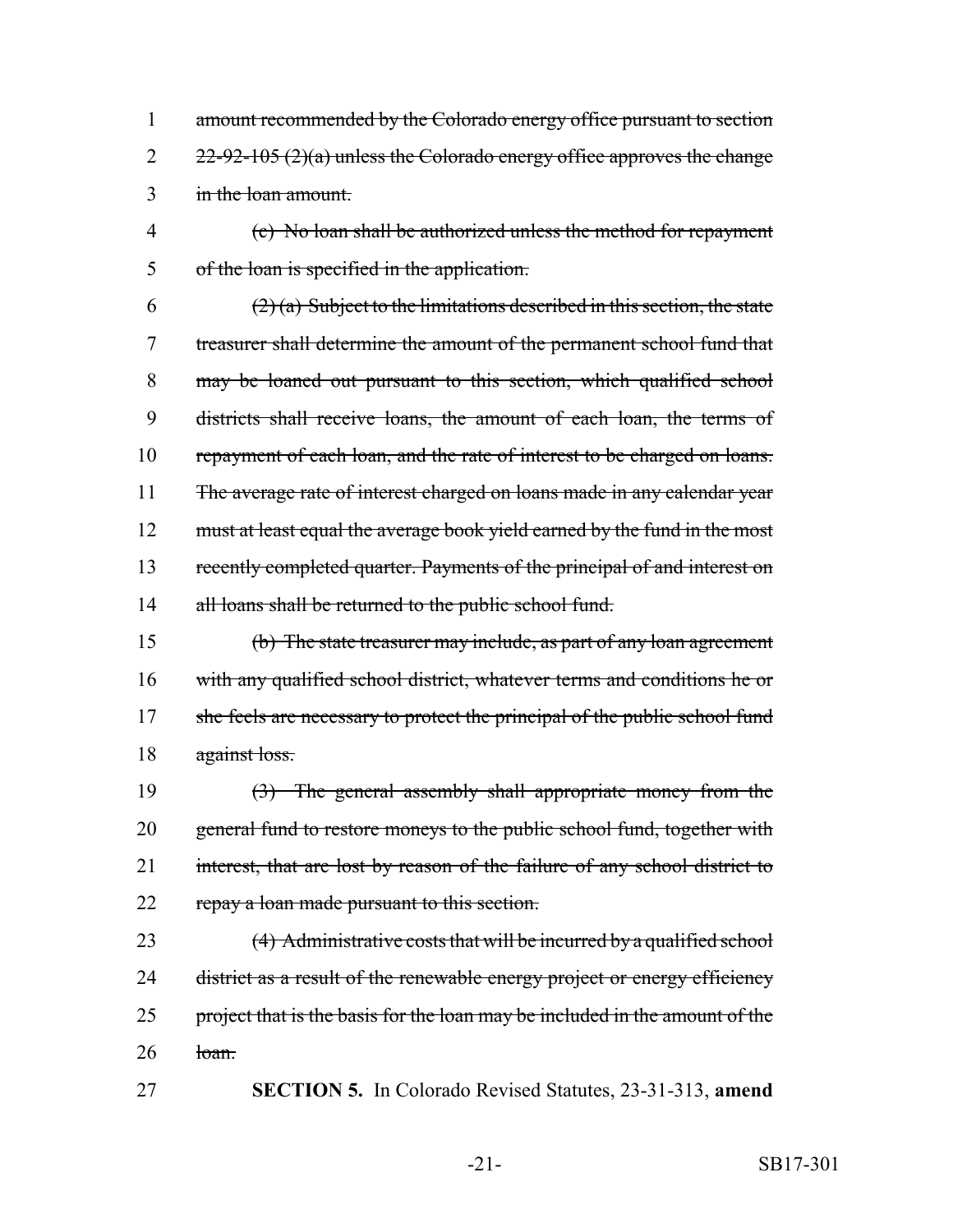1  $(7)(b)$  as follows:

| $\overline{2}$ | 23-31-313. Healthy forests - vibrant communities - funds                                  |
|----------------|-------------------------------------------------------------------------------------------|
| 3              | created - repeal. (7) Enhanced economic opportunities. In order to                        |
| $\overline{4}$ | support local business development and job creation through the                           |
| 5              | implementation of forest treatments, the forest service shall:                            |
| 6              | (b) Work with the Colorado energy office created in section                               |
| $\overline{7}$ | 24-38.5-101, C.R.S., and the air quality control commission created in                    |
| 8              | section 25-7-104 $C.R.S.,$ to support the appropriately increased use of                  |
| 9              | woody biomass in bio-heating.                                                             |
| 10             | <b>SECTION 6.</b> In Colorado Revised Statutes, 23-41-114, amend                          |
| 11             | $(4)(b)(VI)(A)$ as follows:                                                               |
| 12             | 23-41-114. Colorado energy research institute - creation.                                 |
| 13             | (4) The institute shall conduct:                                                          |
| 14             | (b) The following specific research and educational programs                              |
| 15             | designed to meet the information needs of the department of natural                       |
| 16             | resources, other agencies of the state's executive branch, the legislature,               |
| 17             | and the public:                                                                           |
| 18             | (VI) (A) To provide grants through the Colorado energy office                             |
| 19             | ereated in section 24-38.5-101, C.R.S., for the development of a central                  |
| 20             | resource for building trade professionals, including contractors,                         |
| 21             | engineers, architects, and designers, for the purpose of increasing                       |
| 22             | available tools and education to advance energy-efficient design and                      |
| 23             | construction.                                                                             |
| 24             | <b>SECTION 7.</b> In Colorado Revised Statutes, 24-38.5-102, amend                        |
| 25             | $(1)(a)(III)$ and $(1)(o)$ ; repeal $(1)(f)$ , $(1)(g)$ , and $(1)(r)$ ; and add $(4)$ as |
| 26             | follows:                                                                                  |
| 27             | 24-38.5-102. Colorado energy office - duties and powers.                                  |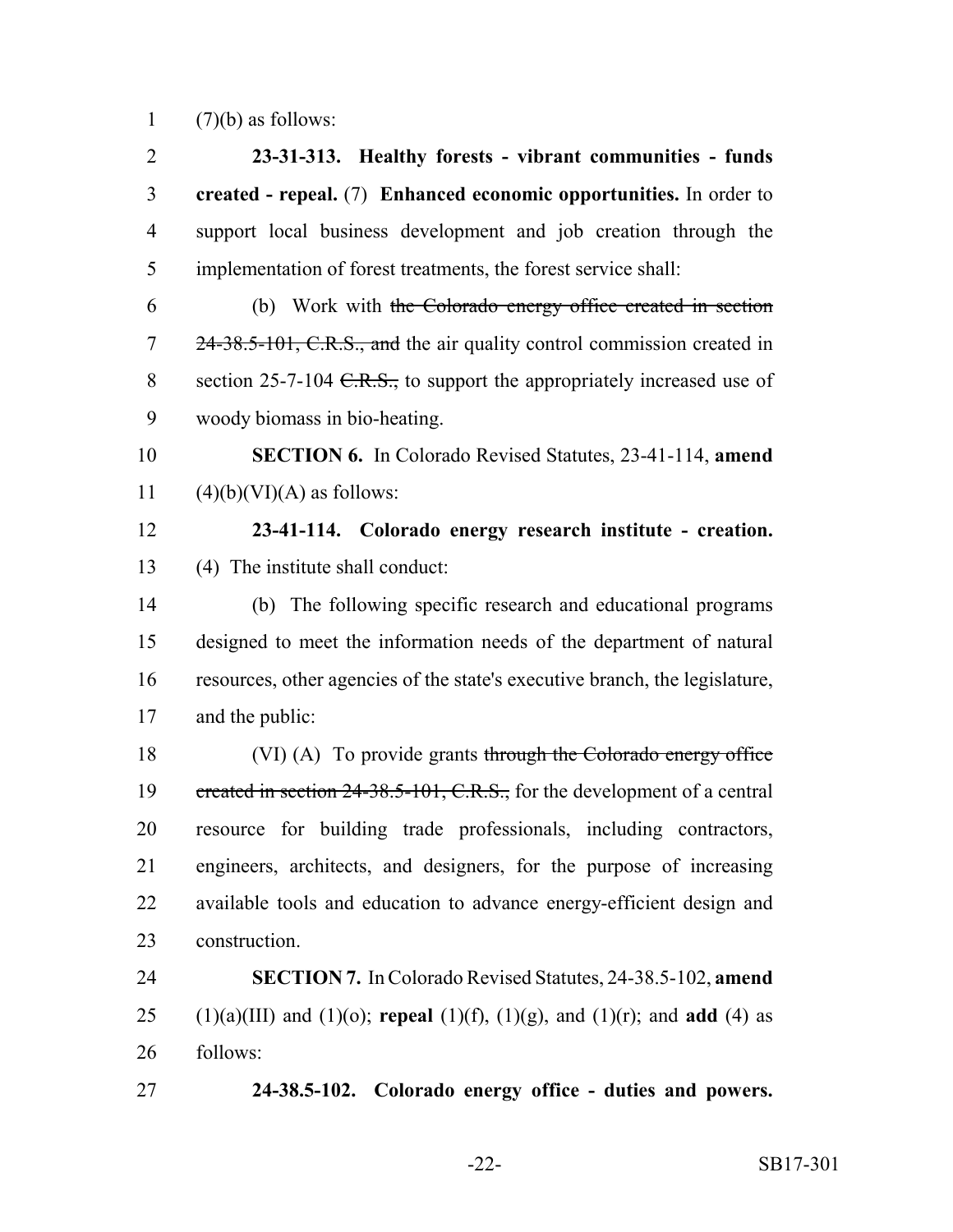(1) The Colorado energy office shall:

 (a) Work with communities, utilities, private and public organizations, and individuals to promote:

4 (III) Cleaner energy sources such as biogas, and biomass, HYDROELECTRIC, AND NUCLEAR;

 (f) Implement and administer a wind for schools project pursuant 7 to article 89 of title 22, C.R.S.;

 (g) Work with the Colorado energy research institute to provide grants to advance energy-efficient design and construction as specified in 10 section  $23-41-114$  (4)(b)(VI), C.R.S.;

 (o) Collaborate with the department of higher education STAKEHOLDERS to develop AND ENCOURAGE INCREASED UTILIZATION OF energy curricula, INCLUDING SCIENCE, TECHNOLOGY, ENGINEERING, AND MATH CURRICULA, that will serve the work force needs of all energy industries. Such collaboration may include EXECUTIVE DEPARTMENTS, research institutions, state colleges, community colleges, INDUSTRY, and 17 trade organizations in an effort to develop a means by which the state may address all facets of work force demands in developing a balanced energy portfolio. Institutions may also partner in the development of curricula with organizations that have existing energy curricula and training programs.

22 (r) Implement and administer the renewable energy and energy efficiency for schools loan program pursuant to article 92 of title 22,  $24 \t C.R.S.$ ;

25 (4) THE DIRECTOR OF THE OFFICE AND THE EXECUTIVE DIRECTOR OF THE DEPARTMENT OF NATURAL RESOURCES, OR THEIR DESIGNEES, SHALL CONVENE STAKEHOLDERS FOR ONE OR MORE MEETINGS BEFORE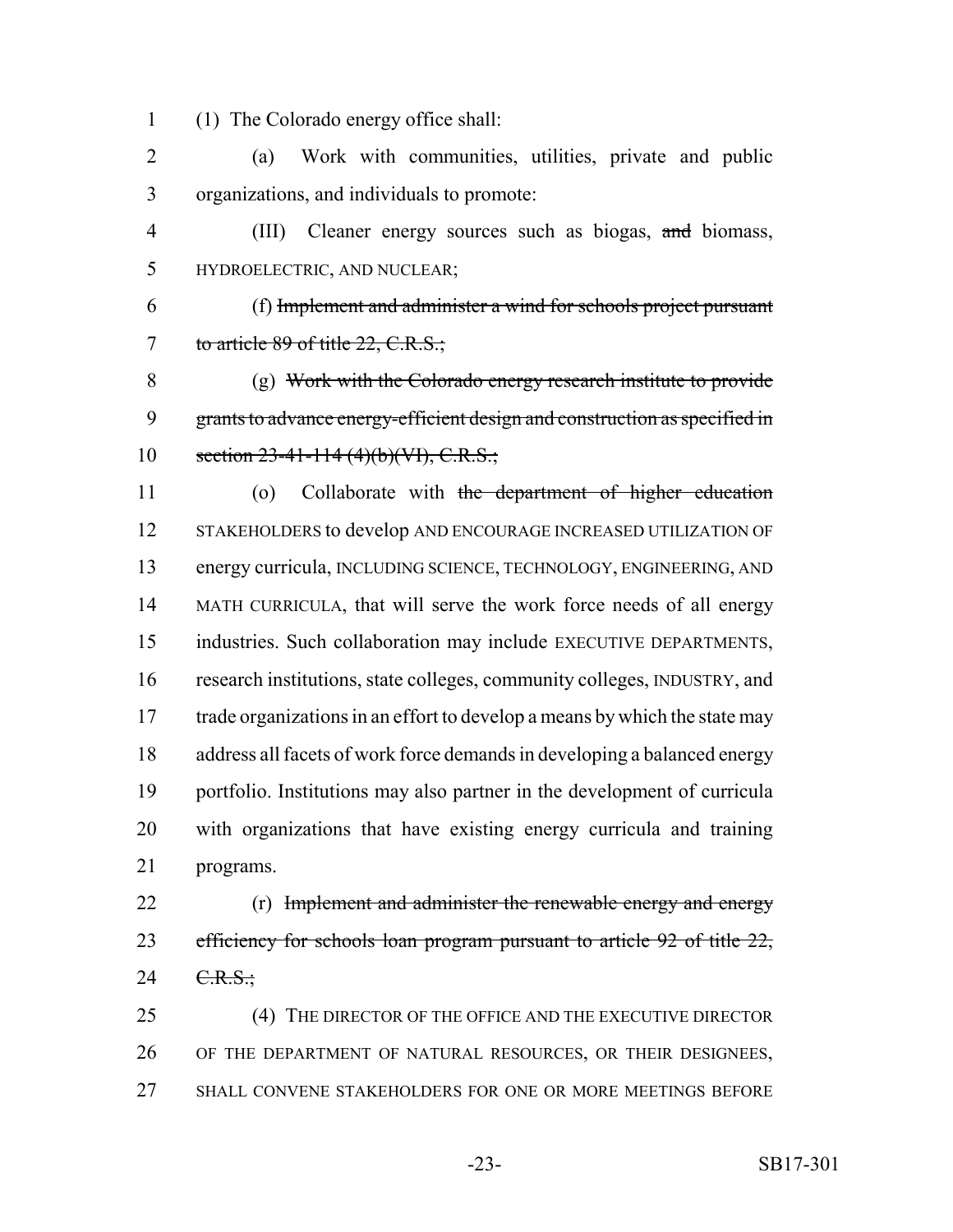NOVEMBER 1, 2017, TO IDENTIFY VOLUNTARY METHODS TO ADDRESS FUNDING SHORTFALLS ASSOCIATED WITH THE LONG-TERM MANAGEMENT OF ABANDONED OIL AND GAS FACILITIES.

 **SECTION 8.** In Colorado Revised Statutes, 24-38.5-102.4, 5 **amend** (1)(a)(I), (2)(a), and (2)(b); and **add** (1)(a)(IV) as follows:

 **24-38.5-102.4. Energy fund - creation - use of fund - definitions - repeal.** (1) (a) (I) The clean and renewable energy fund is 8 hereby created in the state treasury. The principal of the fund shall consist 9 CONSISTS of moneys MONEY transferred to the fund from the general fund, moneys MONEY transferred to the fund at the end of the 2006-07 state fiscal year and at the end of each succeeding state fiscal year from 12 moneys MONEY received by the Colorado energy office, moneys MONEY received pursuant to the federal "American Recovery and Reinvestment Act of 2009", Pub.L. 111-5, or any amendments thereto, or from revenue contracts, court settlement funds, supplemental environmental program funds, repayment or return of funds from eligible public depositories, and 17 gifts, grants, and donations, and any other moneys MONEY received by the Colorado energy office. Interest and income earned on the deposit and 19 investment of moneys MONEY in the clean and renewable energy fund 20 shall be ARE credited to the fund. Moneys MONEY in the fund at the end 21 of any state fiscal year shall remain REMAINS in the fund and shall MAY 22 not be credited to the state general fund or any other fund. Moneys 23 MONEY in the fund shall MAY not be transferred to the innovative energy fund created in section 24-38.5-102.5.

 (IV) (A) ON JULY 1, 2017, AND EACH JULY 1 THEREAFTER THROUGH JULY 1, 2020, THE STATE TREASURER SHALL TRANSFER ONE MILLION SIX HUNDRED THOUSAND DOLLARS TO THE ENERGY FUND FROM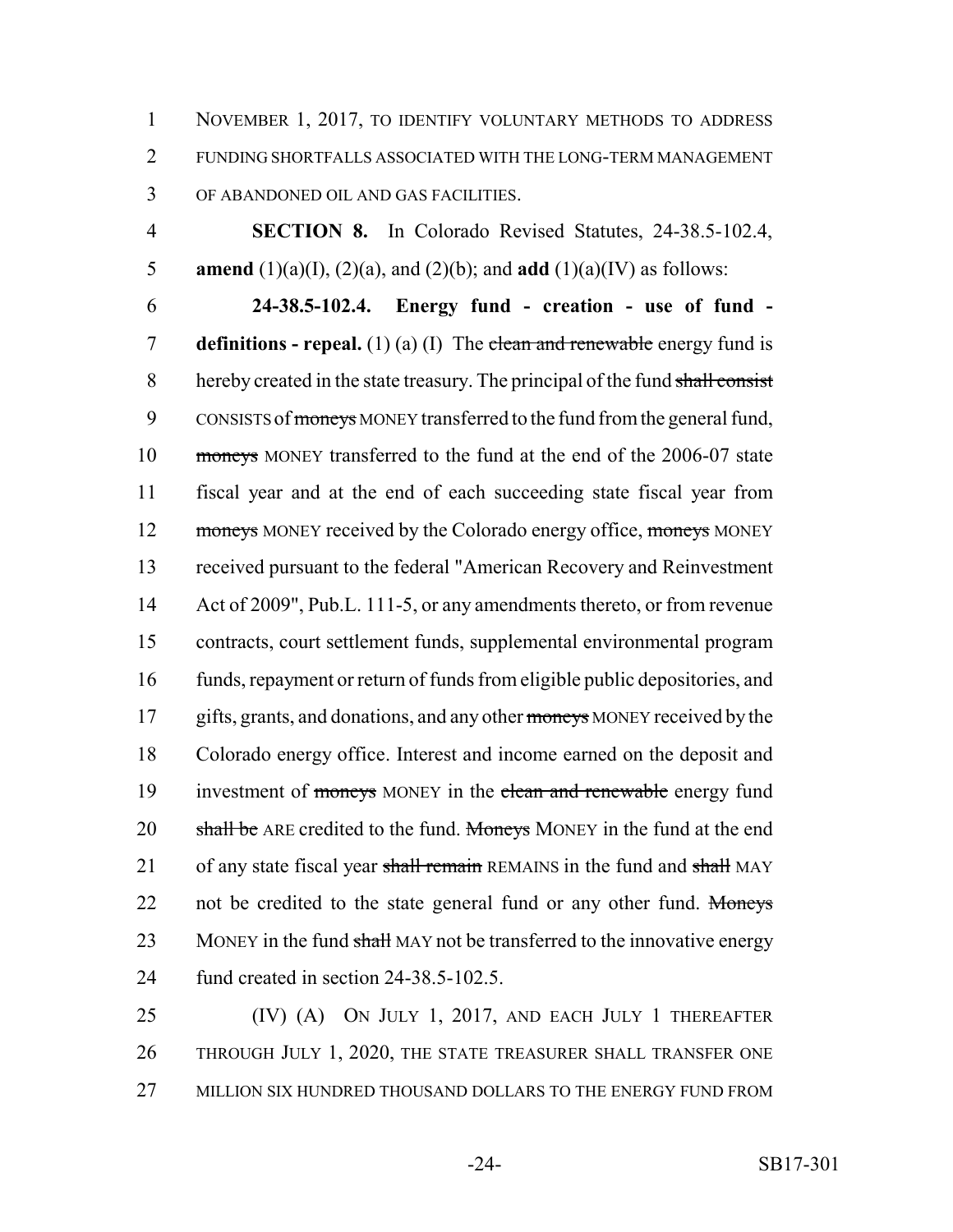THE GENERAL FUND.

2 (B) THIS SUBSECTION  $(1)(a)(IV)$  IS REPEALED, EFFECTIVE JULY 1, 2021.

 (2) (a) All moneys MONEY in the clean and renewable energy fund 5 are IS continuously appropriated to the Colorado energy office for the purposes of advancing energy efficiency and renewable energy throughout the state.

 (b) The Colorado energy office may expend moneys MONEY from 9 the clean and renewable energy fund:

(I) To attract renewable energy industry investment in the state;

 (II) To assist in technology transfer into the marketplace for newly developed energy efficiency and renewable energy technologies;

 (III) To provide market incentives for the purchase and distribution of energy efficient and renewable energy products;

 (IV) To assist in the implementation of energy efficiency projects 16 throughout the state;

 (V) To aid governmental agencies in energy efficiency government initiatives;

 (VI) To facilitate widespread implementation of renewable energy 20 technologies;  $\frac{and}{ }$ 

 (VII) TO EDUCATE THE GENERAL PUBLIC ON ENERGY ISSUES AND OPPORTUNITIES; AND

23 (VIII) In any other manner that serves the purposes of advancing energy efficiency and renewable energy throughout the state. **SECTION 9.** In Colorado Revised Statutes, 24-38.5-102.5,

**amend** (1)(a) and (2)(c)(II) as follows:

**24-38.5-102.5. Innovative energy fund - creation - use of fund**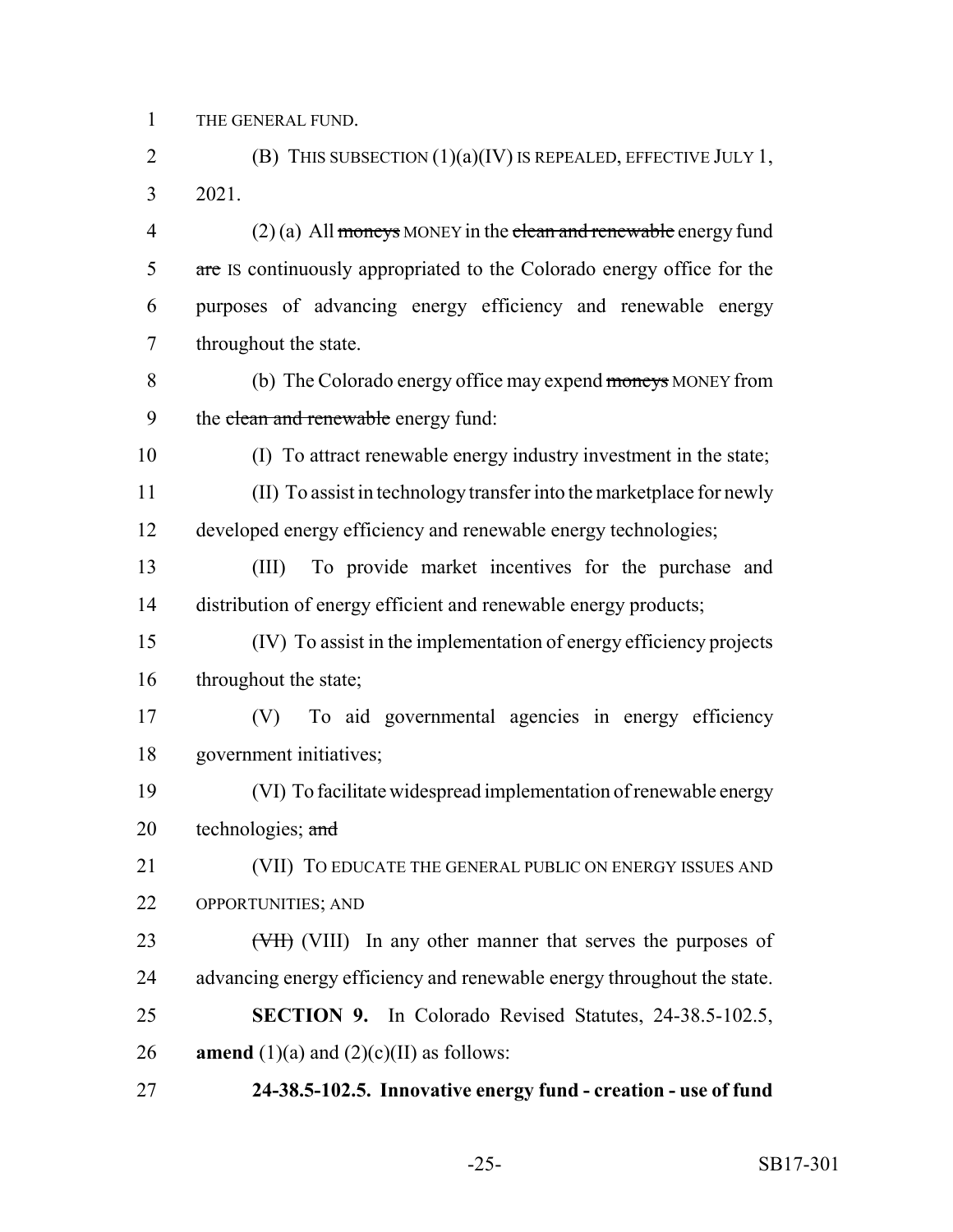1 **- definitions - repeal.** (1) (a) (I) The innovative energy fund is hereby 2 created in the state treasury. The principal of the fund shall consist 3 CONSISTS of moneys MONEY transferred to the fund by the general 4 assembly, moneys MONEY transferred at the end of each state fiscal year 5 from moneys MONEY received by the Colorado energy office, moneys 6 received pursuant to section  $39-29-108$  (2), C.R.S., or from revenue 7 contracts, court settlement funds, supplemental program funds, repayment 8 or return of funds from eligible public depositories, and gifts, grants, and 9 donations, and any other moneys MONEY received by the Colorado energy 10 office. Interest and income earned on the deposit and investment of 11 moneys MONEY in the innovative energy fund shall be IS credited to the 12 fund. Moneys MONEY in the fund at the end of any state fiscal year shall 13 remain REMAINS in the fund and shall MAY not be credited to the state 14 general fund or any other fund. Moneys MONEY in the fund shall MAY not 15 be transferred to the clean and renewable energy fund created in section 16 24-38.5-102.4.

 (II) (A) ON JULY 1, 2017, AND EACH JULY 1 THEREAFTER THROUGH JULY 1, 2020, THE STATE TREASURER SHALL TRANSFER ONE MILLION FIVE HUNDRED THOUSAND DOLLARS TO THE INNOVATIVE ENERGY 20 FUND FROM THE GENERAL FUND.

21 (B) THIS SUBSECTION  $(1)(a)(II)$  IS REPEALED, EFFECTIVE JULY 1, 22 2021.

 (2) (c) (II) The Colorado energy office may establish terms and conditions for making grants or loans pursuant to this section and in accordance with the objectives of the office as set forth in section 26 24-38.5-102. except that the grants or loans shall be limited to innovative energy efficiency projects and policy development.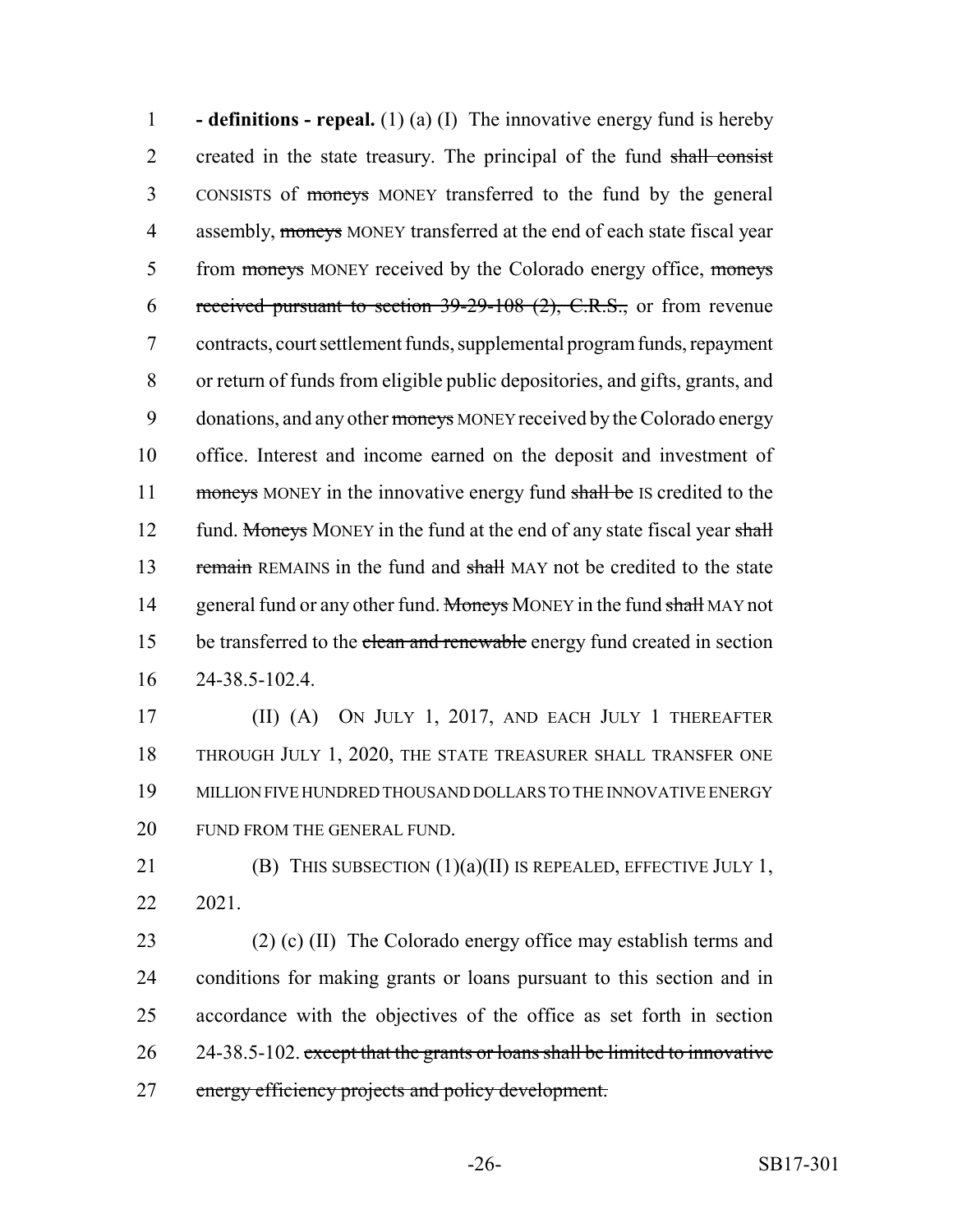**SECTION 10.** In Colorado Revised Statutes, **repeal** 24-38.5-104 as follows:

 **24-38.5-104. Photovoltaic installer qualifications - cooperation with department of regulatory agencies.** (1) Effective July 1, 2011, all photovoltaic installations funded wholly or partially through state or federal grants, including grants under the federal "American Recovery and Reinvestment Act of 2009", Pub.L. 111-5, shall be subject to the 8 requirements set forth in section 40-2-128, C.R.S.

 (2) If the governor, by executive order, appoints a committee to study the desirability of credentialing of solar installers, the committee, 11 or the Colorado energy office on the committee's behalf, is specifically 12 authorized to submit a proposal for such credentialing to the department 13 of regulatory agencies pursuant to section 24-34-104.1 (2). In addition, 14 the committee may study and make recommendations concerning the scope-of-work provisions of section 40-2-128, C.R.S., specifically 16 including enforcement of the supervision and worker ratio requirements 17 of section 40-2-128 (1)(c) and (1)(d), C.R.S.

 **SECTION 11.** In Colorado Revised Statutes, **repeal** part 2 of article 38.5 of title 24 as follows:

 PART 2 GREEN BUILDING INCENTIVE 22 PILOT PROGRAM **24-38.5-201. Legislative declaration.** (1) The general assembly 24 hereby finds and declares that: (a) An incentive-based green building pilot program will strive to 26 reduce electricity, gas, and water use in older homes while providing an incentive for homebuyers to purchase new residential construction that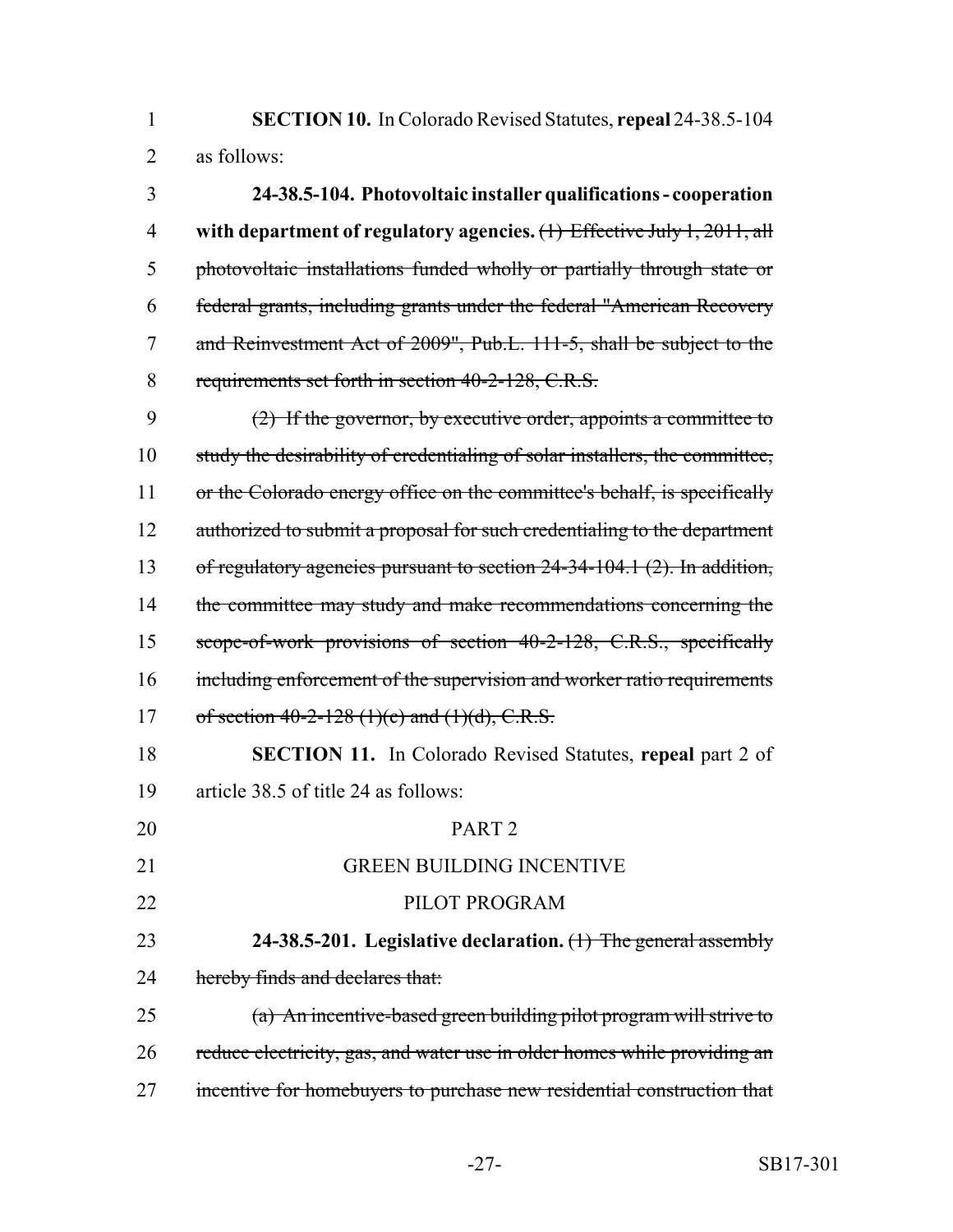1 meets stringent energy efficiency standards;

 (b) Providing incentives for new residential construction that meets stringent energy efficiency standards and improving energy efficiency in existing residences can stimulate local and state economies and provide opportunities for job growth in green jobs and industries that are focused on improving energy efficiency of both new and existing residences; and

 (c) An incentive-based green building pilot program will benefit homebuyers who are attempting to purchase highly energy efficient new residential construction and retrofit existing homes in an attempt to 11 reduce energy and water consumption.

 **24-38.5-202. Definitions.** As used in this part 2, unless the context otherwise requires:

 (1) "Energy code" means the 2006 international energy conservation code, or any successor edition, published by the international code council or any state or local energy code that has more 17 recent or more stringent requirements.

(2) "Energy efficiency improvement" means:

 (a) An upgrade to a structure, appliance, fixture, plumbing, 20 heating or cooling system, or water heater in any existing residence that 21 is intended to reduce the consumption of electricity, natural gas, water, or 22 any other fuel or energy source; and

 (b) The installation or upgrade of building insulation, air sealing 24 measures, and duct sealing in any existing residence.

 (3) "Existing residence" means a residence, either single-family 26 detached or multi-family, that:

27 (a) Is located in Colorado;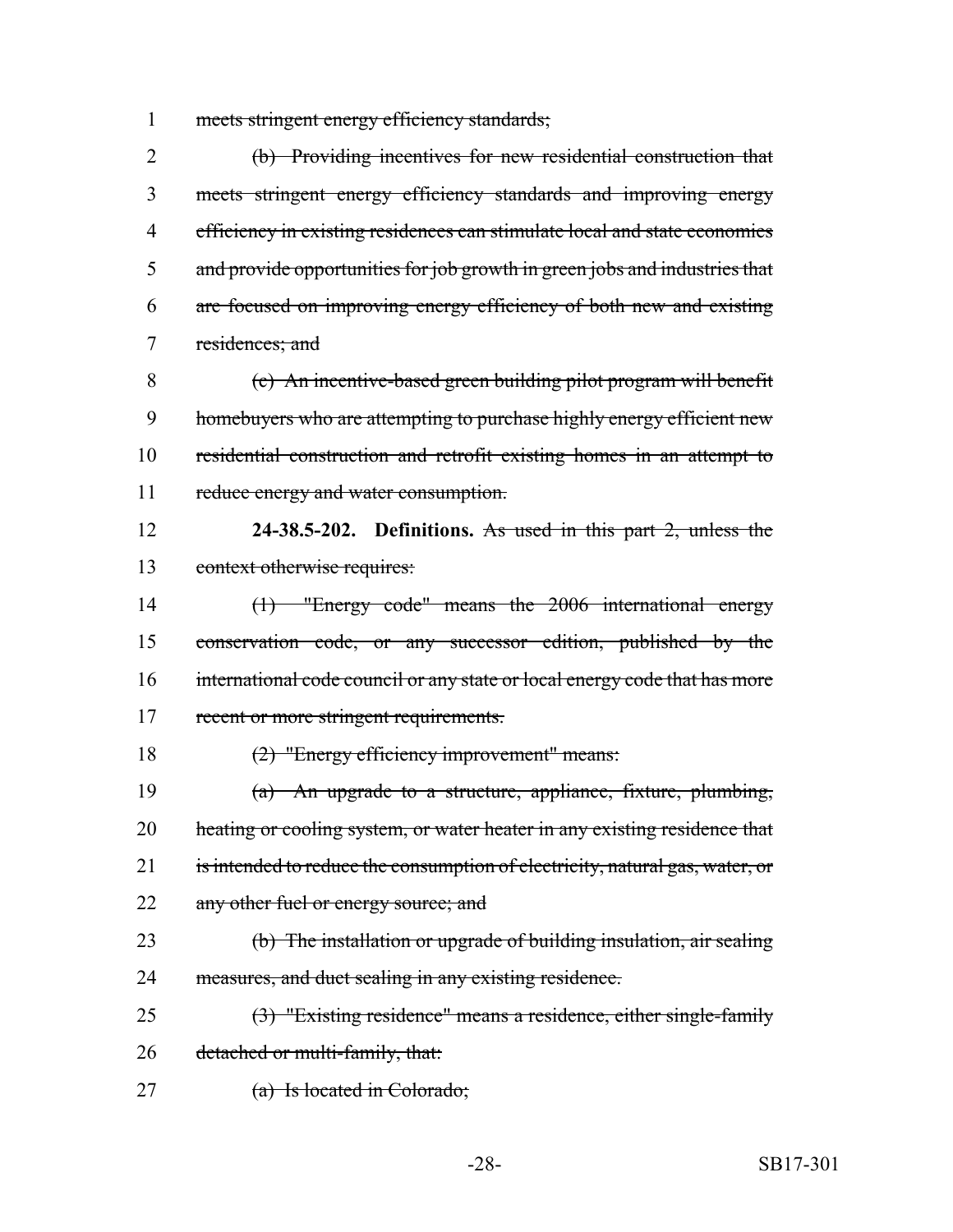(b) Is used as the qualified homebuyer's primary residence; and (c) Has a current home energy rating, as determined by a recognized green building rating system, that is below minimum standards, as determined by the energy code.

 (4) "Green building incentive pilot program" or "pilot program" means the green building incentive pilot program described in section  $7 \frac{24-38.5-203}{24}$ 

 (5) "Highly efficient new residential construction" means a new single-family detached residence or new multi-family residence located 10 in Colorado that is designed and constructed to be at least twenty-five percent more efficient than the energy code's requirements, as documented by a recognized green building rating system.

 (6) "Home energy audit" means an inspection, survey, and 14 analysis of a home's structure and systems in order to quantify the building's projected energy consumption.

 (7) "Home energy rating" means an objective and standard measurement of a home's energy efficiency relative to standards 18 contained in an energy code, such as those developed by the residential energy services network or any successor organization.

 (8) "Qualified homebuyer" means a person that has entered into 21 a sales contract to purchase highly efficient new residential construction 22 and will be selling the person's existing residence in order to purchase the 23 highly efficient new residential construction as the person's primary 24 residence

 (9) "Recognized green building rating system" means a system of 26 rules for comparing the performance of a whole building or building 27 system to the energy code, to a problem, or to a test case that serves as a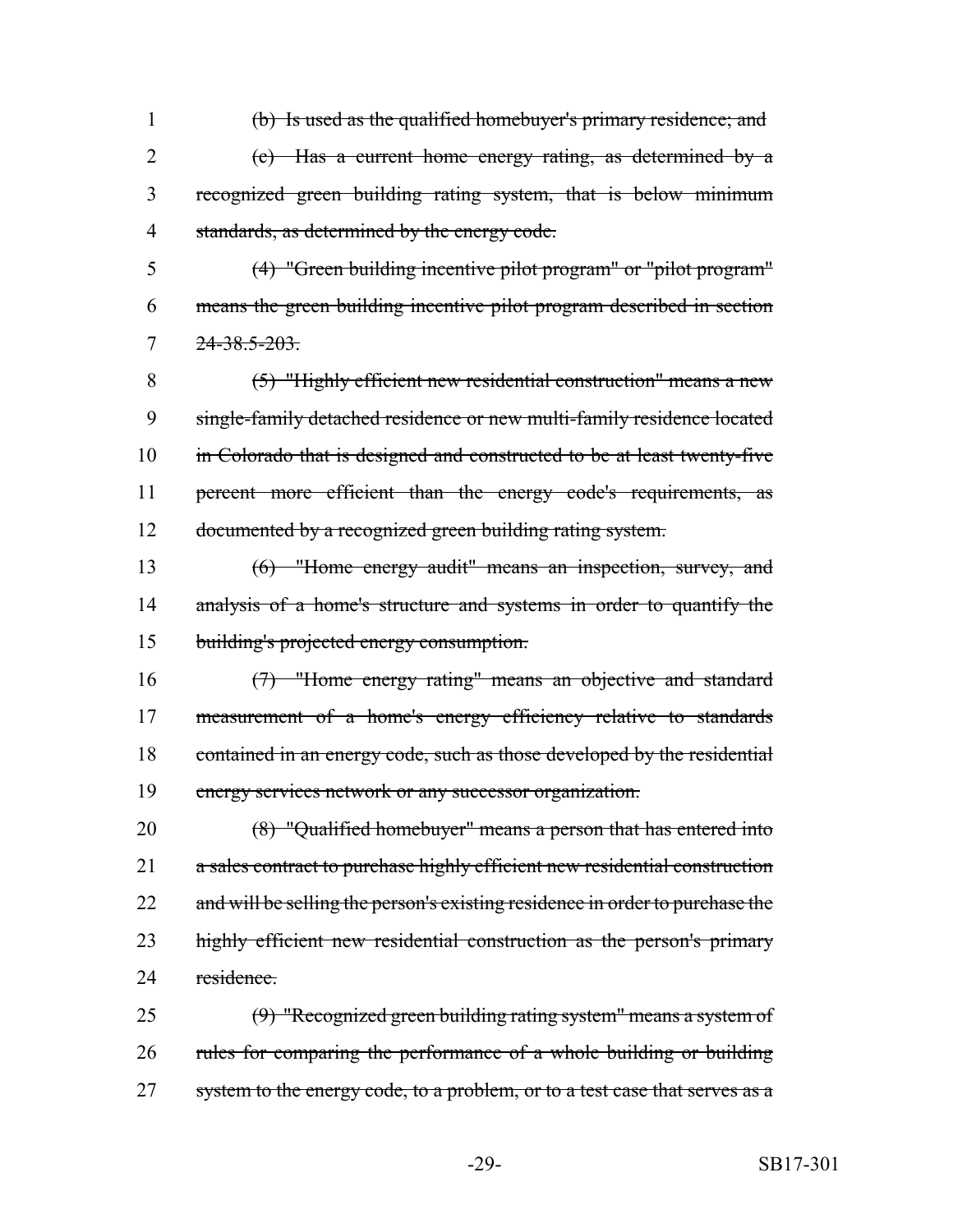basis for evaluation or comparison. "Recognized green building rating 2 system" includes, but is not limited to:

 (a) The federal energy star program, jointly operated by the United States environmental protection agency and the United States department of energy, or its successor program;

 (b) The January 2008 version, or any successor standard, of the "LEED for Homes Rating System" administered by the United States green building council or its successor organization;

 (c) The national green building standard, commonly cited as ANSI/ICC 700-2008, established by the national association of home 11 builders and the international council code, or any successor standard; and (d) Energy audits that are performed by the electric utility, or its designee, providing service to the residence.

 **24-38.5-203. Green building incentive pilot program.** (1) Except as provided in paragraph (b) of subsection (9) of this section, 16 the Colorado energy office shall establish and administer a green building 17 incentive pilot program in accordance with the requirements established 18 in this part .

 (2) (a) A qualified homebuyer may submit an application, 20 provided by the Colorado energy office, to the Colorado energy office for 21 a grant to make energy efficiency improvements to the homebuyer's existing residence that the homebuyer is selling in preparation for purchasing a highly efficient new residential construction.

 (b) The Colorado energy office shall award a larger grant to a 25 qualified homebuyer with an existing residence that has a home energy 26 rating or home energy audit showing greater inefficiency.

27 (3) The energy efficiency improvements shall be performed by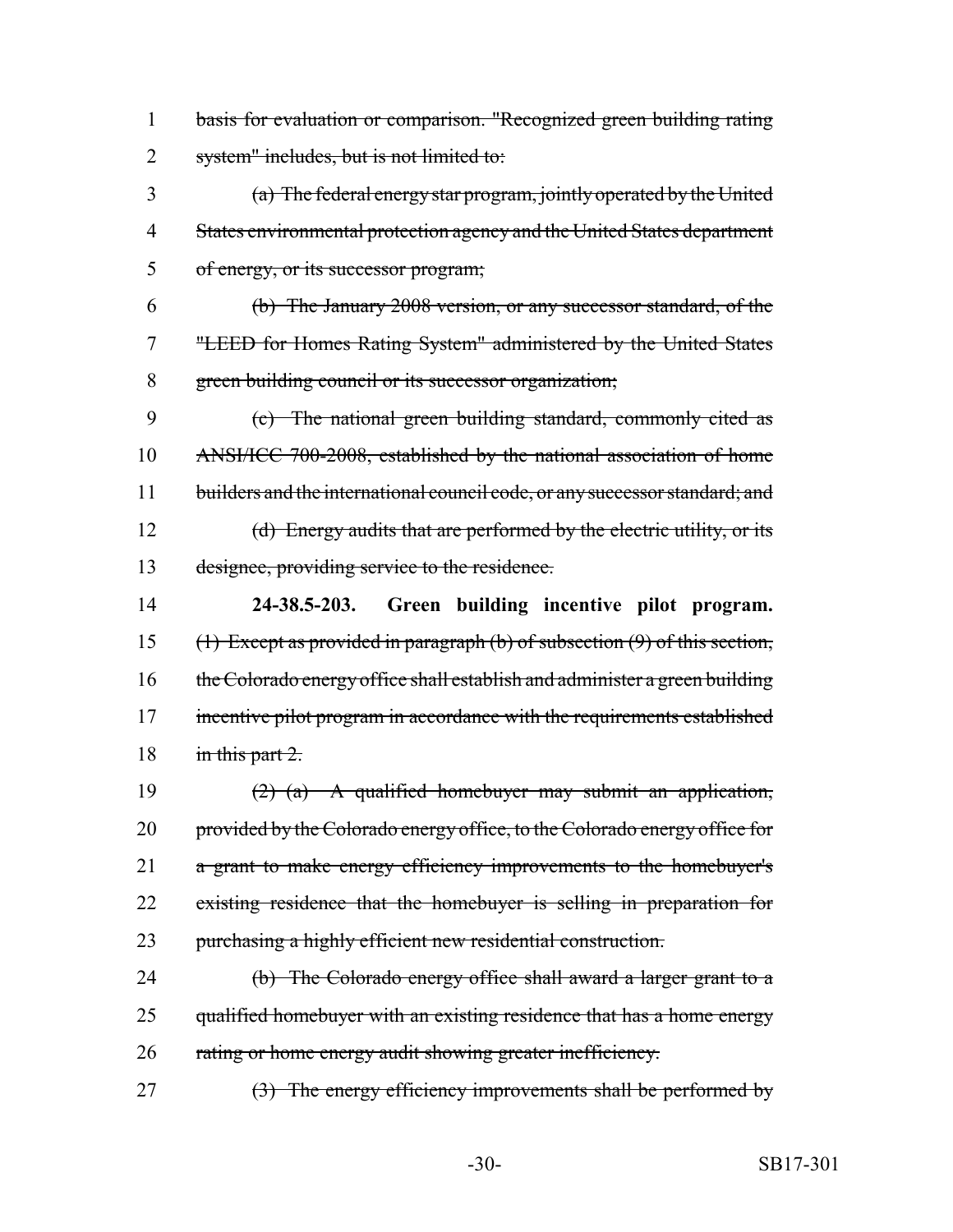- 1 contractors approved by the Colorado energy office as specified in 2 subsection (6) of this section.
- 3 (4) The Colorado energy office shall require the qualified 4 homebuyer to submit documentation:
- 5 (a) That the home energy rating of the qualified homebuyer's 6 existing residence is below the energy code's requirements;
- 7 (b) That the qualified homebuyer has entered into a sales contract 8 to purchase a highly efficient new residential construction;
- 9 (c) Of the estimated completion date of the qualified homebuyer's 10 highly efficient new residential construction;
- 11 (d) Of the name or names of the contractors that will perform the 12 energy efficiency improvements on the existing residence; and
- 13 (e) That the highly efficient new residential construction meets the 14 definition specified in section 24-38.5-202 (5). The qualified homebuyer 15 may seek such documentation from the home builder, who may then 16 submit the documentation on behalf of the qualified homebuyer.
- 17 (5) Energy efficiency improvements made to an existing residence 18 shall be completed in a manner that is consistent with a home energy 19 rating or a home energy audit, and shall result in improved energy 20 efficiency. Retrofits and upgrades to improve the energy efficiency of a 21 qualified homebuyer's existing residence shall be completed before the 22 closing of the sale of the residence.
- 23 (6) The Colorado energy office shall create a list of contractors 24 eligible to perform energy efficiency improvements to a qualified 25 homebuyer's existing residence.
- 26 (7) In order to confirm that the qualified homebuyer met the 27 requirements of the pilot program, the qualified homebuyer shall submit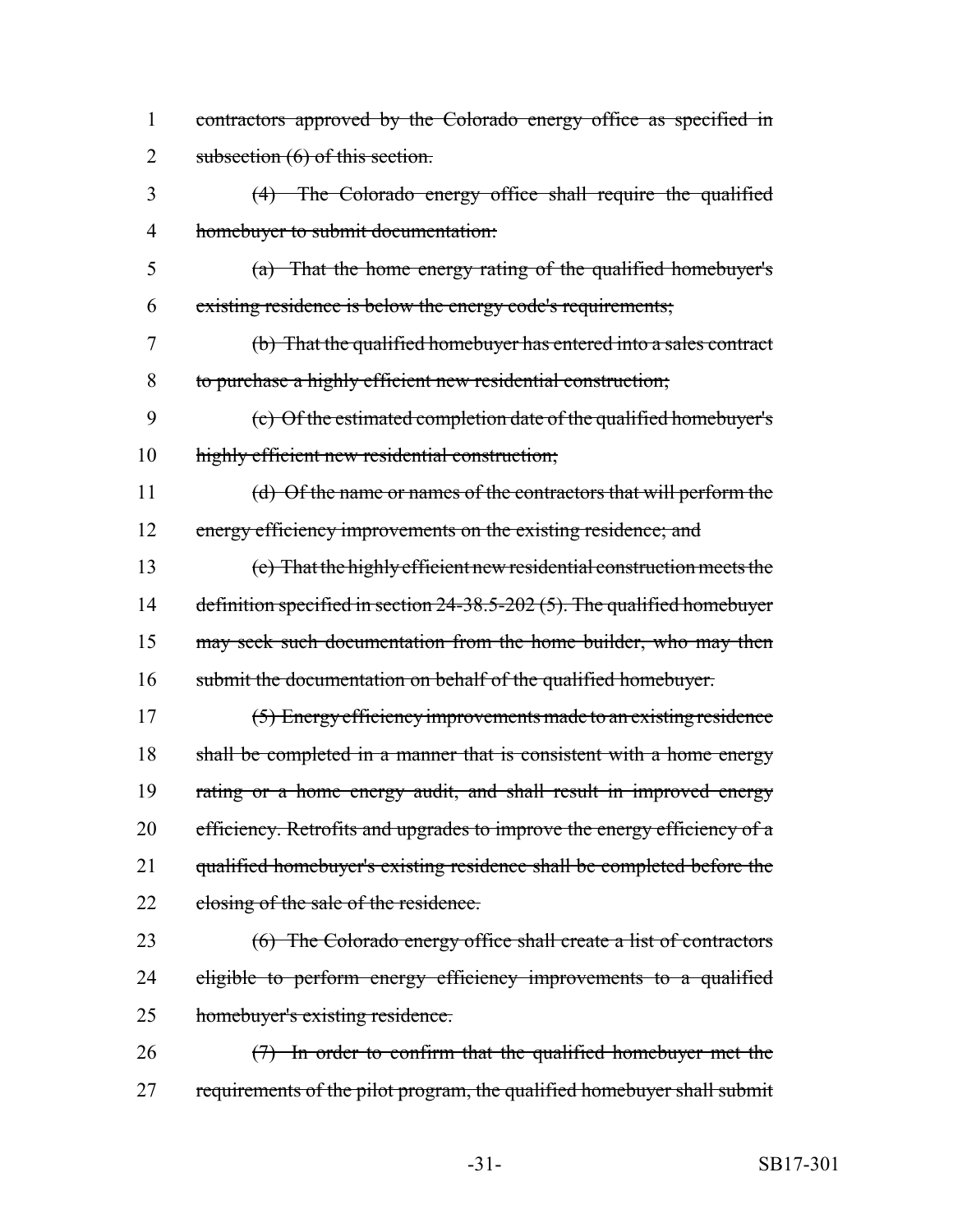to the Colorado energy office copies of closing documentation for the 2 highly efficient new residential construction no later than thirty days after the construction is complete. If construction is delayed and not completed by the estimated completion date, the Colorado energy office may grant a waiver or extension for submission of this documentation.

 (8) If the purchase of the highly efficient new residential construction is not finalized for any reason, including but not limited to the cancellation of the sale by the qualified homebuyer or the failure of the qualified homebuyer to secure financing, the qualified homebuyer shall reimburse the total amount of the grant to the Colorado energy 11 office within thirty days after such cancellation or failure.

 (9) (a) Funding for the pilot program shall be provided from federal funds transferred to the Colorado energy office that the Colorado 14 energy office has already received prior to August 10, 2011, or may 15 receive after August 10, 2011. The Colorado energy office may require additional documentation or information from the qualified homebuyer 17 as required to secure any additional federal funds.

 (b) The Colorado energy office shall not establish the pilot 19 program set forth in this part 2 if federal funds are not available.

 **SECTION 12.** In Colorado Revised Statutes, **repeal** article 38.7 of title 24 as follows:

 **ARTICLE 38.7 Colorado Clean Energy Finance Program** PART 1 GENERAL PROVISIONS **24-38.7-101. Short title.** This article shall be known and may be 27 cited as the "Colorado Clean Energy Finance Program Act".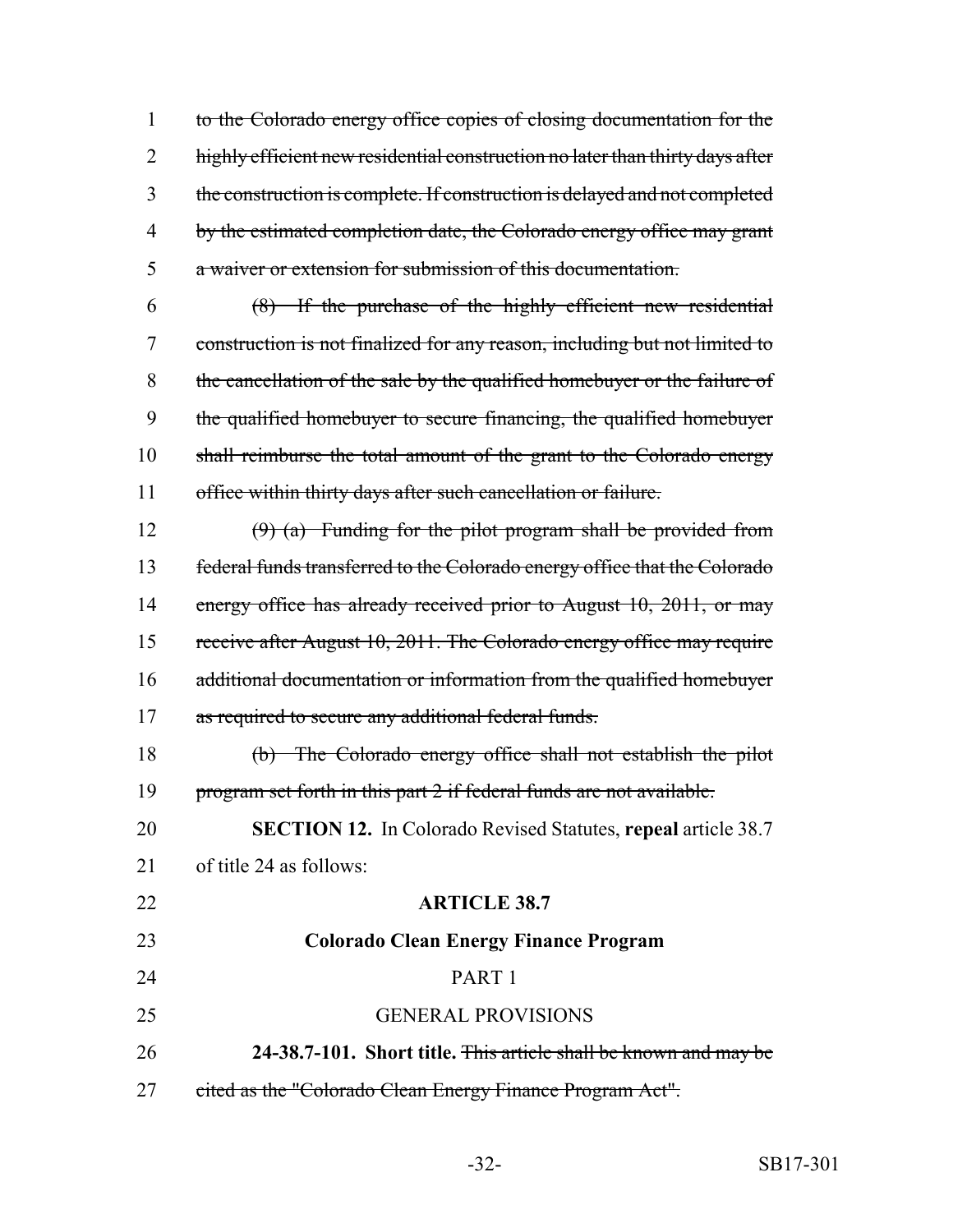| $\mathbf{1}$ | 24-38.7-101.5. Legislative declaration. The general assembly                  |
|--------------|-------------------------------------------------------------------------------|
| 2            | finds, determines, and declares that energy-efficiency improvements for       |
| 3            | existing buildings are one of the wisest investments that any individual or   |
| 4            | business can make. However, many Coloradans may be under the                  |
| 5            | mistaken impression that the cost of such improvements is out of reach        |
| 6            | for them or that financing would be difficult to obtain. Therefore, the       |
| 7            | general assembly encourages all Coloradans to investigate the possibility     |
| 8            | of financing energy-efficiency improvements by contacting their current       |
| 9            | lenders, including banks, mortgage lenders, credit unions, and other          |
| 10           | financial institutions. Nothing in this article is intended to affect lending |
| 11           | requirements or limitations nor to alter the scope of lending as currently    |
| 12           | defined between banks and credit unions or other lenders.                     |
| 13           | 24-38.7-102. Definitions. As used in this part 1, unless the                  |
| 14           | context otherwise requires:                                                   |
| 15           | $(1)$ "Area median income" means the median income of the county              |
| 16           | in which the primary residence of a qualified borrower is located in          |
| 17           | relation to family size, as published annually by the United States           |
| 18           | department of housing and urban development.                                  |
| 19           | (2) "Certified contractor" means:                                             |
| 20           | (a) A contractor, including but not limited to a general, heating,            |
| 21           | air conditioning, or lighting contractor, certified by the program            |
| 22           | administrator to market the program to potential qualified borrowers and      |
| 23           | make clean energy improvements that may be financed by clean energy           |
| 24           | loans; and                                                                    |
| 25           | (b) A manufacturer or dealer of manufactured homes, as defined                |
| 26           | in section 24-32-3302, who is certified by the program administrator to       |
| 27           | market the program to potential qualified borrowers and make clean            |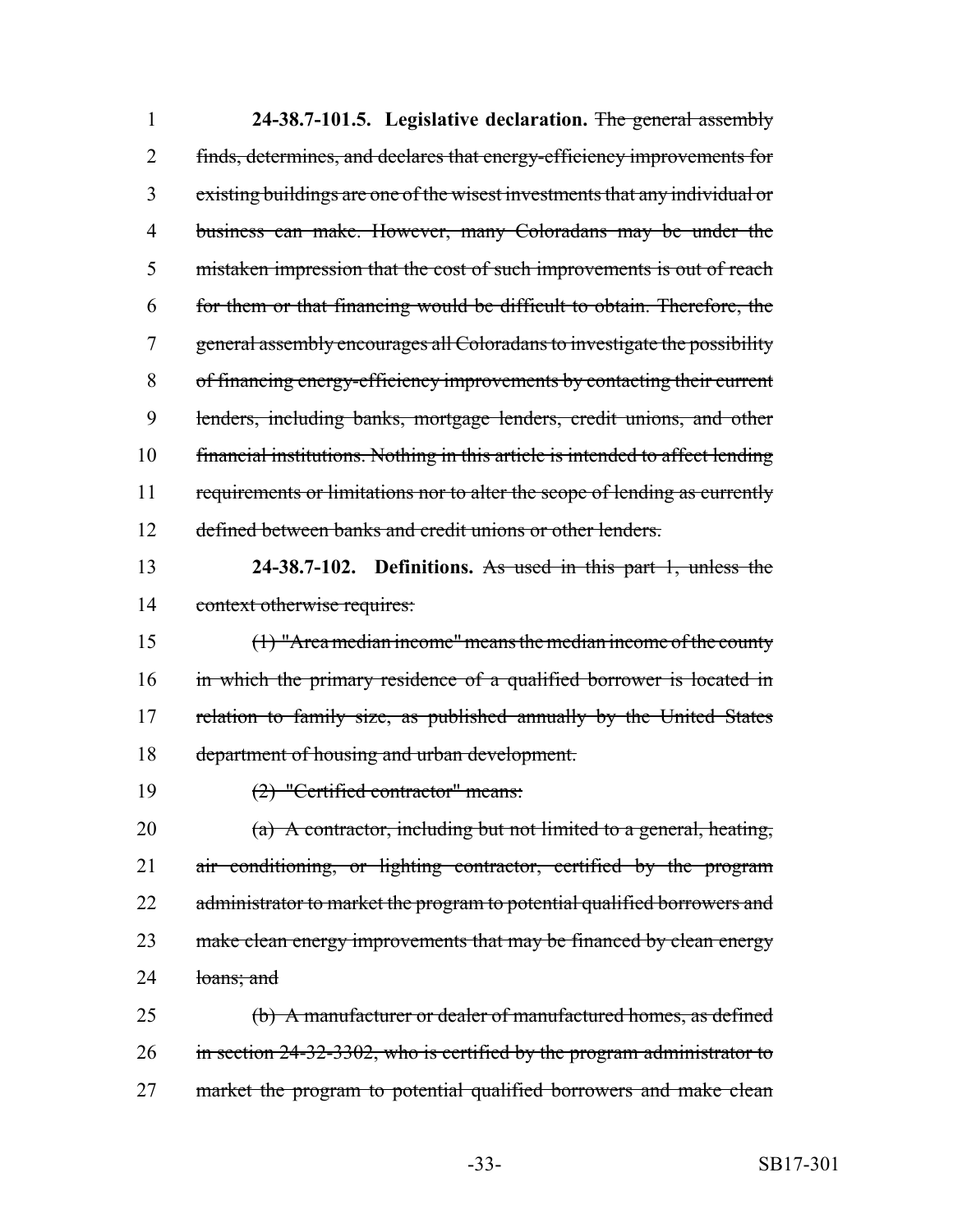1 energy improvements that may be financed by clean energy loans.

2 (3) "Clean energy improvement" means:

 (a) Any repair of or addition or improvement to residential real property completed by or under the supervision of a certified contractor that improves the energy efficiency of the property or replaces all or a portion of the energy from nonrenewable sources used in connection with the property with energy from renewable sources; and

 (b) Any installation of, or connection with, equipment that produces or conducts recycled energy or renewable energy resources, as 10 defined in section 40-2-124, C.R.S., or solar heating and cooling systems, for use on residential or commercial real property if such installation or 12 connection is completed by or under the supervision of a certified contractor.

14 (4) "Clean energy loan" means a loan in a maximum amount of 15 twelve thousand five hundred dollars originated by a participating public 16 lender or a participating private lender, including but not limited to a bank 17 or mortgage lender, to a qualified borrower for the purpose of financing 18 one or more clean energy improvements to the borrower's primary 19 residence, rental property, or place of business; except that, if the 20 qualified borrower is a nonprofit corporation or local government housing 21 authority that provides units in a multi-unit housing project as homes to 22 individuals or families who meet the income qualifications of first tier or 23 second tier qualified borrowers, the maximum amount of a loan shall be 24 twelve thousand five hundred dollars multiplied by the number of units 25 in the multi-unit housing project provided to the individuals or families. 26 (5) "First tier qualified borrower" means a qualified borrower 27 whose income is less than eighty percent of area median income.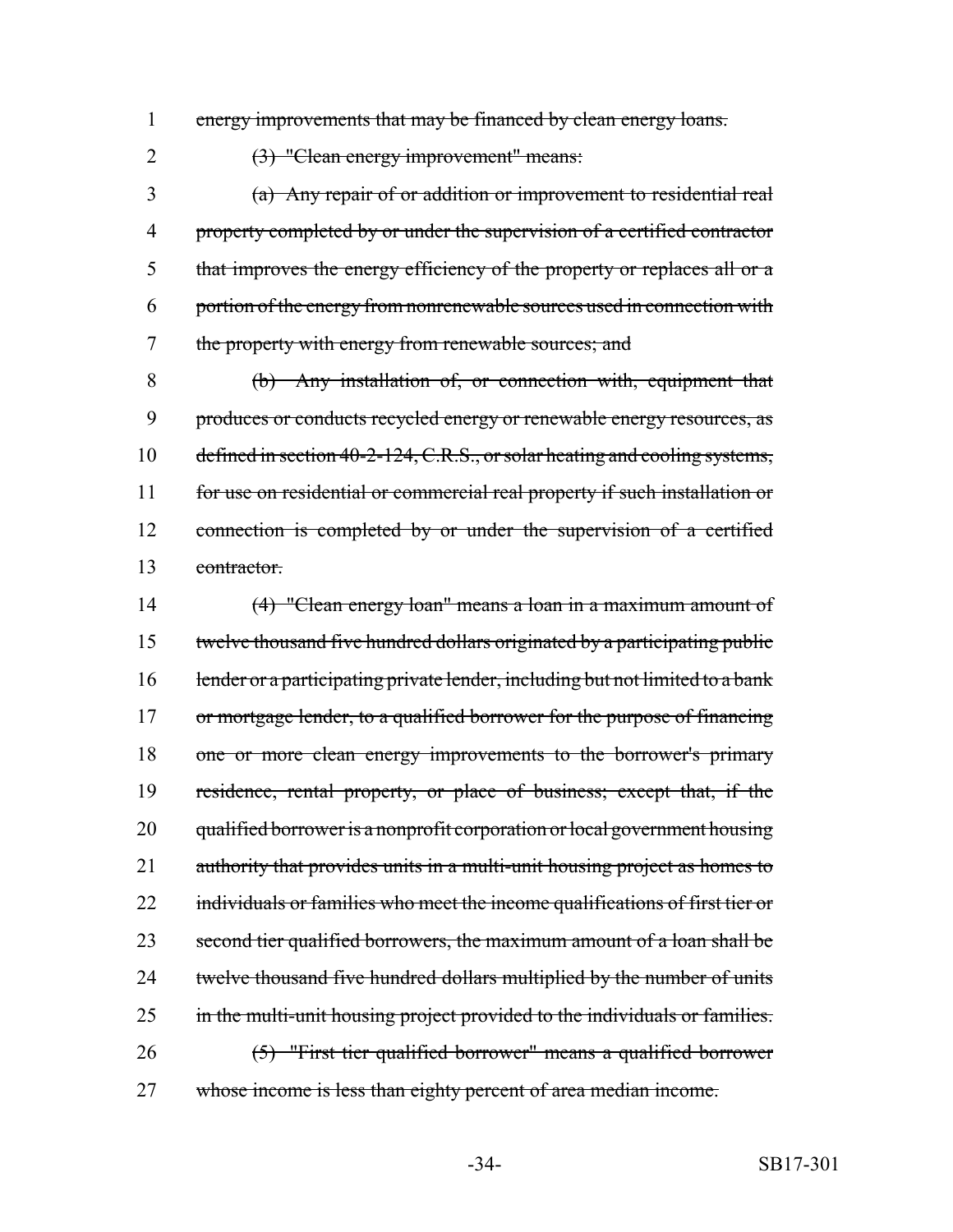| 1              | (6) "Office" means the Colorado energy office.                             |
|----------------|----------------------------------------------------------------------------|
| $\overline{2}$ | (7) "Program" means the Colorado clean energy finance program.             |
| 3              | (8) "Program administrator" or "administrator" means one or more           |
| 4              | entities selected by the office to:                                        |
| 5              | (a) Market the program;                                                    |
| 6              | (b) Recruit, train, and certify contractors;                               |
| 7              | (c) Measure and verify, in accordance with standards established           |
| 8              | by the office, energy, emissions, and gross and net cost savings resulting |
| 9              | from clean energy improvements financed by clean energy loans              |
| 10             | originated and serviced by participating public lenders and private        |
| 11             | lenders:                                                                   |
| 12             | (d) Encourage homeowners to participate in utility demand side             |
| 13             | management programs where applicable; and                                  |
| 14             | (e) Perform such other duties as may be authorized in this article         |
| 15             | or required by the office.                                                 |
| 16             | (9) "Program fund" means the clean energy program fund created             |
| 17             | in section 24-38.7-103 $(2)(a)$ .                                          |
| 18             | $(10)$ "Public lender" means a county, municipality, district,             |
| 19             | authority, or other political subdivision of the state authorized to make  |
| 20             | economic development, affordable housing, or housing rehabilitation        |
| 21             | loans.                                                                     |
| 22             | (11) "Qualified borrower" means an individual or family who                |
| 23             | owns his, her, or their primary residence and satisfies lending guidelines |
| 24             | established by the program administrator or a Colorado charitable          |
| 25             | nonprofit corporation exempt from taxation under section 501 (c) $(3)$ of  |
| 26             | the federal "Internal Revenue Code of 1986", as amended, or county or      |
| 27             | municipal housing authority that provides homes for ownership or rental    |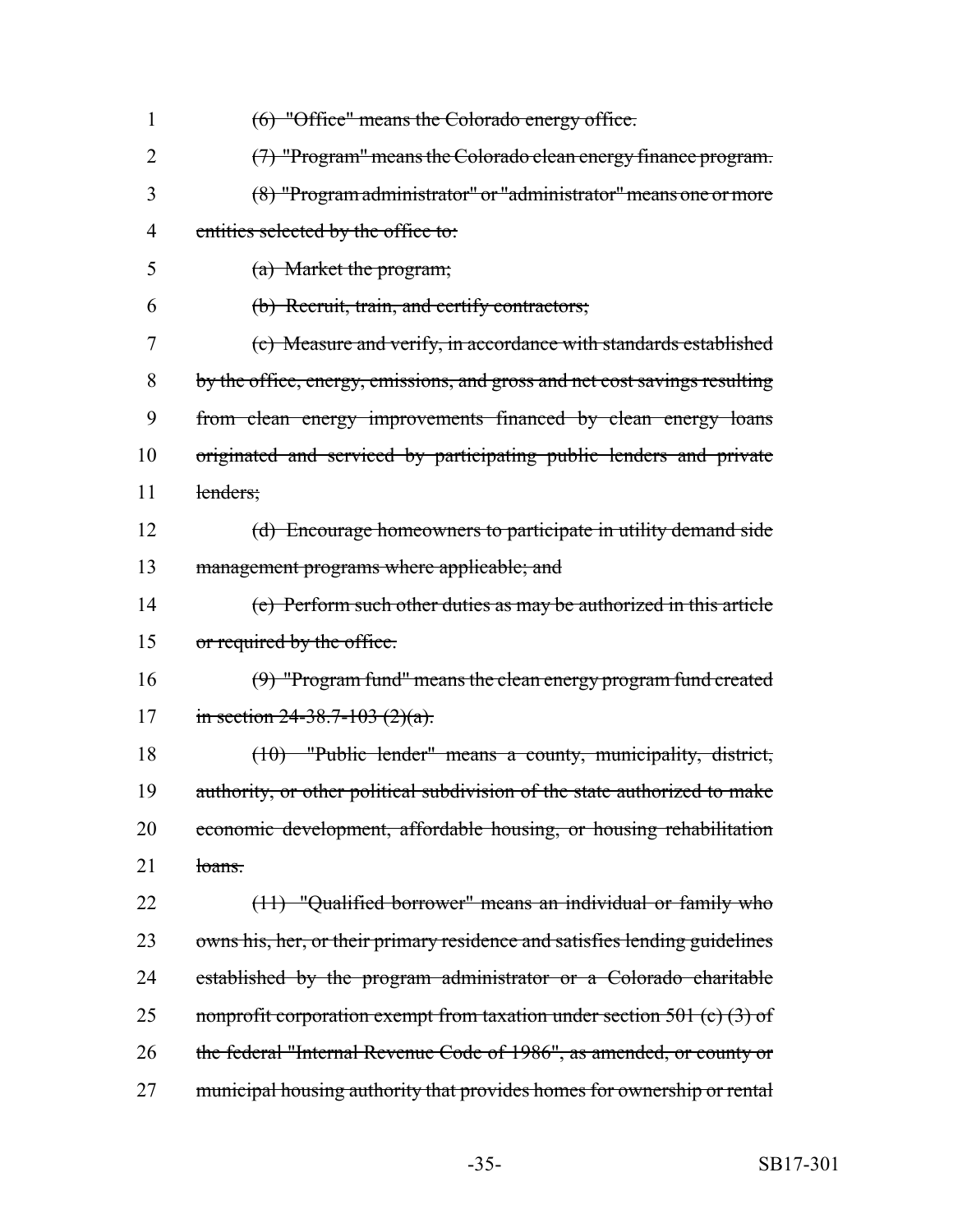to homeowners or renters who meet the income qualifications of first tier or second tier qualified borrowers.

 (12) "Second tier qualified borrower" means a qualified borrower 4 whose income is eighty percent or more, but less than one hundred twenty percent, of area median income.

 (13) "Third tier qualified borrower" means a qualified borrower whose income is one hundred twenty percent or more of area median income.

 **24-38.7-103. Colorado energy office - powers and duties - program - fund created.** (1) The Colorado clean energy finance 11 program is hereby created. The office shall oversee the program and the program administrator and shall, in addition to exercising any other powers and performing any other duties specified in this article:

 (a) Select the program administrator in accordance with the provisions of the "Procurement Code", articles 101 to 112 of this title. In selecting the program administrator, the office shall consider the extent to which a potential program administrator has demonstrated experience in recruiting, training, and certifying contractors or can otherwise establish that it will be able to perform such functions.

 (b) Directly market the program to the general public or contract 21 with the program administrator for the marketing of the program to the 22 general public;

 (c) Develop and operate or contract with the program 24 administrator for the development and operation of a quality assurance, measurement, and verification program to:

26 (I) Monitor the quality of clean energy improvement installations; 27 (II) Measure and report on energy, emissions, and gross and net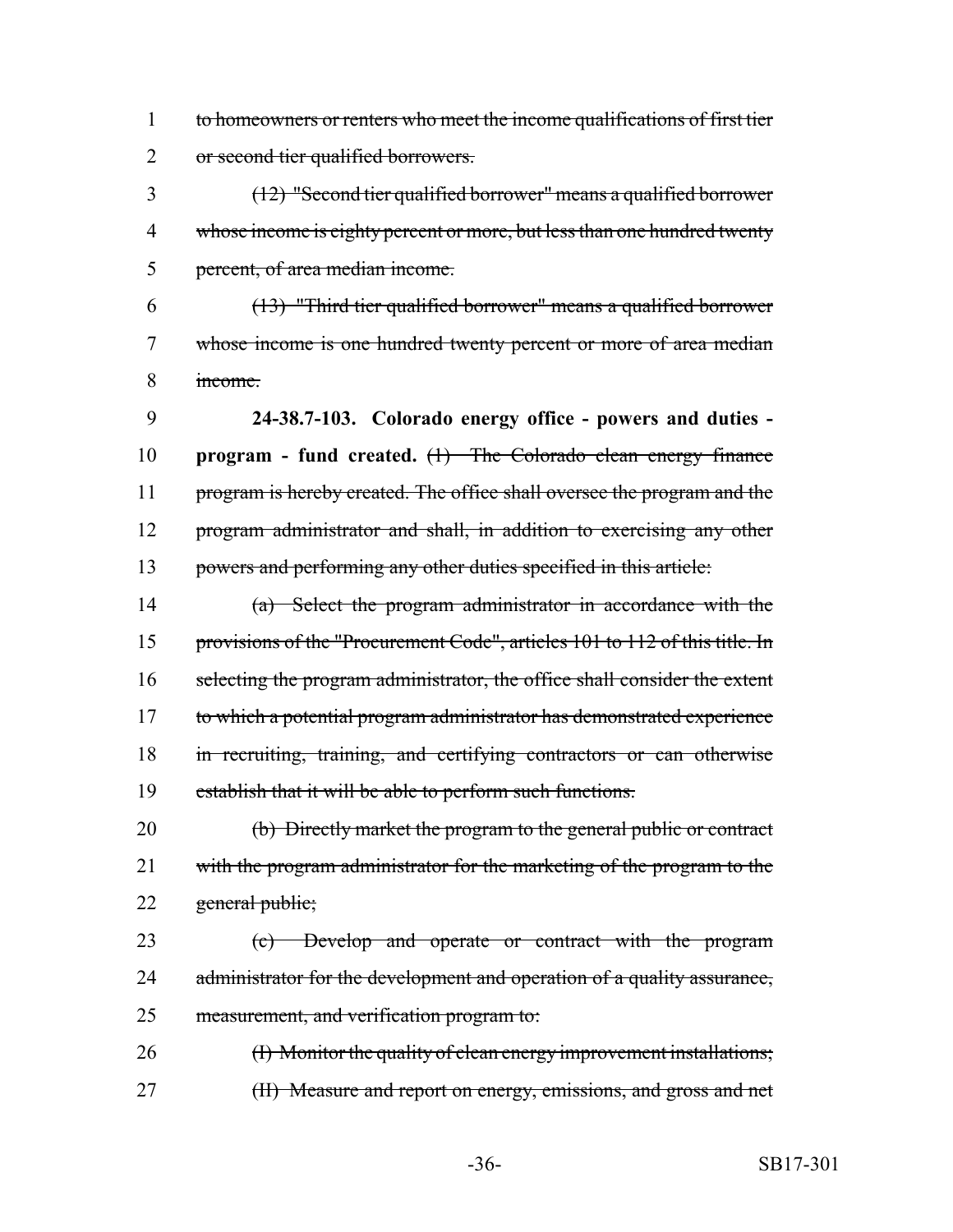1 cost savings resulting from clean energy improvements financed by clean 2 energy loans; and

 (III) Authorize participating lenders, certified contractors, and 4 qualified borrowers on whose property clean energy improvements are made to use the "Colorado Clean & Green" logo or other logo and marketing materials prepared in accordance with section 24-38.7-105.

 (d) Determine, in consultation with the state treasurer, when the administrative and procedural framework for the program and the available administrative and financial resources for the program are sufficiently developed to allow the office to effectively oversee the program. No clean energy loan shall be marketed to a potential qualified 12 borrower, applied for by a potential qualified borrower, or made to a qualified borrower until the office has determined that it is ready to 14 effectively oversee the program and instructed certified contractors to 15 begin marketing clean energy loans.

- 16 (e) Exercise such other powers and perform such other duties 17 necessary or incidental to or implied from the specific powers and duties 18 specified in this article.
- 19  $(2)$  (a) The clean energy program fund is hereby created in the 20 state treasury, and the following accounts are hereby created in the fund:
- 21 (I) The loan buy-down account; and
- 

22 (II) The loan loss reserve account.

23 (b) The program fund and the accounts of the program fund shall 24 consist of such moneys as the general assembly may appropriate thereto 25 from the innovative energy fund created in section 24-38.5-102.5, the 26 clean and renewable energy fund created in section 24-38.5-102.4, and 27 any gifts, grants, or donations that may be made to the program fund. In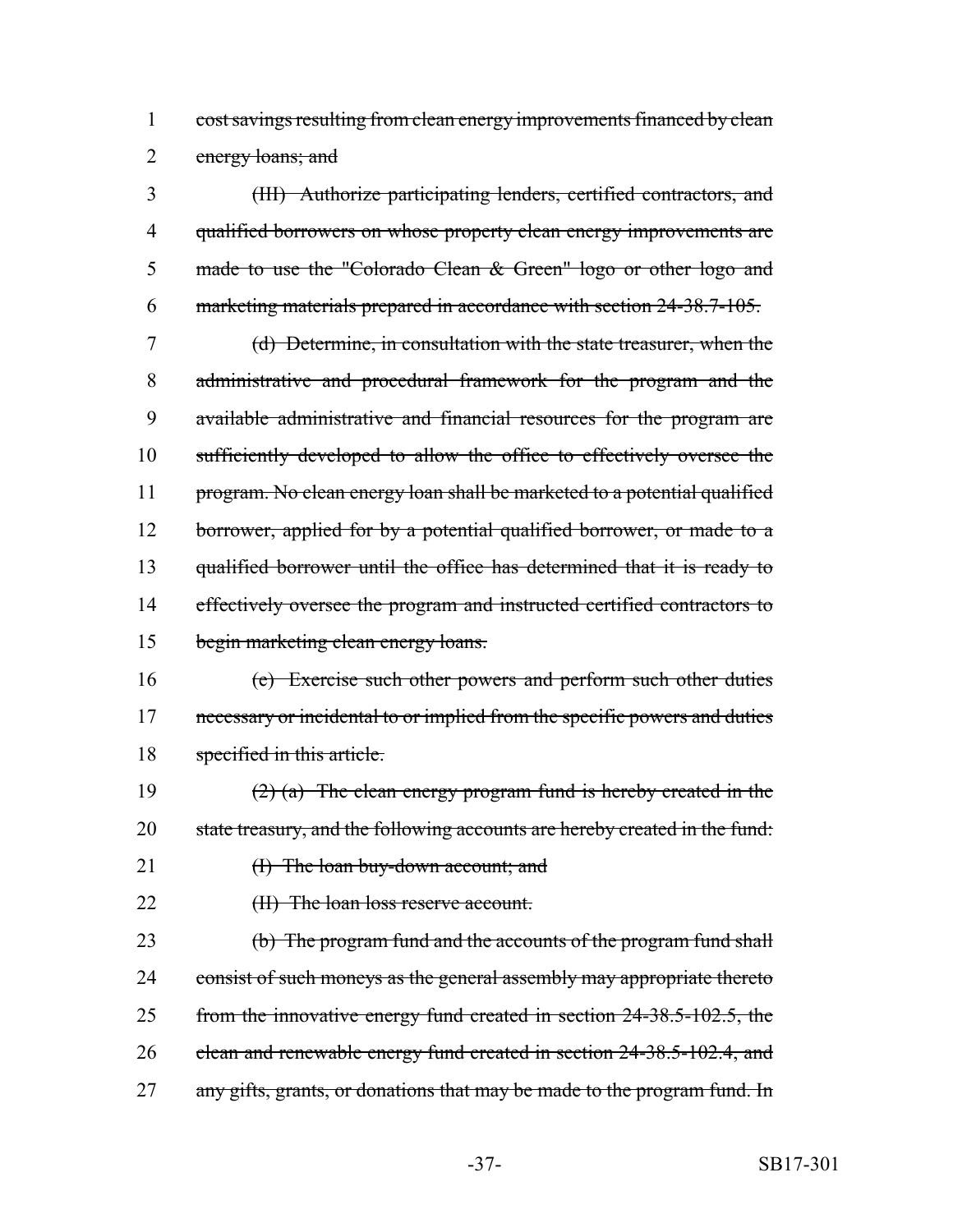1 accordance with section  $24-36-113$  (1)(a), which requires the state 2 treasurer, in making investments, to use prudence and care to preserve the 3 principal and to secure the maximum rate of interest consistent with 4 safety and liquidity, if the general assembly chooses not to appropriate 5 moneys to the program fund or to the accounts of the program fund, 6 nothing in this article shall be deemed to require the state treasurer to 7 credit any moneys to the program fund or the accounts of the program 8 fund. All interest and income earned on the deposit and investment of 9 moneys in the program fund and the accounts of the program fund shall 10 be used for the loan buy-down account and the loan loss reserve account. 11 Moneys in the loan buy-down account and loan loss reserve account of 12 the program fund shall remain in the accounts and shall not be transferred 13 to the general fund or any other fund at the end of any fiscal year.

14  $(3)$  (a) All moneys in the program fund are continuously 15 appropriated to the office, and the office shall make payments from the 16 loan buy-down account of the program fund to participating public 17 lenders and private lenders to compensate the lenders for the reduction in 18 the amount of future interest payments resulting from the provision of 19 clean energy loans to first tier and second tier qualified borrowers at the 20 below-market interest rates determined pursuant to section 24-38.7-104 21  $(2)$ . The office shall pay the compensation for each clean energy loan by 22 paying to the lender a lump sum equal to the present value of the 23 reduction in future interest payments on the date the loan closes.

24 (b) The office shall make payments from the loan loss reserve 25 account of the program fund to compensate participating public lenders 26 and private lenders for the uncollectible amount of clean energy loans any 27 such lenders have written off. The office shall pay the compensation for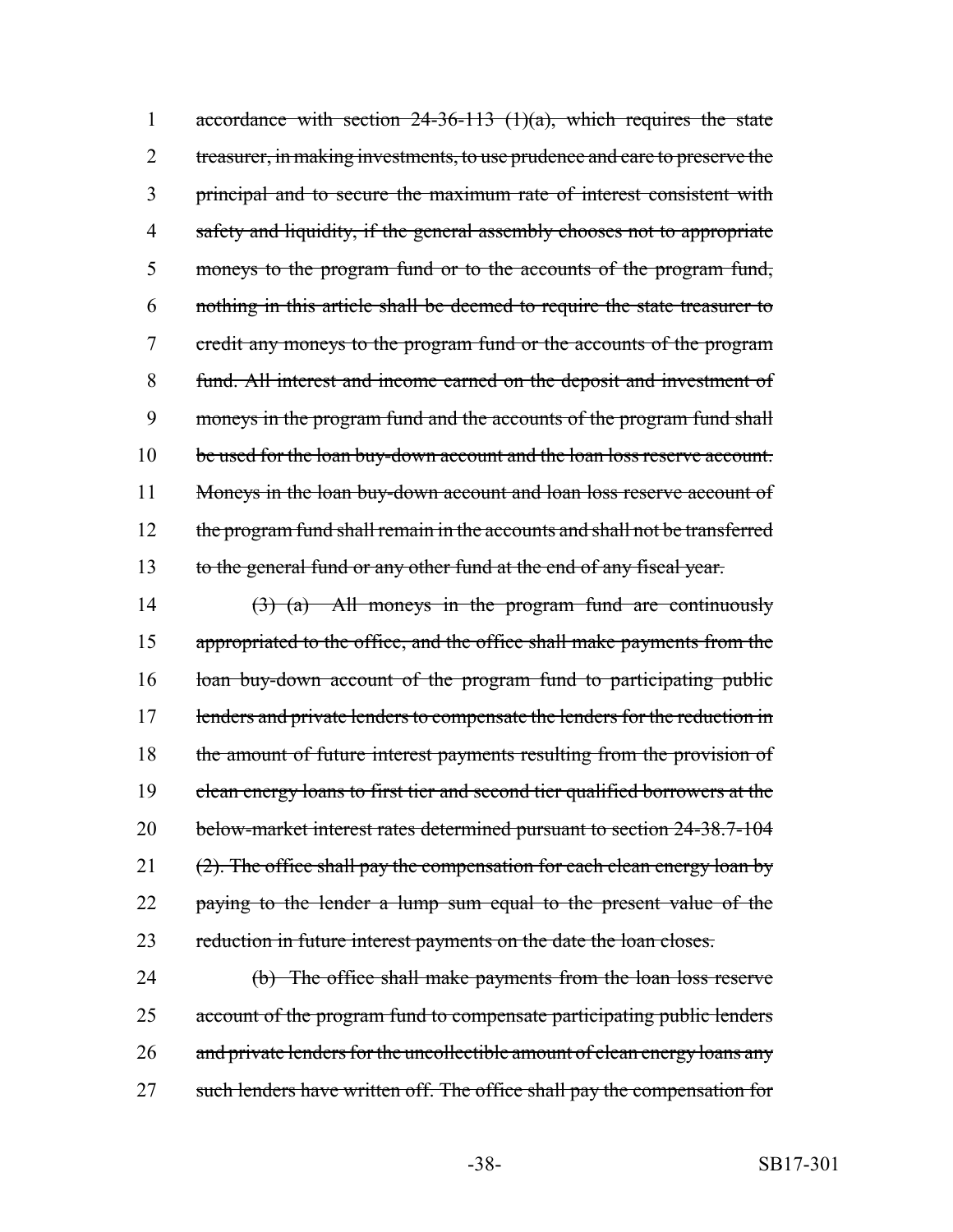1 each uncollectible clean energy loan by paying to the lender a lump sum 2 equal to the present value of the uncollectible portion of the loan on the 3 date the lender wrote it off.

 (c) The state treasurer shall periodically transfer moneys from the loan buy-down account of the program fund to the loan loss reserve account of the program fund to ensure that the balance of the loan loss reserve account is at least five percent of the total principal amount of outstanding clean energy loans made by participating public lenders and private lenders. The administrator shall update the state treasurer regarding outstanding clean energy loans originated by such lenders as 11 required by the state treasurer so that the state treasurer can accurately 12 determine the appropriate amount and timing of transfers.

13 (d) The state treasurer may invest up to a total amount of forty 14 million dollars of state moneys in bonds or notes issued by participating 15 public or private lenders for the purpose of funding clean energy loans 16 under this part 1 and under part 2 of this article during the 2008-09, 17 2009-10, and 2010-11 fiscal years subject to the following conditions:

18 (I) The state treasurer may invest no more than fifteen million 19 dollars during the 2008-09 fiscal year and no more than a total amount of 20 twenty-five million dollars during the 2008-09 and 2009-10 fiscal years;  $21$  and

22 (II) Such investments shall be subject to the state treasurer's 23 discretion and shall comply with the qualifications for state investments 24 listed in section 24-36-113.

25 **24-38.7-104. Program administrator - training and** 26 **certification of contractors - reporting.** (1) In accordance with terms 27 contractually agreed to by the program administrator and the office,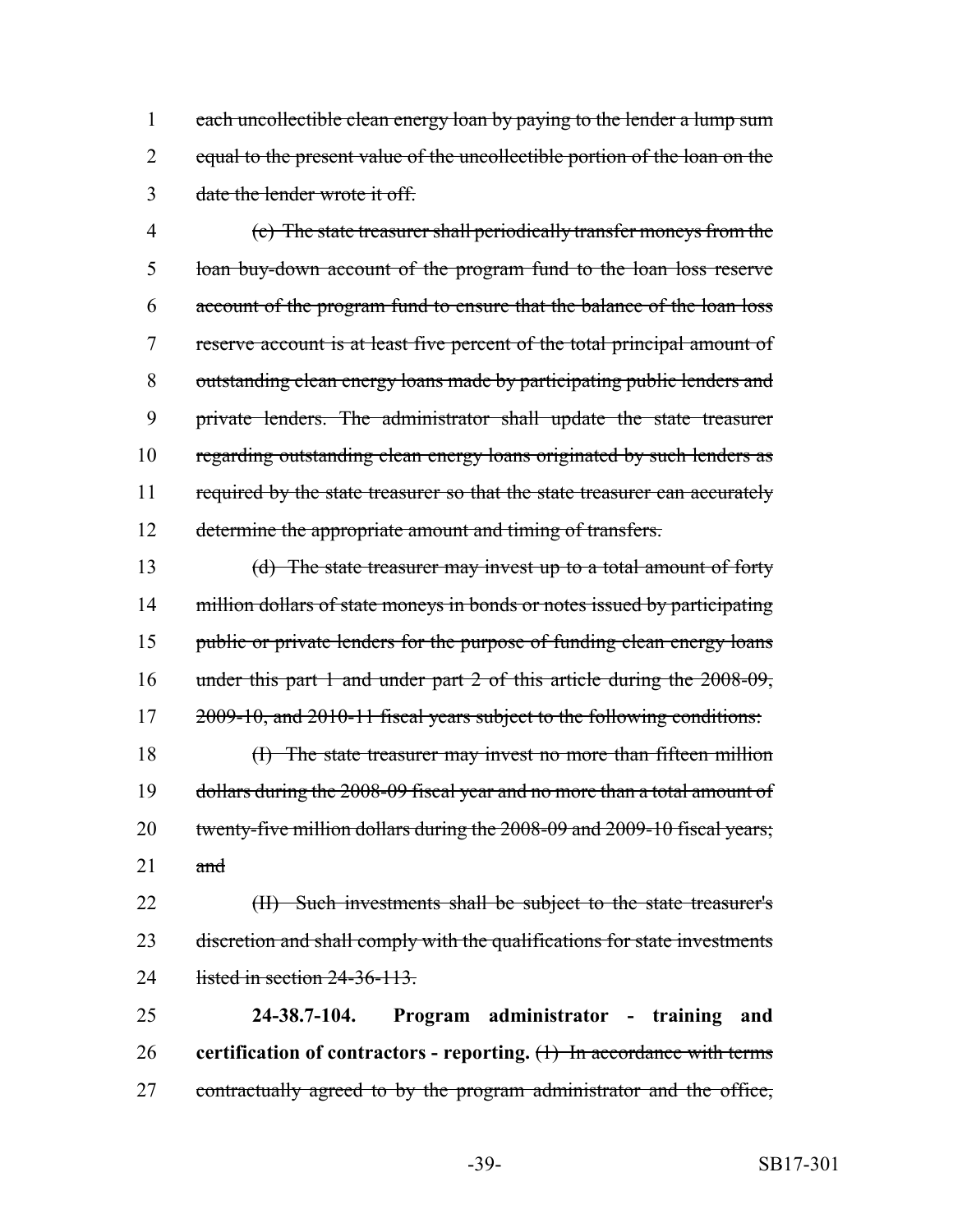1 acting on behalf of the state, the program administrator shall implement 2 and administer the program by:

 (a) Recruiting, selecting, screening, training, and certifying contractors, including but not limited to general, heating, air conditioning, and lighting contractors, to be certified contractors capable of marketing the program and completing clean energy improvements. The program administrator may charge contractors a reasonable fee for training and certification, and the recruiting, selection, screening, training, and certification process shall include, at a minimum:

10 (I) Direct marketing of the program to contractors;

11 (II) Financial and business practices background checks of 12 contractors seeking to become certified contractors; and

13 (III) Initial training that includes:

14 (A) Education regarding the elements of the program, the 15 financial and environmental benefits of clean energy improvements, 16 including but not limited to specific education regarding products 17 qualified to bear the federal energy star label, and recommended means 18 of marketing the program to potential program customers; and

19 (B) The provision of information regarding additional required 20 training and other requirements for contractors who may wish to become 21 preferred contractors under the federal home performance with energy 22 star program.

23 (b) Issuing annual reports regarding the administration of the 24 program as specified in subsection (3) of this section.

25  $(2)$  A potential qualified borrower shall apply for a clean energy 26 loan by completing an initial loan application. The office or, at the 27 discretion of the office, the program administrator or participating public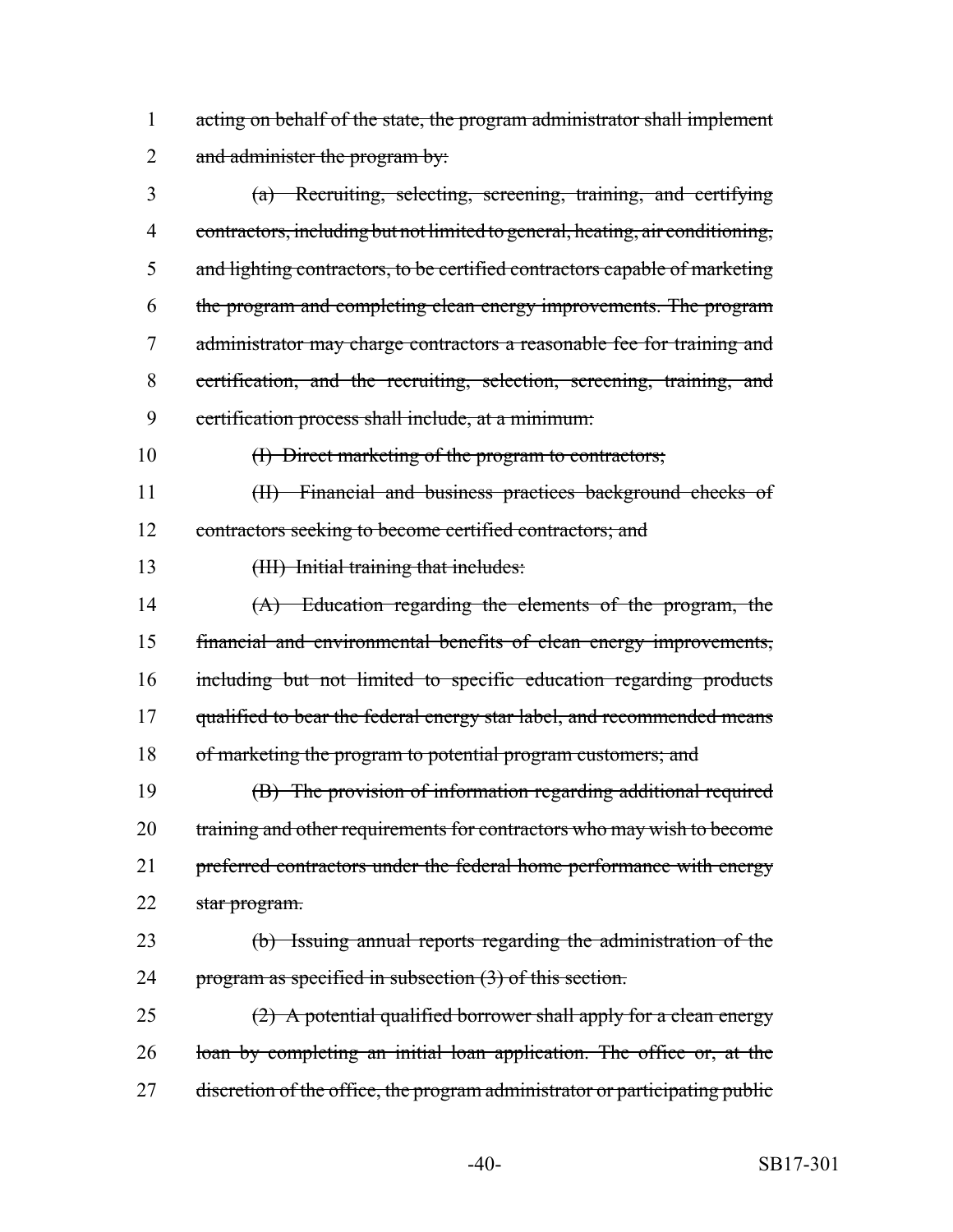1 lenders and private lenders shall prescribe the form of the loan application 2 and shall determine, based on the application and such other information as the administrator may reasonably require from the applicant, whether 4 the applicant is a qualified borrower and, if so, whether the qualified borrower is a first tier, second tier, or third tier qualified borrower. However, a participating public lender may only originate clean energy loans for first tier and second tier qualified borrowers. A qualified borrower may choose a loan term of up to ten years. The state treasurer shall, using a formula tied to a regularly published interest rate index selected by the state treasurer, determine a base annual rate of interest to 11 be charged on loans made to third tier qualified borrowers. The state treasurer shall set an annual rate of interest for loans to second tier 13 qualified borrowers by subtracting a number of basis points selected by 14 the state treasurer from the base annual rate and shall set an annual rate of interest for loans to first tier qualified borrowers by subtracting a number of basis points selected by the state treasurer from the annual rate of interest for loans to second tier qualified borrowers. The interest rate charged to a qualified borrower that is a nonprofit corporation or a housing authority shall be the interest rate charged to second tier qualified 20 borrowers; except that the interest rate charged to a nonprofit corporation 21 or housing authority shall be the interest rate charged to first tier qualified 22 buyers if the nonprofit corporation or housing authority only provides the housing for which the loan will finance clean energy improvements to individuals or families who are first tier qualified borrowers.

25  $(2.5)$  (a) The office shall not issue a clean energy loan under this 26 article for the installation of solar photovoltaic equipment to a qualified 27 borrower until the borrower certifies that: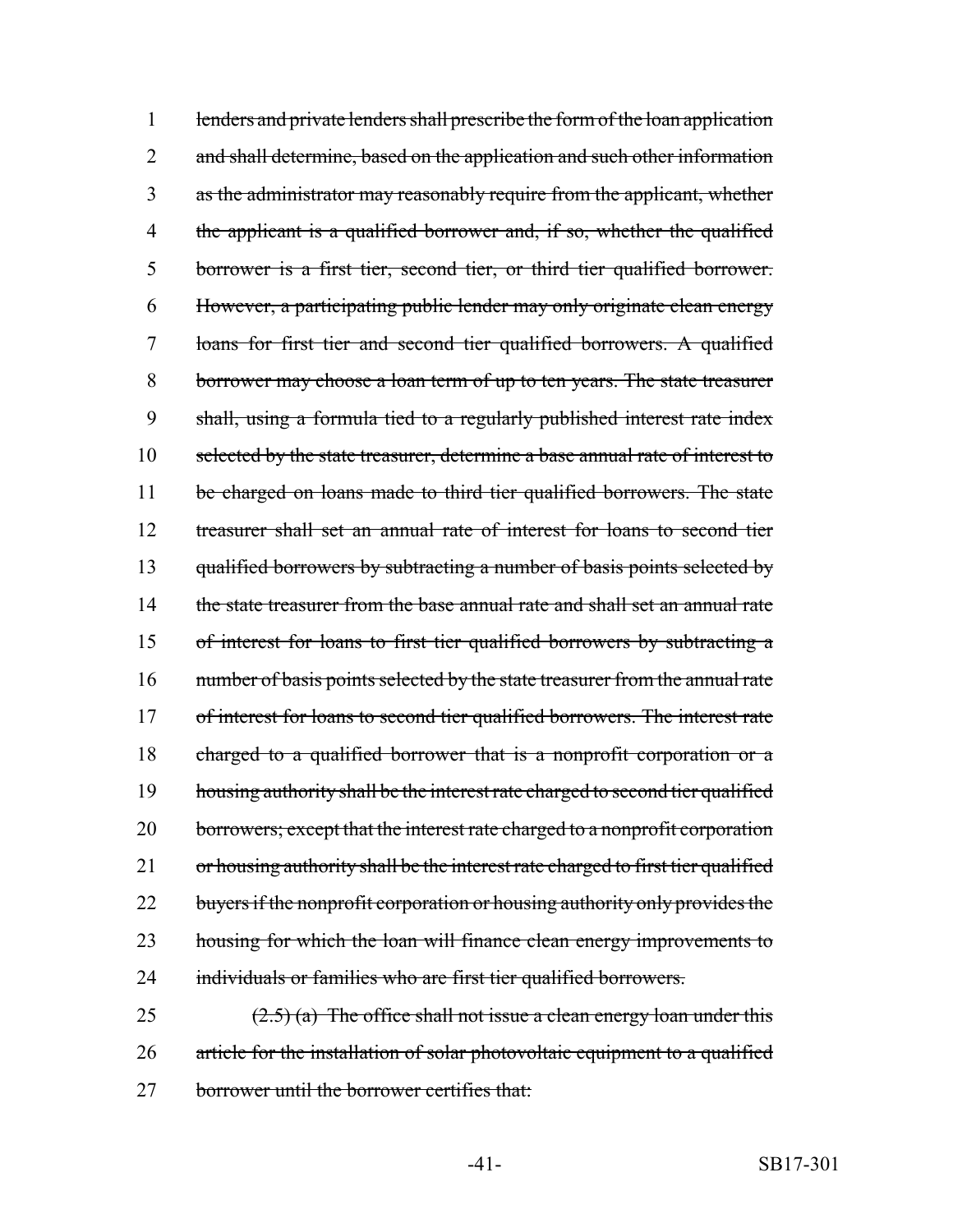$(H)(A)$  The performance of all photovoltaic electrical work, the 2 installation of photovoltaic modules, and the installation of photovoltaic module mounting equipment is subject to on-site supervision by a certified photovoltaic energy practitioner as designated by the North American board of certified energy practitioners (NABCEP) or a licensed master electrician, licensed journeyman electrician, or licensed residential wireman, as defined in section 12-23-101, C.R.S.

 (B) In the case of building-integrated photovoltaic technology, if the type of building-integrated photovoltaic technology installed or the scope of the building-integrated photovoltaic installation involved does not require a licensed master electrician, licensed journeyman electrician, 12 or licensed residential wireman to perform the installation work and the installation work concerns the installation of roofing materials, the on-site 14 supervision may be performed by a certified solar energy installer, as designated by NABCEP or roof integrated solar energy (RISE).

 (C) For a building-integrated photovoltaic installation, a licensed master electrician, licensed journeyman electrician, or licensed residential wireman must perform the installation work for any stage of the installation after the installation materials penetrate the roof, a structural 20 wall, or another part of the building, or any stage of the installation in which the building-integrated photovoltaic materials transition to a 22 surface-mounted junction box and utilize types of conduit and building 23 wire that are approved by the national electrical code, as defined in 24 section 12-23-101 (3.2), C.R.S.

 (D) By submitting an initial application for funding or an initial contract proposal, the applicant assumes responsibility for employing or contracting with one or more certified energy practitioners or licensed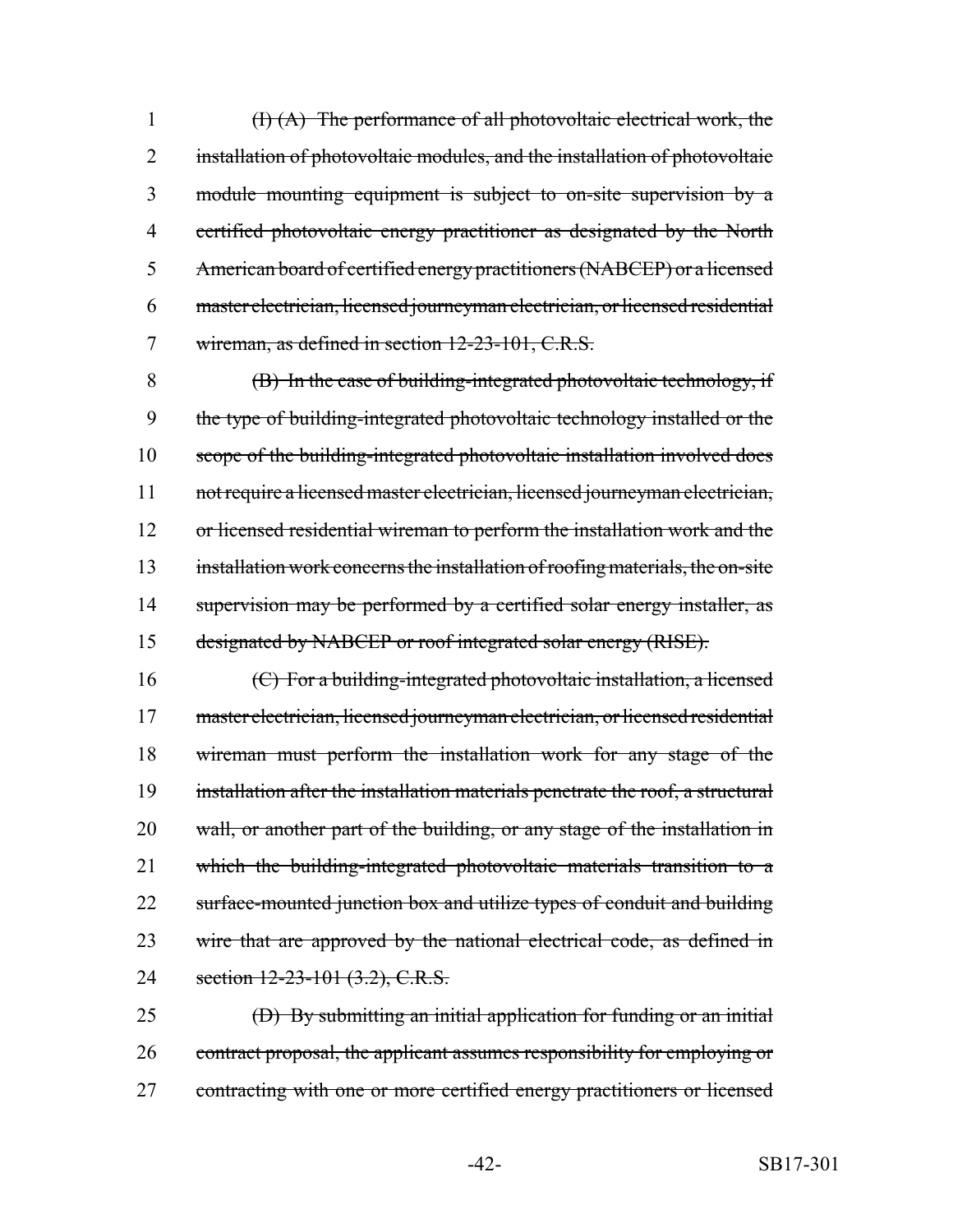master electricians, licensed journeyman electricians, or licensed residential wiremen to supervise the installation and as necessary to maintain the three-to-one ratio required by subparagraphs (II) and (III) of this paragraph (a), including during any off-site, pre-installation assembly. To receive final payment for the work, the applicant must supply the name and certification number of each certified energy practitioner or the license number of each master electrician, journeyman electrician, or residential wireman who actually provided on-site 9 supervision or was present to maintain the three-to-one ratio required by 10 subparagraphs (III) and (IV) of this paragraph  $(a)$ .

11 (II) All work performed on the alternating-current side of the 12 inverter will be performed by an electrical contractor who employs a 13 licensed journeyman electrician or a licensed residential wireman who 14 will perform the work. All electrical work that pertains to article 23 of 15 title 12, C.R.S., will be performed by an electrical apprentice registered 16 with the appropriate state regulatory agency, a licensed journeyman 17 electrician, or a licensed residential wireman. The appropriate ratio of no 18 less than one journeyman or residential wireman for every three electrical 19 apprentices will be maintained.

20 (III) On a system with a direct current design capacity of more 21 than five hundred kilowatts:

22 (A) During any photovoltaic electrical work, the ratio of the 23 number of persons who are assisting with the work and who are neither 24 licensed electricians nor registered electrical apprentices to the number 25 of persons who are certified as provided in subparagraph (I) of this 26 paragraph (a) shall never exceed three to one, and a person who is both 27 licensed and certified shall not count double for purposes of measuring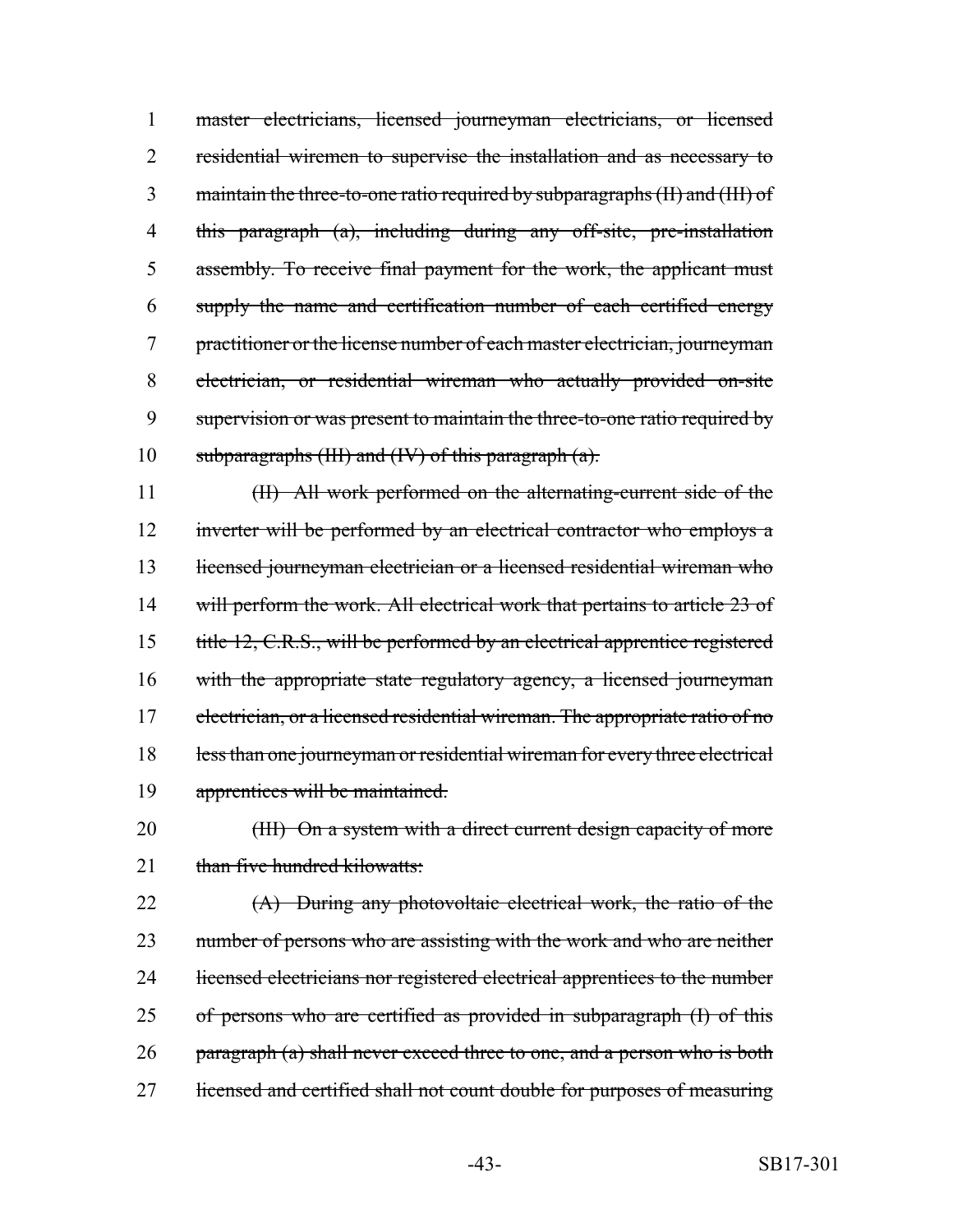1 this ratio; and

 (B) There shall be at least one on-site supervisor who is certified as provided in subparagraph (I) of this paragraph (a) during the installation of photovoltaic modules, the installation of photovoltaic module mounting equipment, and any photovoltaic electrical work; except that, if at any time during any of these stages, there are more than twelve persons on the work site who are neither licensed electricians nor registered electrical apprentices and who are not certified as provided in 9 subparagraph  $(I)$  of this paragraph  $(a)$ , there shall be at least two persons 10 who are certified as provided in subparagraph  $(I)$  of this paragraph  $(a)$ 11 present on the work site and providing direct supervision.

12 (IV) On a system with a direct current design capacity of five 13 hundred kilowatts or less:

14 (A) During the installation of photovoltaic modules, the 15 installation of photovoltaic module mounting equipment, and any 16 photovoltaic electrical work, the ratio of the number of persons who are 17 assisting with the work and who are neither licensed electricians nor 18 registered electrical apprentices to the number of persons who are 19 certified as provided in paragraph (a) of this subsection  $(2.5)$  shall never 20 exceed three to one, and a person who is both licensed and certified shall 21 not count double for purposes of measuring this ratio; and

22 **(B)** There shall be, at all times, at least one on-site supervisor who 23 is certified as provided in subparagraph  $(I)$  of this paragraph  $(a)$ .

24 (b) As used in this subsection (2.5), the terms "photovoltaic 25 electrical work" and "photovoltaic module mounting equipment" shall 26 have the meanings set forth in section 40-2-128, C.R.S.

27  $(3)$  (a) No later than one year from the date of issuance of the first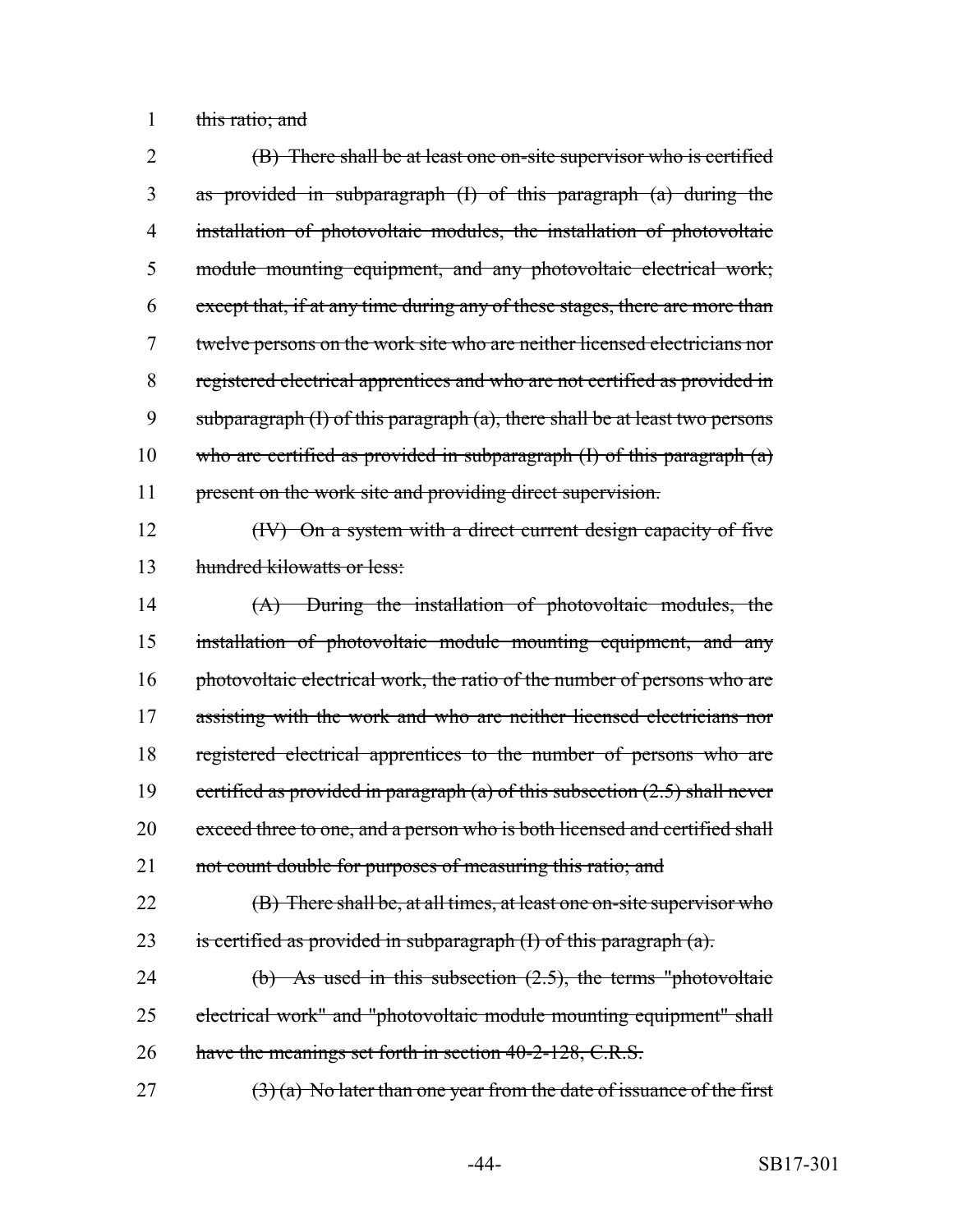clean energy loan by a participating public lender or private lender 2 pursuant to this article, and no later than the same date each subsequent year, the program administrator shall provide to the office a report detailing its administration of the program since its inception and for the prior fiscal year. The report shall include, at a minimum:

6 (I) A detailed accounting of the financial status of the program, 7 including statements regarding:

8 (A) The total number and principal amount of clean energy loans 9 originated and the number and principal amount of clean energy loans 10 originated to first tier, second tier, and third tier qualified borrowers;

11 (B) The total amount of outstanding principal and interest on 12 clean energy loans owed by qualified borrowers and the amount of such 13 principal and interest owed by first tier, second tier, and third tier 14 qualified borrowers;

15 (C) The total number and principal and interest amounts of any 16 uncollectible clean energy loans written off by participating public 17 lenders and private lenders and the number and principal amounts of such 18 loans issued to first tier, second tier, and third tier qualified borrowers; 19 (D) The total amount of bonds or other notes in which the state 20 treasurer has invested as authorized by section  $24-38.7-103$  (3)(d), the 21 payments made on such bonds or other notes, and the payments to be 22 made in the future on such bonds or other notes; and

23 **(E)** The amounts paid to participating public lenders and private 24 lenders by the office pursuant to section  $24-38.7-103(3)(a)$  and  $(3)(b)$  and 25 any contracts entered into by the state and the administrator as authorized 26 by this article;

27 (II) Estimates of the total energy, emissions, and gross and net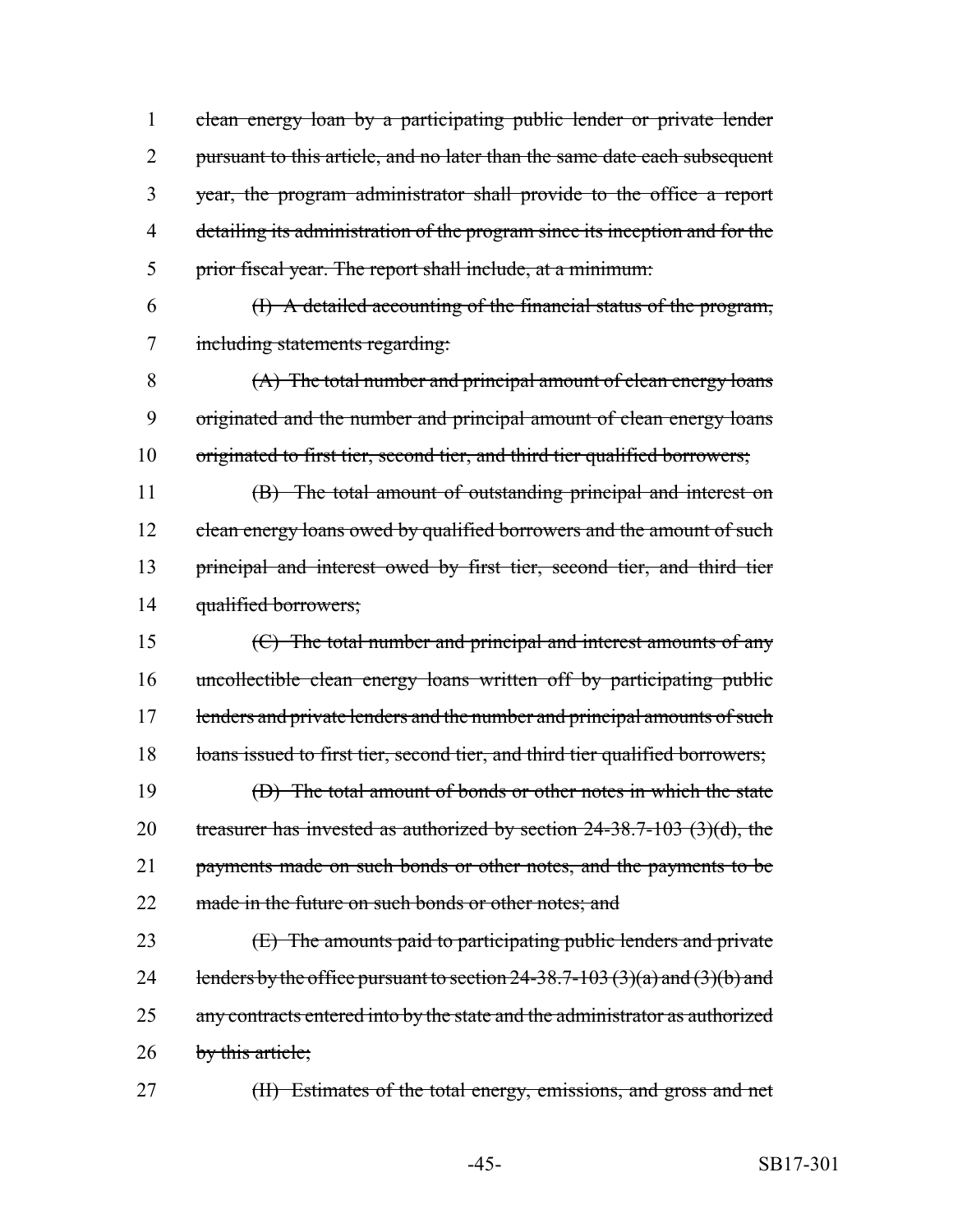cost savings resulting from clean energy improvements financed by clean energy loans; and

(III) Any recommended program improvements.

 (b) Subject to the limitation set forth in section 24-1-136 (11), no later than January 30, 2010, and no later than each January 30 thereafter, the office shall report to the transportation and energy committee of the house of representatives and the agriculture, natural resources, and energy committee of the senate, or any successor committees, regarding the program. The report shall include the information provided to the office 10 in the program administrator's annual report and whatever additional 11 information the office deems relevant to fully apprise the committees regarding the status of the program.

 **24-38.7-105. Administration - "Colorado Clean & Green" designation - cash funding.** (1) The office, or the administrator under 15 the direction of the office, may produce or cause to be produced a suitable design or drawing, referred to in this section as the "logo", to be used in 17 the marketing of clean energy loans and clean energy improvements. The 18 logo may, but is not required to, contain the slogan "Colorado Clean & Green" or other words or symbols as the office in its discretion may deem appropriate.

 (2) The title to the logo and copyrights for all marketing materials 22 using the logo shall at all times remain in and be reserved to the office.

23 (3) The logo, or any reproduction, copy, or facsimile thereof, may 24 not be used in any advertising, display, labeling, or identification without 25 prior written permission from the office.

 (4) A lender, certified contractor, or qualified borrower that 27 complies with this article and the office's qualifications for use of the logo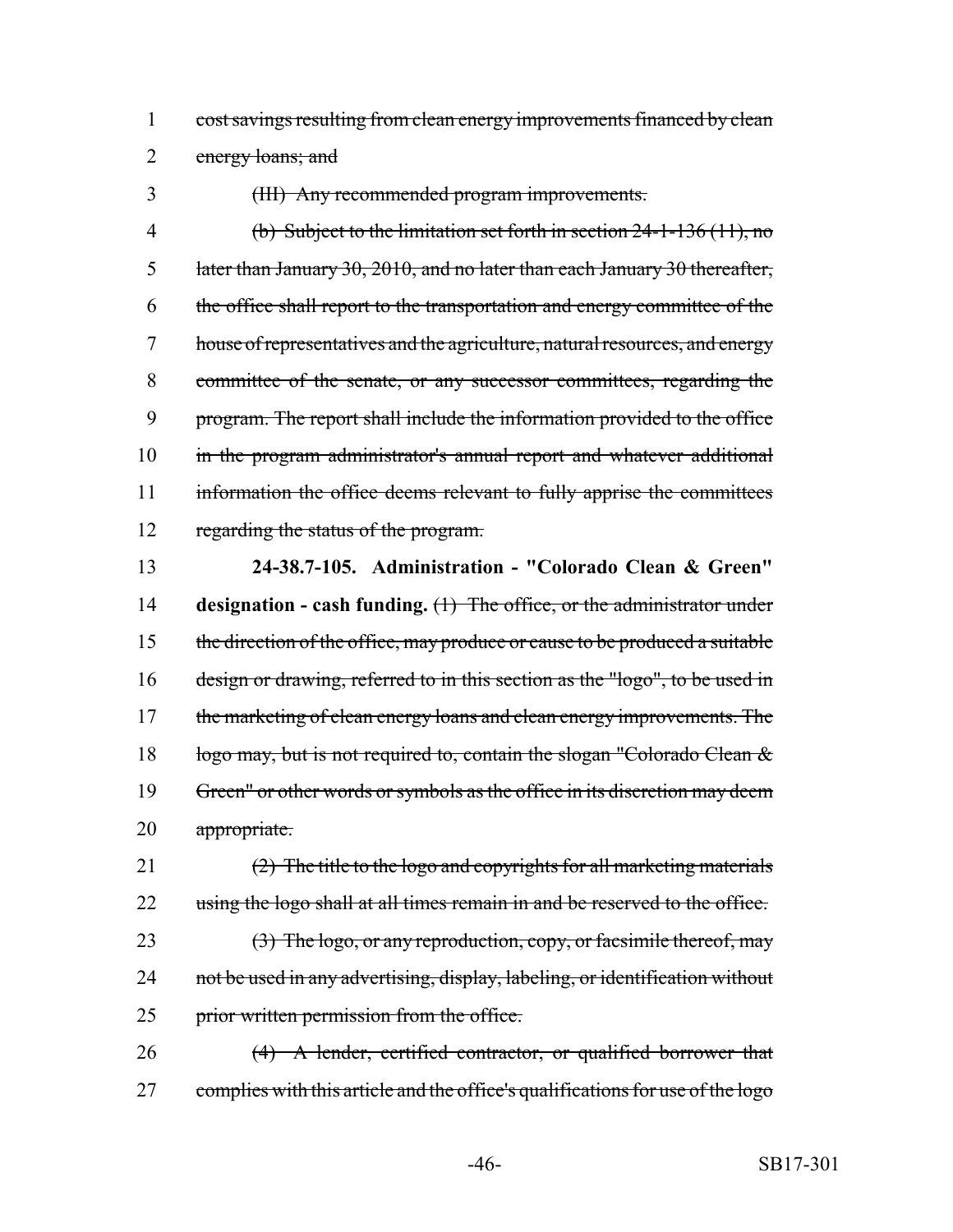shall be permitted to use the logo in advertising, labeling, or marketing of products and services.

 (5) The cost of the design and production of the logo shall be recovered through license fees. The office or administrator may condition the design and production of the logo on the receipt of gifts, grants, donations, or advance deposits in an amount sufficient to defray the costs of design and production.

## 8 PART 2

THIRD-PARTY COMMERCIAL

# SOLAR ENERGY INSTALLATIONS

 **24-38.7-201. Legislative declaration.** This part 2 is intended to complement part 1 of this article by facilitating clean energy loans for 13 larger-scale commercial, industrial, and institutional installations of solar 14 heating or cooling and solar electric generation facilities, which hold great potential for clean energy development but in which the size 16 limitations, economic incentives, and industry practices applicable to 17 small residential installations either cannot be duplicated or are not 18 economically feasible.

 **24-38.7-202. Definitions.** As used in this part 2, unless the 20 context otherwise requires:

 (1) "Clean energy improvement" means an installation of solar 22 heating, solar cooling, or solar electric generation equipment and any related controls, meters, wiring, and other facilities on commercial, 24 industrial, or government-owned real property.

 (2) "Clean energy loan" means a loan originated by a participating public lender or a participating private lender, including but not limited 27 to a bank or mortgage lender, for the purpose of financing one or more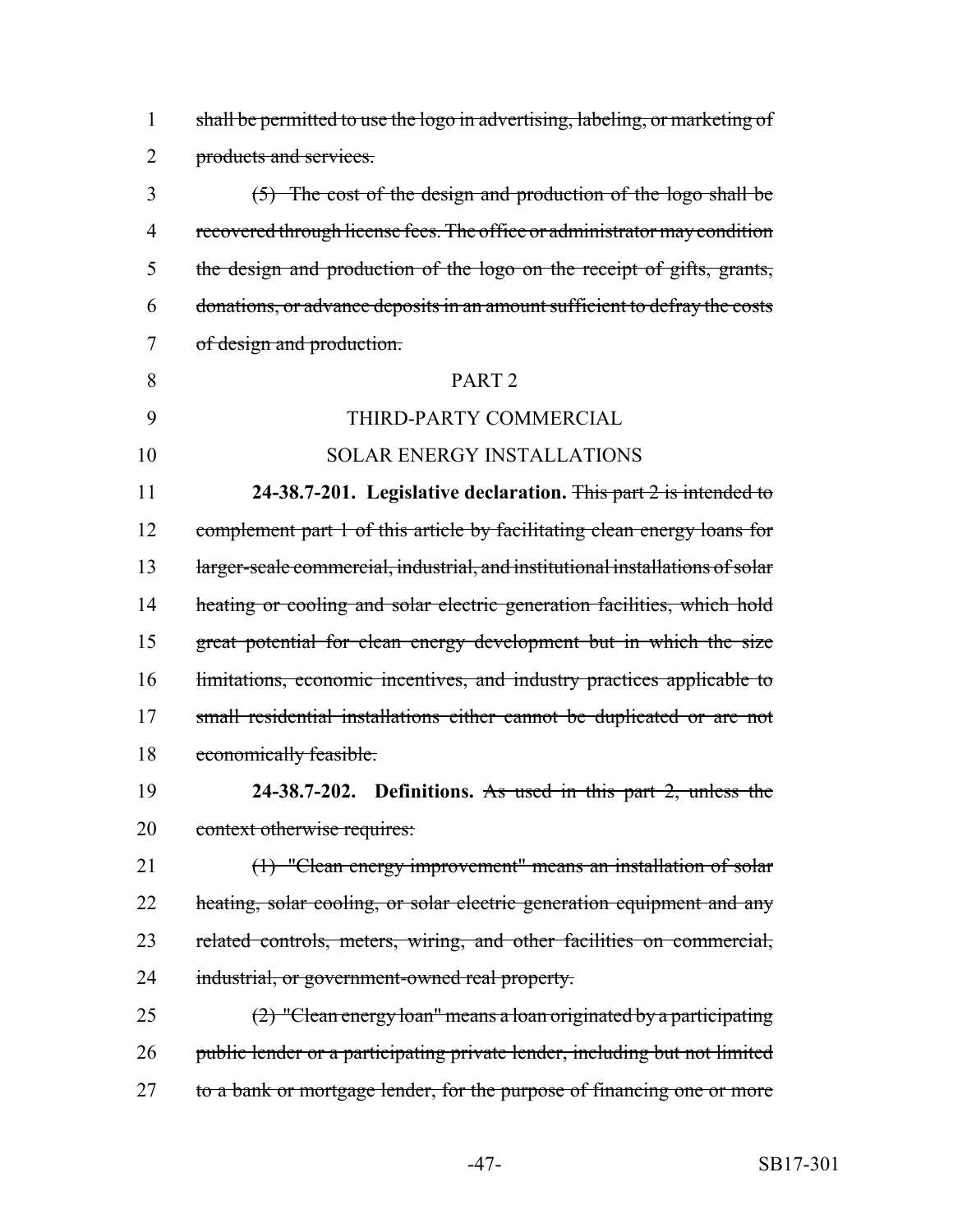| 1              | clean energy improvements to commercial, industrial, or                    |
|----------------|----------------------------------------------------------------------------|
| 2              | government-owned real property, subject to the following conditions:       |
| 3              | $(a)$ The loan may, but need not, be to an independent third party         |
| $\overline{4}$ | rather than to the owner of the property or to a public utility.           |
| 5              | (b) The loan may be for a fixed term of twenty years.                      |
| 6              | (c) The loan may be a fully assumable, nonrecourse loan and may            |
| 7              | not be subject to any prepayment penalty.                                  |
| 8              | (d) The amount of the loan may exceed the amount stated in                 |
| 9              | section $24-38.7-102(4)$ .                                                 |
| 10             | (3) "Office" means the Colorado energy office.                             |
| 11             | (4) "Public lender" means a county, municipality, district,                |
| 12             | authority, or other political subdivision of the state authorized to make  |
| 13             | economic development, affordable housing, or housing rehabilitation        |
| 14             | loans. "Public lender" includes, without limitation, the Colorado housing  |
| 15             | and finance authority.                                                     |
| 16             | 24-38.7-203. Colorado energy office - administrator - state                |
| 17             | treasurer - powers and duties - statement of intent. $(1)$ The office and  |
| 18             | the administrator shall administer this part 2 substantially in accordance |
| 19             | with part 1 of this article, except with regard to:                        |
| 20             | (a) The definitions of terms common to both part 1 of this article         |
| 21             | and this part 2, as such definitions are modified in this part 2; and      |
| 22             | (b) Provisions that, in the judgment and discretion of the office,         |
| 23             | the administrator, and the state treasurer, are appropriate only in the    |
| 24             | context of small residential installations under part 1 of this article.   |
| 25             | $(2)$ The provisions of part 1 of this article and of article 36 of this   |
| 26             | title concerning the type and quality of investments made by the state     |
| 27             | treasurer shall continue to apply. The general assembly intends that the   |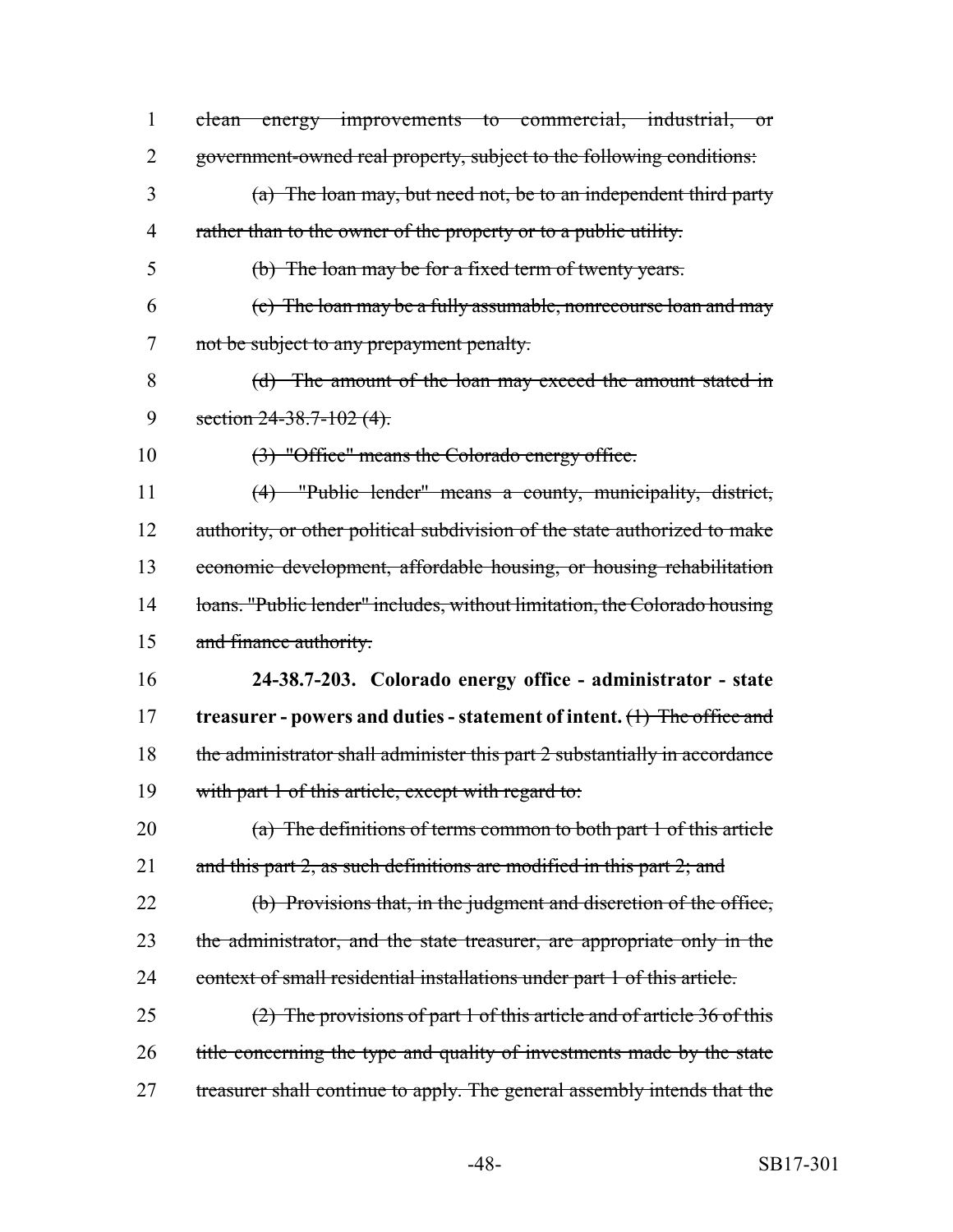extension of the program under this part 2 be accomplished as seamlessly 2 as possible, within existing appropriations, and with minimal disruption to the current practices of the office, the administrator, and the state treasurer.

5 **SECTION 13.** In Colorado Revised Statutes, 38-35.7-106, **repeal** 6 (2), (3), (4), and (5) as follows:

7 **38-35.7-106. Solar prewire option - solar consultation.** 8 (2) Every person that builds a new single-family detached residence for 9 sale, whether or not the residence has been prewired for a photovoltaic 10 solar generation system, shall provide to every buyer under contract a list 11 of businesses in the area that offer residential solar installation services 12 so that the buyer, if he or she so desires, can obtain expert help in 13 assessing whether the residence is a good candidate for solar installation 14 and how much of a cost savings a residential photovoltaic solar 15 generation system could provide. The list of businesses shall be derived 16 from a master list of Colorado solar installers maintained by the Colorado 17 energy office.

18 (3) The Colorado energy office shall maintain and update, as 19 appropriate, a master list of Colorado solar installers and shall make the 20 master list available, upon request, to any person that requests a copy. The 21 Colorado energy office may specify qualifications for businesses to be 22 included in the master list and shall make the master list available on its 23 official website.

24 (4) Providing the master list of solar installers prepared by the 25 Colorado energy office to a buyer under contract shall not constitute an 26 endorsement of any installer or contractor listed. A person that builds a 27 new single-family detached residence shall not be liable for any advice,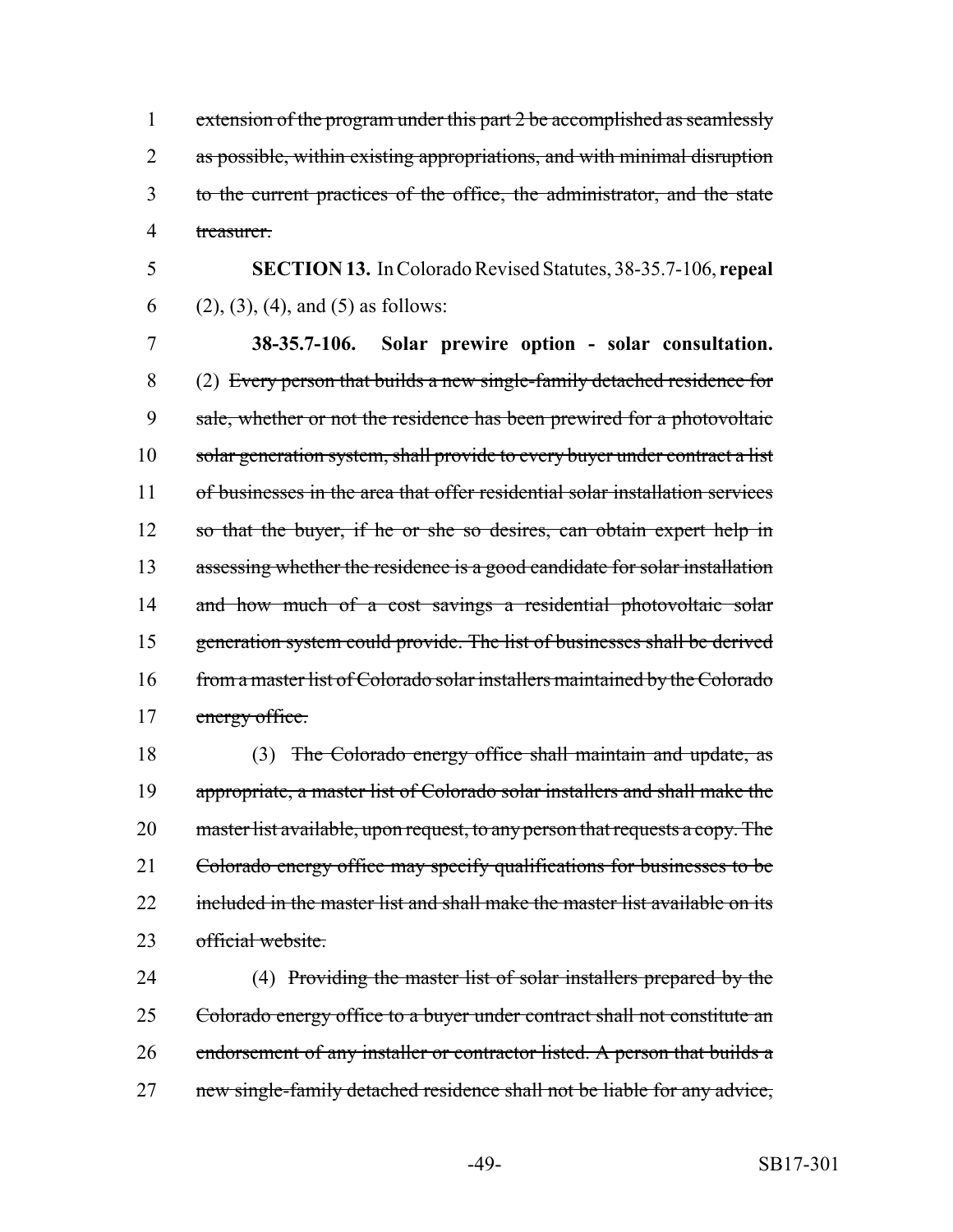1 labor, or materials provided to the buyer by a third-party solar installer. (5) The Colorado energy office or its designees shall offer periodic training sessions on residential photovoltaic solar generation 4 systems or solar thermal systems to persons that build new single-family detached residences. The Colorado energy office may assess and collect from participants a registration fee, not to exceed the actual costs of providing such training.

8 **SECTION 14.** In Colorado Revised Statutes, 39-22-516.8, **repeal** 9  $(14)$  as follows:

10 **39-22-516.8. Tax credit for innovative trucks - definitions -** 11 **repeal.** (14) (a) During the calendar year ending December 31, 2018, the 12 Colorado energy office created in section 24-38.5-101, C.R.S., shall 13 determine whether category 4, 4 A, 4 B, 4 C, 7, 7 A, or 9 medium or 14 heavy duty trucks generate life-cycle emissions materially greater than 15 comparable medium or heavy duty trucks using traditional fuel. Such a 16 life-cycle analysis must include the direct emissions regulated by the 17 United States environmental protection agency or by the department of 18 public health and environment that are associated with producing, 19 transporting, and using the alternative or traditional fuels. The Colorado 20 energy office shall consider the likely adoption of future technology at 21 each stage of the life-cycle.

22 (b) In making the determinations described in paragraph  $(a)$  of this 23 subsection (14), the Colorado energy office shall consider public input, 24 any analysis or reports prepared by the department of public health and 25 environment, other states, or the United States environmental protection 26 agency, and any peer-reviewed studies conducted in the United States that 27 evaluate similar matters.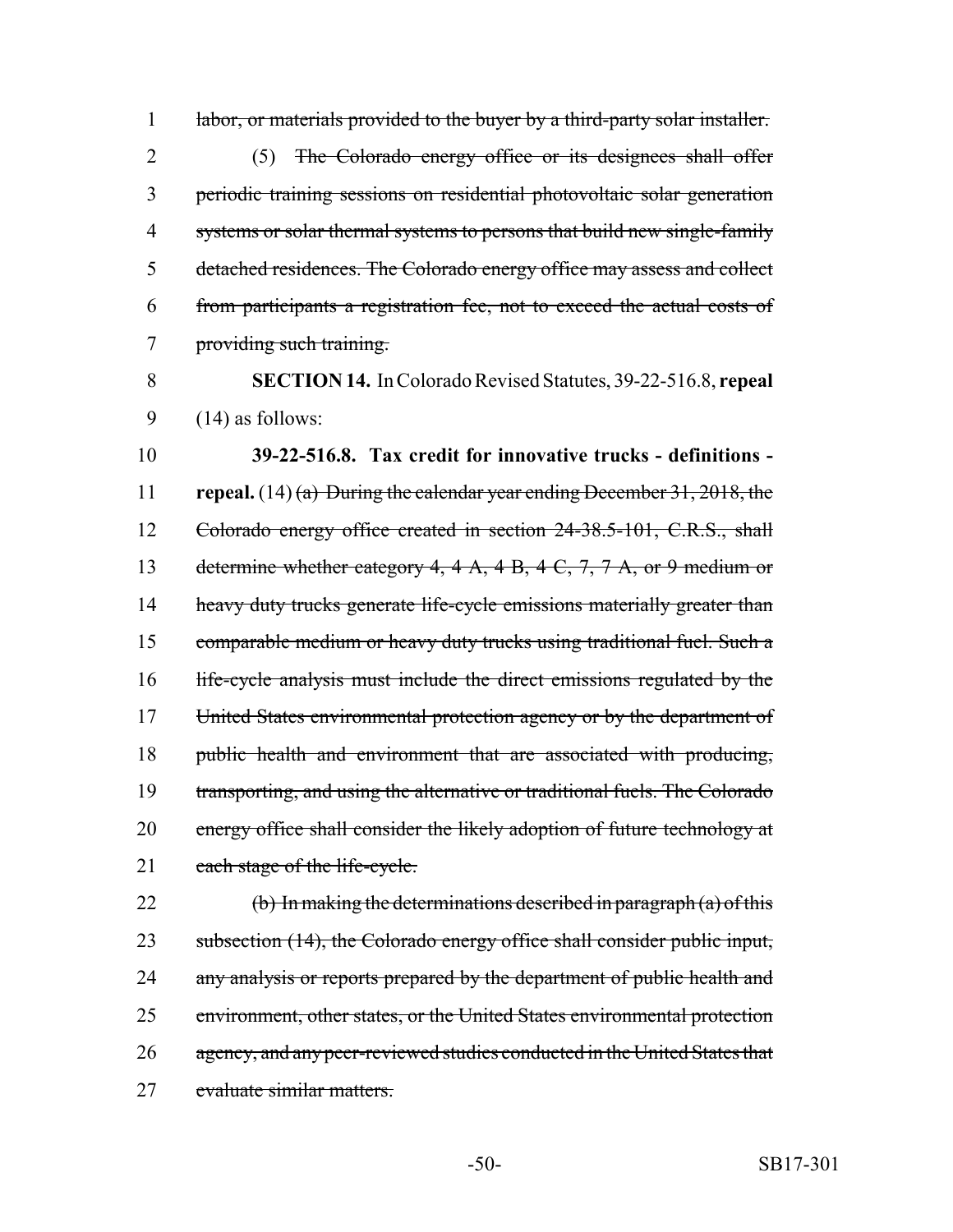1 (c) In the event that category  $4, 4 \text{ A}, 4 \text{ B}, 4 \text{ C}, 7, 7 \text{ A}, \text{or } 9 \text{ medium}$ 2 or heavy duty trucks are shown to generate life-cycle emissions materially 3 greater than comparable traditional fuel trucks, then the Colorado energy 4 office shall notify the department of revenue that no tax credit specified 5 in this section is available for such trucks for the income tax years 6 commencing on or after January 1, 2019, but before January 1, 2022; 7 except that the Colorado energy office may determine if a particular 8 category 4, 4 A, 4 B, 4 C, 7, 7 A, or 9 truck model or engine does not 9 generate life-cycle emissions materially greater than a comparable 10 traditional fuel truck model or engine and is thus allowed a credit for a 11 given income tax year, or the Colorado energy office may allow a credit 12 if the taxpayer can demonstrate that the taxpayer has a long-term fuel 13 contract for his or her category 4, 4 A, 4 B, 4 C, 7, 7 A, or 9 truck from 14 a green fuel provider, such that the life-cycle emissions from such truck 15 are not materially greater than the emissions of a comparable traditional 16 fuel truck. For purposes of this paragraph (c), "green fuel provider" 17 means the alternative fuel is produced and delivered by providers that 18 have adopted best practices for low life-cycle emissions. On or before 19 January 1, 2019, and on or before each January 1 thereafter through 20 January 1, 2021, the Colorado energy office and the department of 21 revenue shall, through their respective websites, specify which category 22  $4, 4 \text{ A}, 4 \text{ B}, 4 \text{ C}, 7, 7 \text{ A}, \text{or } 9 \text{ medium or heavy duty trucks are not allowed}$ 23 a credit for a given income tax year.

# 24 **SECTION 15.** In Colorado Revised Statutes, **amend** 39-27-109.7 25 as follows:

26 **39-27-109.7. Data collection services.** In order to track the 27 movement of gasoline or special fuel within this state and thereby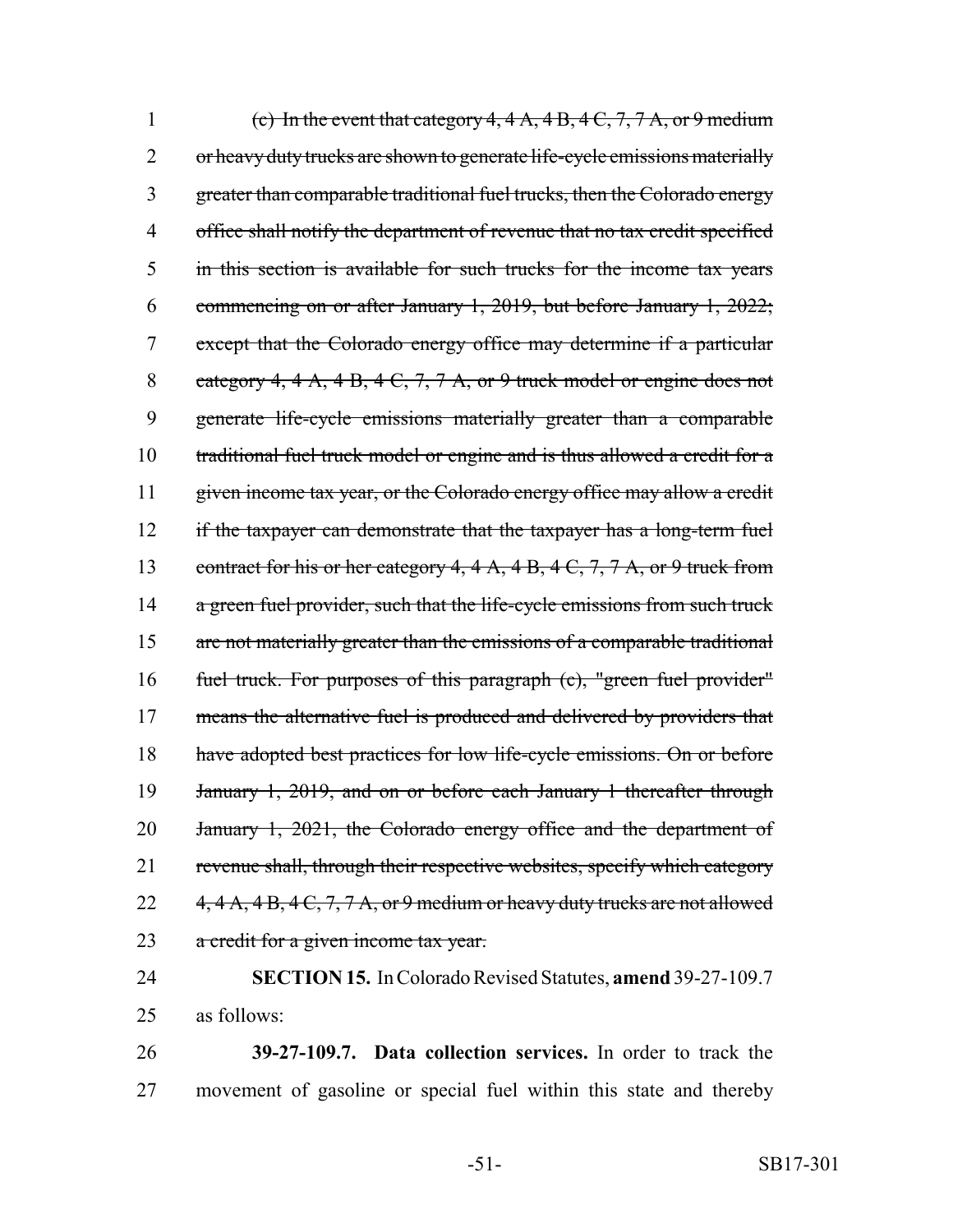facilitate and expedite the collection of excise taxes imposed pursuant to 2 this part 1, the executive director of the department of revenue may enter into a contract with one or more private entities for the provision of a computer-based program to monitor and track the data that licensees are required to report to the department pursuant to this part 1. Such computer-based program shall be funded solely with moneys from the 7 highway users tax fund. except that, for the state fiscal year 2009-10, up to thirty-seven thousand six hundred thirty dollars for the computer-based 9 program to monitor and track exempt dyed diesel fuel that is blended with biodiesel fuel after withdrawal at a terminal rack or refinery rack pursuant 11 to section  $39-27-102.5$  (2) (a) may be funded by moneys received by the 12 governor's energy office created in section 24-38.5-101, C.R.S., as said 13 office existed prior to July 1, 2012, from the United States department of 14 energy. The department shall update the computer-based program to monitor and track the data that liquefied petroleum licensees are required to report to the department pursuant to this part 1 based on the changes in House Bill 15-1228, enacted in 2015.

 **SECTION 16.** In Colorado Revised Statutes, 42-3-228, **amend** 19  $(2)$  and  $(3)$  as follows:

 **42-3-228. Special plates - Colorado carbon fund.** (2) The 21 Colorado carbon fund established by the Colorado energy office, may design the Colorado carbon fund special license plates. The design for the special license plates shall conform with standards established by the department and shall be subject to the department's approval.

 (3) A person may apply for the Colorado carbon fund special license plates if the person pays the taxes and fees required under this section and provides to the department or an authorized agent a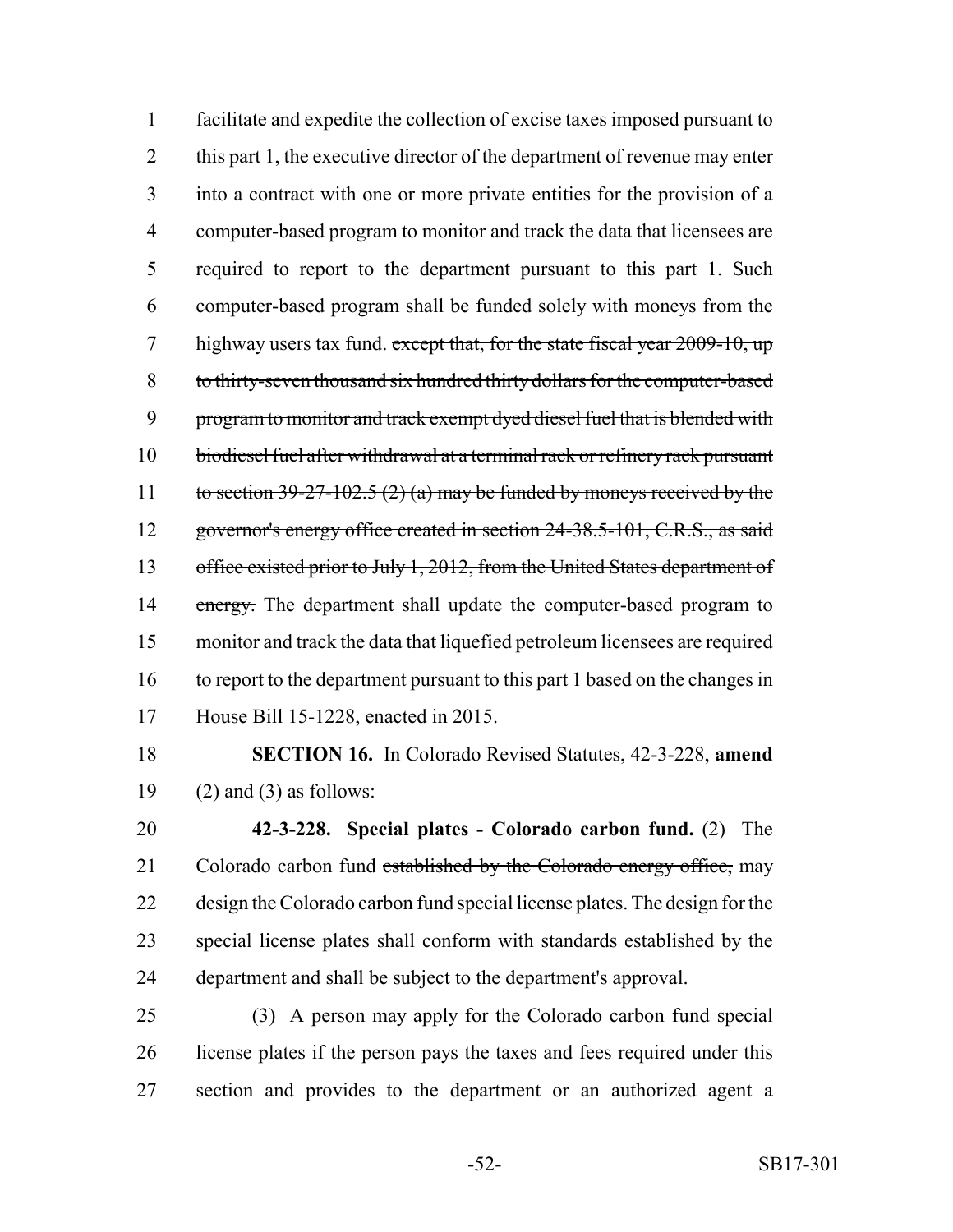1 certificate, issued by the Colorado energy office, or a successor office, 2 NATURAL CAPITALISM SOLUTIONS, A 501 (c)(3) NONPROFIT ORGANIZATION, confirming that such person has made to the Colorado carbon fund, or its successor, the donation required to qualify for the special license plates. **SECTION 17.** In Colorado Revised Statutes, 42-3-304, **amend**

 $6 \qquad (25)(a)$  as follows:

 **42-3-304. Registration fees - passenger and passenger-mile taxes - clean screen fund - definitions - repeal.** (25) (a) Beginning January 1, 2014, in addition to any other fee imposed by this section, 10 county clerks and recorders shall annually collect a fee of fifty EIGHTY-FIVE dollars at the time of registration on every plug-in electric motor vehicle. County clerks and recorders shall transmit the fee to the 13 state treasurer, who shall credit thirty SIXTY-FIVE dollars of each fee to the 14 highway users tax fund created in section 43-4-201, C.R.S., and twenty dollars of each fee to the electric vehicle grant fund created in section  $16 \qquad 24-38.5-103. \qquad \text{C.R.S.}$ 

 **SECTION 18.** In Colorado Revised Statutes, 29-4-226, **amend** (1) introductory portion as follows:

 **29-4-226. Exemption from special assessments.** (1) The following shall be exempt from the payment of any special assessments to the state, any county, city and county, municipality, or other political 22 subdivision of the state, EXCEPT FOR ASSESSMENTS ISSUED UNDER PART 1 23 OF ARTICLE 20 OF TITLE 32:

 **SECTION 19.** In Colorado Revised Statutes, 32-20-105, **amend** (3) introductory portion as follows:

 **32-20-105. District - purpose - general powers and duties - new energy improvement program.** (3) The district shall establish,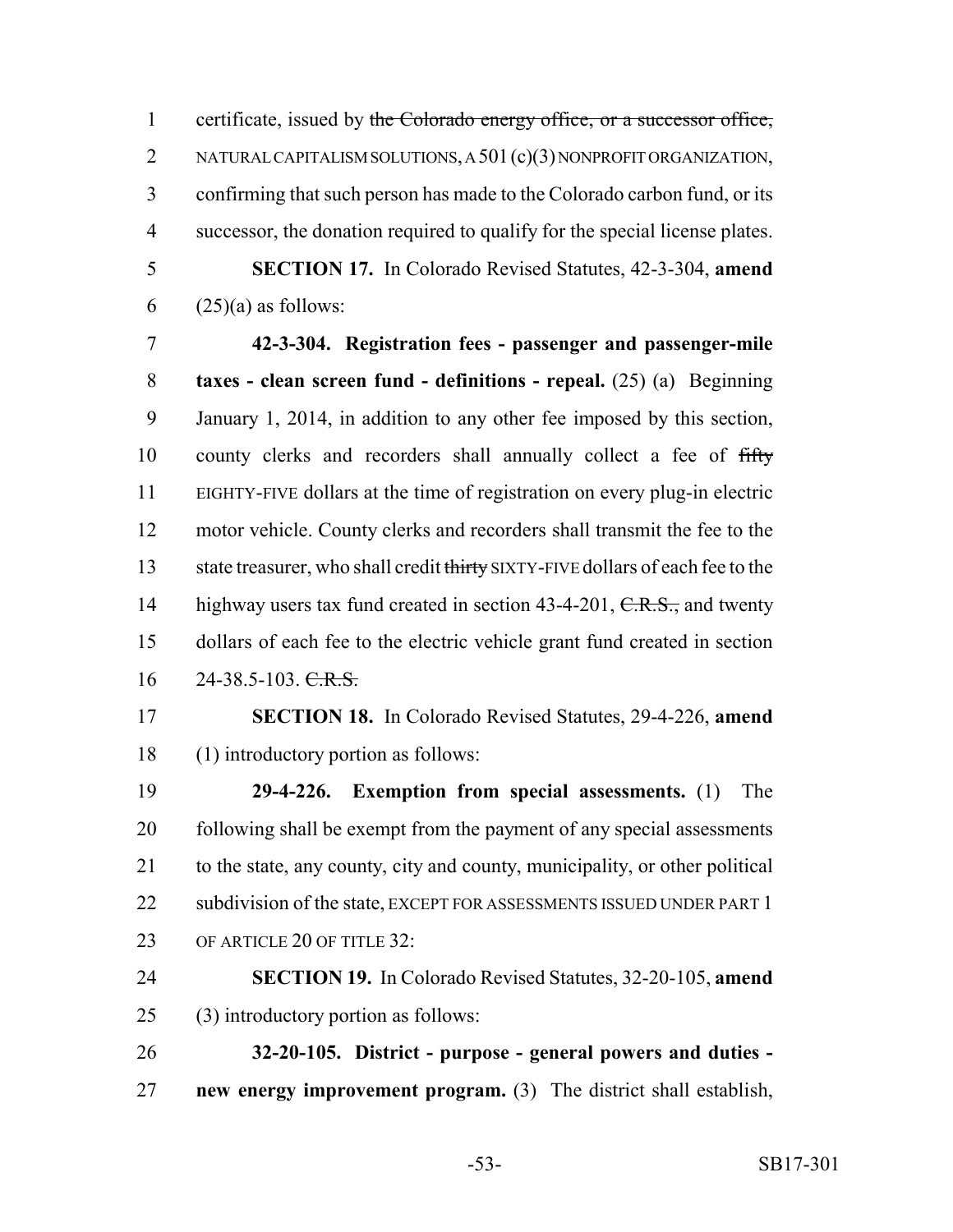develop, finance, and administer a new energy improvement program. However, the district may conduct the program within any given county only if the board of county commissioners of the county has adopted a resolution authorizing the district to conduct the program within the county. If a county adopts a resolution authorizing the district to conduct the program within the county, the county treasurer shall retain a 7 collection fee as specified in section  $30-1-102$  (1)(c)  $C.R.S.,$  for each special assessment that it collects as part of the program. The board of county commissioners of any county that has adopted a resolution authorizing the district to conduct the program within the county may subsequently adopt a resolution deauthorizing the district from conducting the program within the county. However, if the county adopts a deauthorizing resolution, the county shall continue to meet all of its 14 obligations under this article ARTICLE 20 as to program financing obligations existing on the effective date of the deauthorization until any and all special assessments within the county have been paid in full and remitted to the district. The district shall design the program to allow an owner of eligible real property to apply to join the district, receive reimbursement or a direct payment from the district, and consent to the levying of a special assessment on the eligible real property specially benefited by a new energy improvement for which the district makes reimbursement or a direct payment. The district shall establish an application process for the program that allows an owner of eligible real property to become a qualified applicant by submitting an application to the district and that may include one or more deadlines for the filing of an application. EXCEPT AS SPECIFIED IN SECTION 32-20-111, the application process must require the applicant to submit with the application a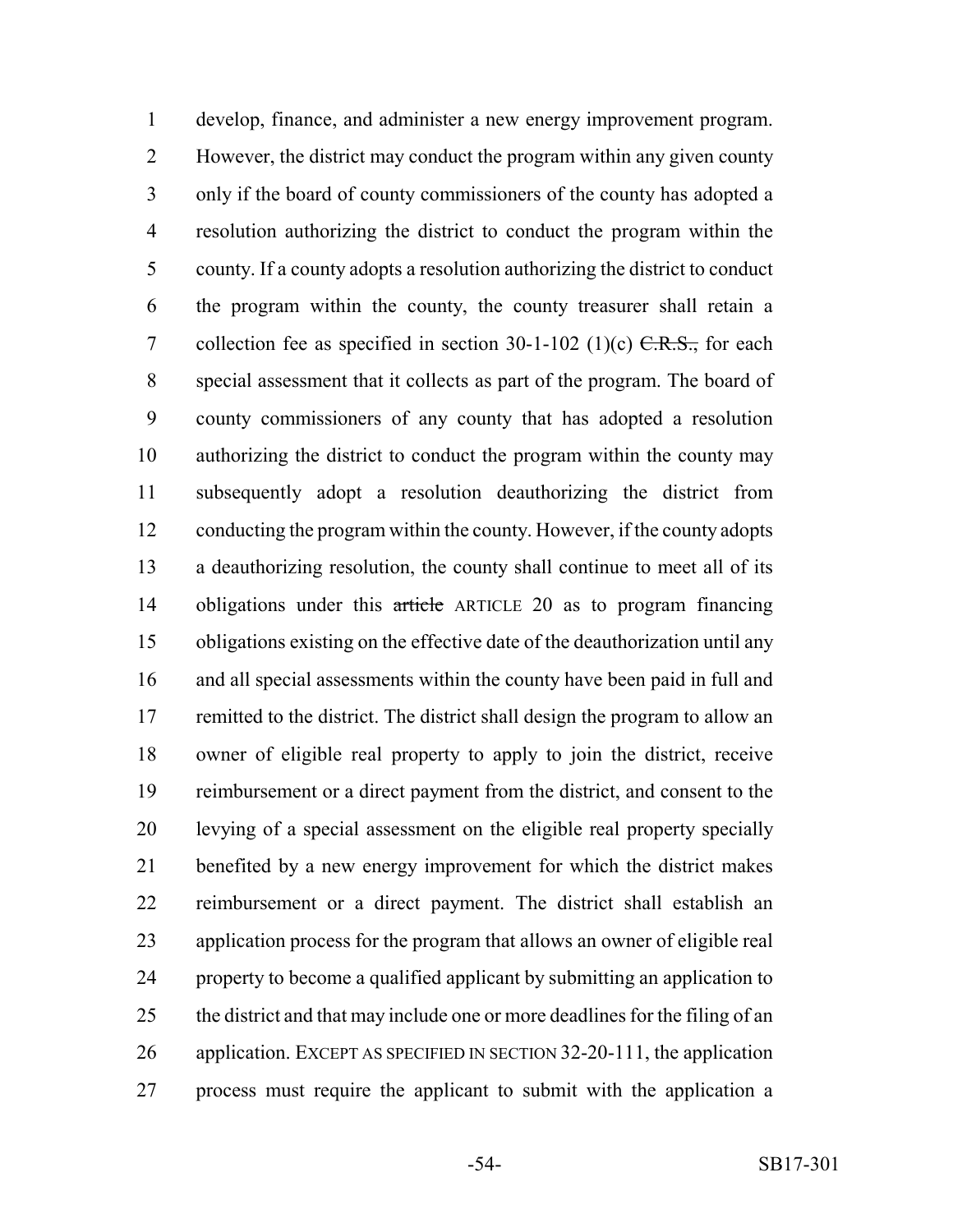commitment of title insurance issued by a duly licensed Colorado title insurance company within thirty days before the date the application is submitted. The district may charge program application fees. In order to administer the program, the district, acting directly or through a program administrator or other agents, employees, or professionals as the district may appoint, hire, retain, or contract with, may aggregate qualified applicants into one or more bond issues and shall:

 **SECTION 20.** In Colorado Revised Statutes, 32-20-106, **amend** 9  $(3)(a)$  introductory portion as follows:

 **32-20-106. Special assessments - determination of special benefits - notice and hearing requirements - certification of assessment roll - manner of collection.** (3) (a) The district may levy a special assessment against eligible real property specially benefited by a new energy improvement based on the cost to the district of the new energy improvement. The district shall initiate the levy of any special assessment by the adoption of a resolution of the board that sets the special assessment, approves the preparation of a preliminary special assessment roll, and sets a date for a public hearing regarding the special assessment roll. The district shall prepare a preliminary special assessment roll listing all special assessments to be levied. The district may post notice of the hearing on the special assessment on any district 22 internet website and shall, EXCEPT AS SPECIFIED IN SECTION 32-20-111, send notice that the special assessment roll has been completed and notice of a hearing on the special assessment roll no later than thirty days before the hearing date to:

 **SECTION 21.** In Colorado Revised Statutes, **add** 32-20-111 as follows: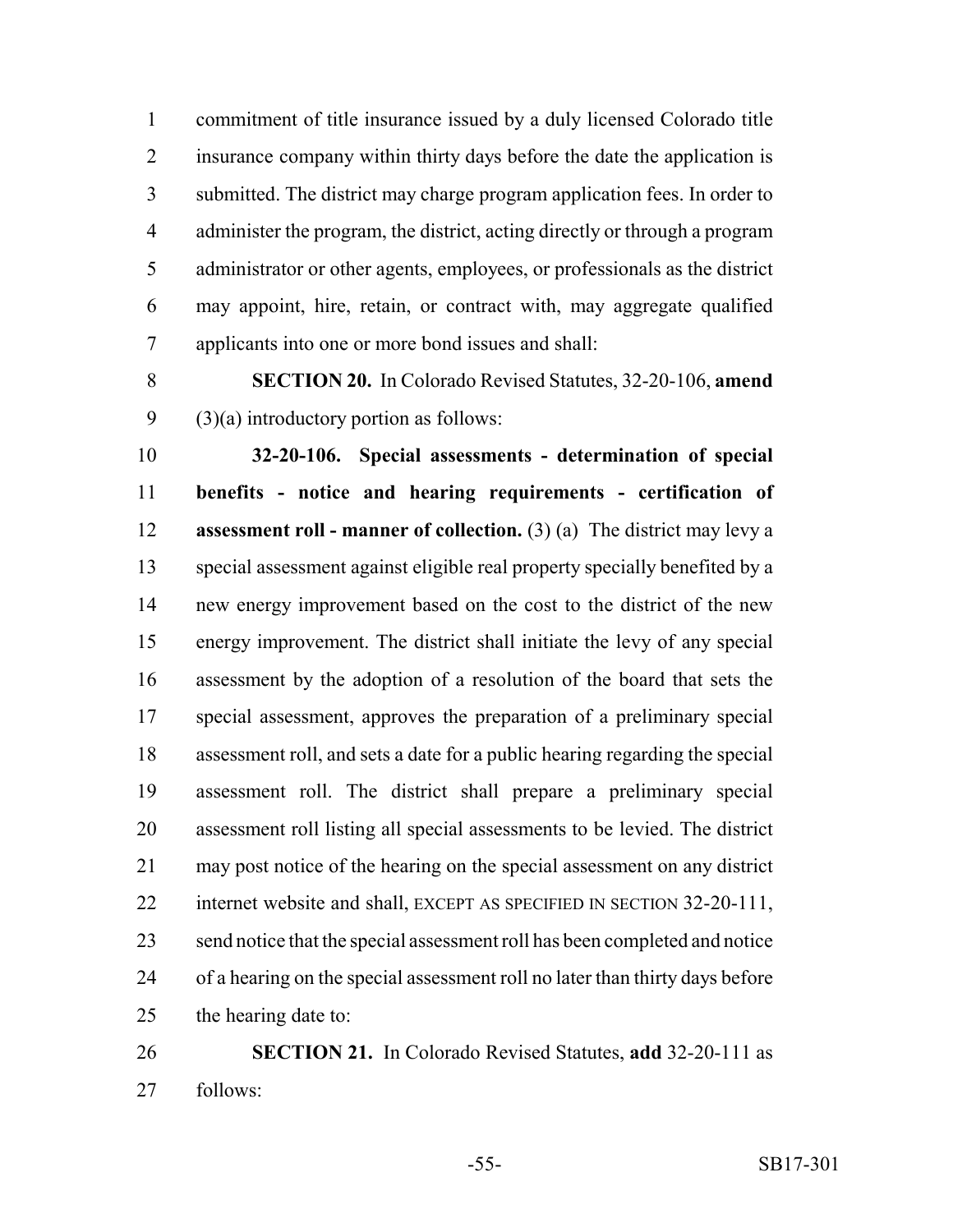**32-20-111. Procedure if lien subordination not sought.** THE PROVISIONS OF THIS ARTICLE 20 PERTAINING TO THE REQUIREMENT OF TITLE INSURANCE CONTAINED IN SECTION 32-20-105 (3) AND THE PROVISION OF NOTICE, OBJECTION, AND APPEAL CONTAINED IN SECTION 32-20-106 (3)(a)(I), (3)(a)(II), (3)(b), AND (3)(c), AND ALL SECTIONS REFERENCING THESE SECTIONS, DO NOT APPLY TO RESIDENTIAL ELIGIBLE REAL PROPERTY IF THE PROPERTY OWNER IS NOT SEEKING TO SUBORDINATE THE PRIORITY OF EXISTING MORTGAGES PURSUANT TO SECTION 32-20-105 (3)(i). **SECTION 22.** In Colorado Revised Statutes, 22-41-110, **amend** 11 (1)(b)(II) and (1)(b)(III); and **repeal** (1)(b)(IV) as follows: **22-41-110. Timely payment of school district obligations.** (1) (b) This section applies to: (II) Obligations of a school district in connection with a lease agreement or installment purchase agreement entered into by a school district under section 22-32-127 or 22-45-103 (1)(c) on or after July 1, 1991; AND (III) Refunding bonds issued by a school district pursuant to 19 article 56 of title 11.  $C.R.S.:$  and 20 (IV) Obligations of a school district in connection with a loan 21 received under the renewable energy and energy efficiency for schools loan program created in section 22-92-104. **SECTION 23.** In Colorado Revised Statutes, 39-29-109.5, **amend** (3) introductory portion, (3)(c), and (3)(d); and **repeal** (3)(e) as follows: **39-29-109.5. Interest differential - public school energy efficiency fund - creation - uses - definitions - repeal.** (3) The Colorado